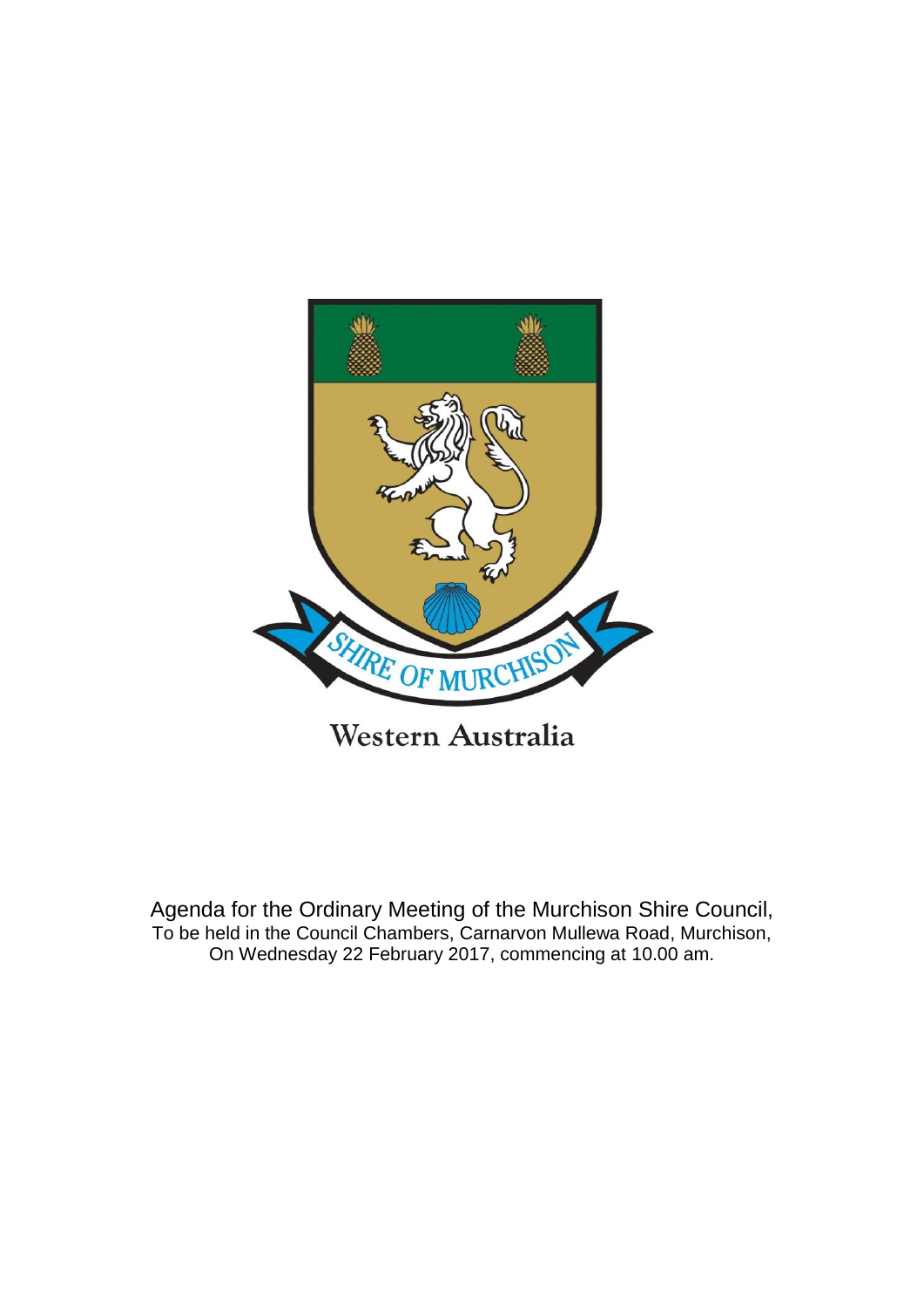| $\mathbf{1}$ . |              | DECLARATION OF OPENING/ANNOUNCEMENT OF VISITORS 3                         |  |
|----------------|--------------|---------------------------------------------------------------------------|--|
| 2.             |              | RECORD OF ATTENDANCE/APOLOGIES/LEAVE OF ABSENCE 3                         |  |
| 3.             |              | RESPONSE TO PREVIOUS PUBLIC QUESTIONS TAKEN ON NOTICE 3                   |  |
| 4.             |              |                                                                           |  |
|                | 4.1          |                                                                           |  |
| 5.             |              |                                                                           |  |
| 6.             |              |                                                                           |  |
| 7 <sub>1</sub> |              | NOTICE OF ITEMS TO BE DISCUSSED BEHIND CLOSED DOORS 3                     |  |
| 8.             |              |                                                                           |  |
|                | 8.1          |                                                                           |  |
| 9.             |              | ANNOUNCEMENTS BY PRESIDING PERSON WITHOUT DISCUSSION4                     |  |
| 10.            |              | PETITIONS/DEPUTATIONS/PRESENTATIONS/SUBMISSIONS 4                         |  |
| 11.            |              |                                                                           |  |
| 12.            |              |                                                                           |  |
| 13.            |              |                                                                           |  |
|                | 13.1         |                                                                           |  |
|                | 13.2         |                                                                           |  |
| 14.            |              |                                                                           |  |
|                | 14.1         |                                                                           |  |
|                | 14.2         |                                                                           |  |
| 15.            |              |                                                                           |  |
| 16.            |              |                                                                           |  |
|                | 16.1         |                                                                           |  |
|                | 16.2<br>16.3 |                                                                           |  |
|                | 16.4         |                                                                           |  |
|                | 16.5         |                                                                           |  |
|                |              |                                                                           |  |
|                | 17.1         |                                                                           |  |
|                | 17.2         |                                                                           |  |
|                | 17.3         |                                                                           |  |
|                | 17.4         |                                                                           |  |
|                | 17.5         |                                                                           |  |
|                | 17.6         |                                                                           |  |
|                | 17.7<br>17.8 |                                                                           |  |
| 18.            |              |                                                                           |  |
|                | 18.1         | Consideration of Items from Annual Meeting of Electors 17 December 201628 |  |
|                | 18.2         | Application for Funding - Shearers & Pastoral Workers Social Club 29      |  |
|                | 18.3         |                                                                           |  |
|                | 18.4         |                                                                           |  |
| 19.            |              |                                                                           |  |
| 20.            |              |                                                                           |  |
| 21.            |              |                                                                           |  |
| 22.            |              |                                                                           |  |
|                | 22.1         |                                                                           |  |
|                | 22.2         |                                                                           |  |
|                | 22.3         |                                                                           |  |
|                | 22.4         | CEO Annual Performance Review pursuant to LGA 1995 5.23 (2) (a) 36        |  |
| 23.            |              |                                                                           |  |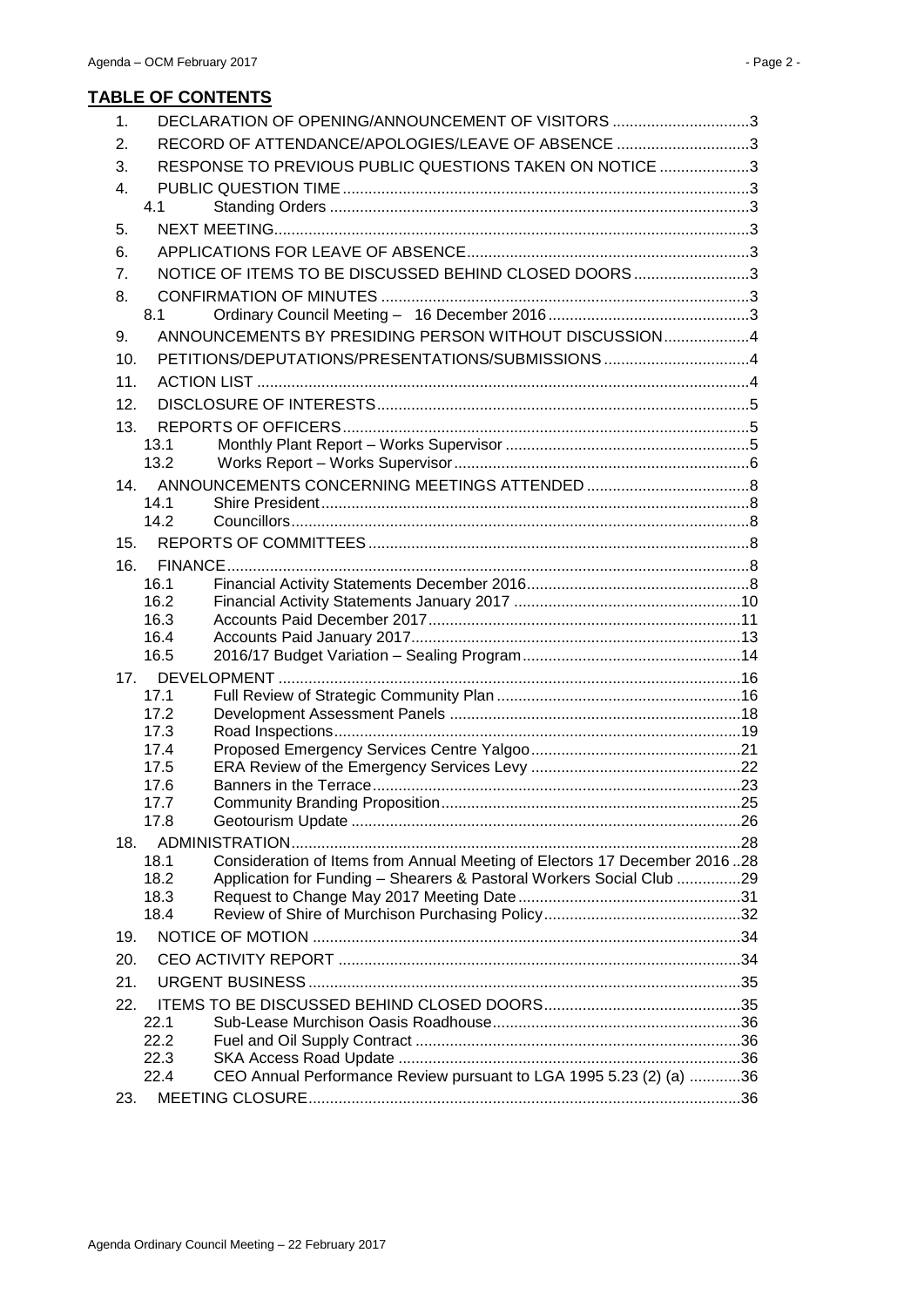# <span id="page-2-0"></span>**1. DECLARATION OF OPENING/ANNOUNCEMENT OF VISITORS**

The President declared the meeting open at (TBA)

Travis Bate of RSM will present the draft Strategic Community Plan to council immediately following morning tea. The draft Plan includes some suggested performance measures to help gauge if strategies to achieve outcomes are successful or not. Council will be given the opportunity for involvement in the final selection of KPI's.

# <span id="page-2-1"></span>**2. RECORD OF ATTENDANCE/APOLOGIES/LEAVE OF ABSENCE**

# <span id="page-2-2"></span>**3. RESPONSE TO PREVIOUS PUBLIC QUESTIONS TAKEN ON NOTICE** Nil.

# <span id="page-2-3"></span>**4. PUBLIC QUESTION TIME**

# <span id="page-2-4"></span>**4.1 Standing Orders**

| <b>Council Decision:</b><br><b>Moved: Councillor</b>                 | Seconded: Councillor |                 |
|----------------------------------------------------------------------|----------------------|-----------------|
| That the following Local Law-Standing Orders 2001 be stood down:     |                      |                 |
| 8.2 Limitation on the number of speeches<br>8.3 Duration of speeches |                      |                 |
| Carried/Lost:                                                        | For:                 | <b>Against:</b> |

# <span id="page-2-5"></span>**5. NEXT MEETING**

17 March 2017

# <span id="page-2-6"></span>**6. APPLICATIONS FOR LEAVE OF ABSENCE**

# <span id="page-2-7"></span>**7. NOTICE OF ITEMS TO BE DISCUSSED BEHIND CLOSED DOORS**

22.1 Sub-lease Murchison Oasis Roadhouse pursuant to LGA 1995 5.23 (2) (c) and (e) (iii) 22.2 Fuel and Oil Supply Contract pursuant to LGA 1995 5.23 (2) (c) and (e) (iii) 22.3 SKA Access Road Update pursuant to LGA 1995 5.23 (2) (e) (iii) 22.4 CEO Annual Performance Review pursuant to LGA 1995 5.23 (2) (a)

# <span id="page-2-8"></span>**8. CONFIRMATION OF MINUTES**

#### <span id="page-2-9"></span>**8.1 Ordinary Council Meeting – 16 December 2016**

#### **Background:**

Minutes of the Ordinary Meeting of Council have previously been circulated to all Councillors.

#### **Recommendation:**

That the minutes of the Ordinary Council meeting held on 16 December 2016 be confirmed as an accurate record of proceedings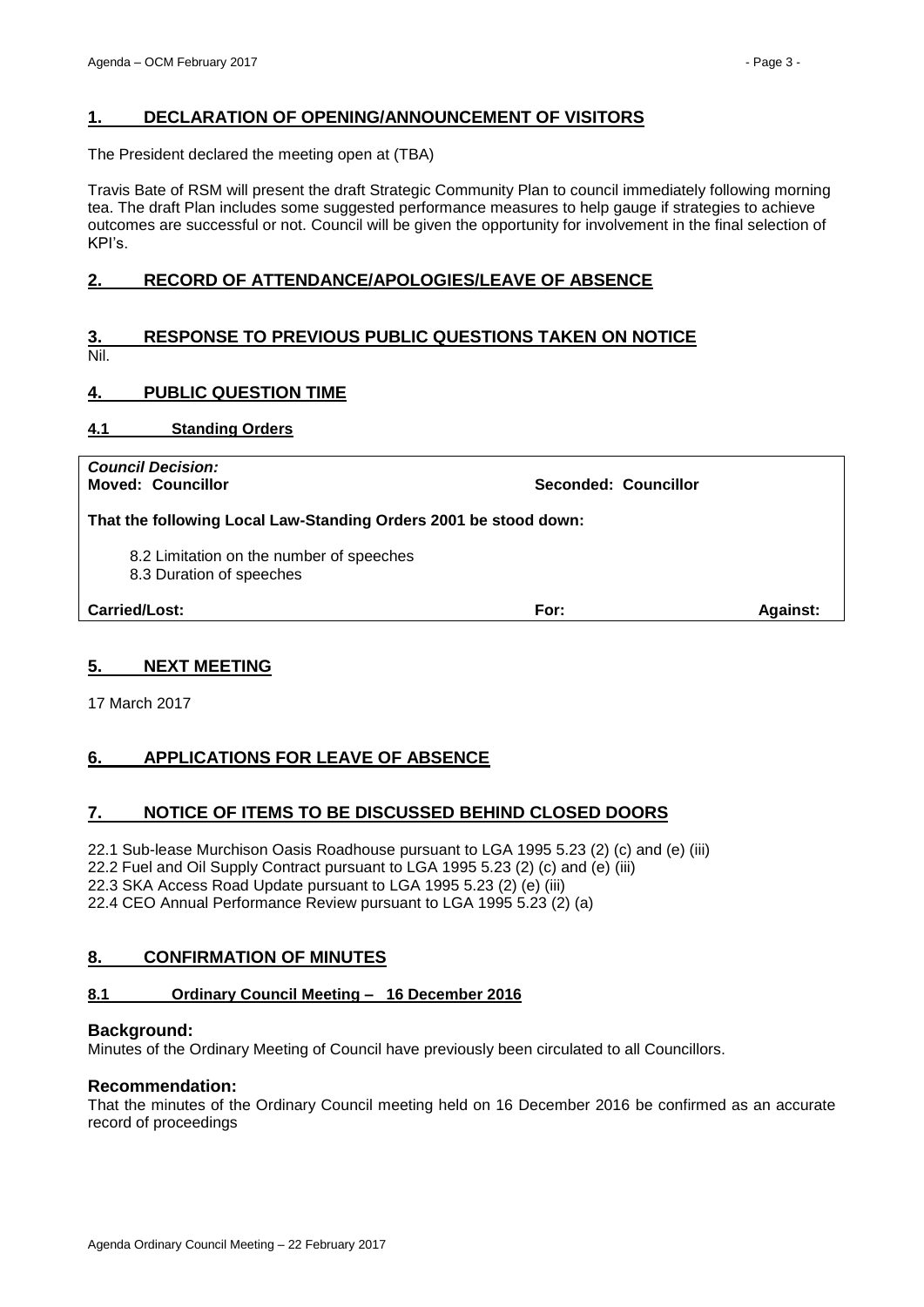Simple majority

# *Council Decision:*

That the Minutes of the Ordinary Council meeting of 16 December 2016 be confirmed as an accurate record of proceedings.

**Carried/Lost For: Against:**

# <span id="page-3-0"></span>**9. ANNOUNCEMENTS BY PRESIDING PERSON WITHOUT DISCUSSION**

# <span id="page-3-1"></span>**10. PETITIONS/DEPUTATIONS/PRESENTATIONS/SUBMISSIONS**

Travis Bate of RSM to present the draft Strategic Community Plan.

# <span id="page-3-2"></span>**11. ACTION LIST**

| <b>No</b>      | <b>Item</b>                                | <b>Action</b>                                                                                                                                                                                                                                                                                                                                                                                                                                                                                                                                                                                                                                                                                                                                                                                                                                                                                                                                             | <b>Status</b>                                                                                                                                                                                                                                                                                                                                                                                                                                                                                                                                               |
|----------------|--------------------------------------------|-----------------------------------------------------------------------------------------------------------------------------------------------------------------------------------------------------------------------------------------------------------------------------------------------------------------------------------------------------------------------------------------------------------------------------------------------------------------------------------------------------------------------------------------------------------------------------------------------------------------------------------------------------------------------------------------------------------------------------------------------------------------------------------------------------------------------------------------------------------------------------------------------------------------------------------------------------------|-------------------------------------------------------------------------------------------------------------------------------------------------------------------------------------------------------------------------------------------------------------------------------------------------------------------------------------------------------------------------------------------------------------------------------------------------------------------------------------------------------------------------------------------------------------|
| $\mathbf{1}$   | <b>Community Project</b><br>Officer        | Still sitting on the table.<br>Meeting held 11 <sup>th</sup> March 2016 and<br>recommendations presented to Council at the<br>April OCM - the item was left to lay on the table<br>while Council explored other options.                                                                                                                                                                                                                                                                                                                                                                                                                                                                                                                                                                                                                                                                                                                                  | Ongoing                                                                                                                                                                                                                                                                                                                                                                                                                                                                                                                                                     |
| $\overline{2}$ | Cemetery and<br>Remembrance Walk<br>(walk) | Completion of the cemetery and names for the<br>remembrance walk. Community to be contacted to<br>suggest names for inclusion.<br>Community Advisory Group to advise Council on<br>these projects.<br>Invitation sent to CAG to meet on Friday 3 June. A<br>surveyor will be at the Murchison Settlement<br>shortly to survey the tip, so will plan to have the<br>Cemetery done as well.<br>Action: The work to be completed by surveyor to<br>include Cemetery as well. Meeting held 3 June<br>2016.                                                                                                                                                                                                                                                                                                                                                                                                                                                    | HTD will be here to survey<br>the refuse sites and<br>cemetery in the week<br>commencing 20 <sup>th</sup> Feb.                                                                                                                                                                                                                                                                                                                                                                                                                                              |
| 4              | Review of Road<br>Network                  | Council to conduct a whole of shire road review.<br>Establish roads to be closed/position of roads etc.<br>and work with Landgate and surrounding shires.<br>Full road pick-up has been undertaken by<br>Greenfields and has been finalised - this was<br>mainly to establish correct infrastructure values<br>but will form a good basis from which to start. As<br>an adjunct to this, the CEO was hoping to do a<br>review of the Internal Hierarchy for this meeting,<br>but it has turned out to be more complicated than<br>first thought. The status (ie a road defined by<br>description; a dedicated road; a gazetted road; a<br>closed road) of roads no longer maintained needs<br>to be identified before the Shire can progress with<br>this. Undesignated unsurveyed roads were<br>bought up as a discussion point at the May zone<br>meeting. Paul Rosair did a presentation to the<br>March OCM, which was discussed at the April<br>OCM. | Reviewed Road Hierarchy<br>October 2016 as a starting<br>point.<br>We need to follow the<br>following process to close<br>roads:<br>1. Advertise the proposed<br>closure/s<br>in.<br>local<br>newspaper;<br>2. Allow<br>35<br>days<br>for<br>submissions;<br>3. Resolve at a meeting<br>following the advertising<br>period to close the roads,<br>after<br>considering<br>objections, if any;<br>4. Submit a formal request<br>to the Minister for Lands;<br>5. If the Minister approves<br>the request, the road<br>becomes<br>unallocated<br>Crown Land. |

**Moved: Councillor Seconded: Councillor**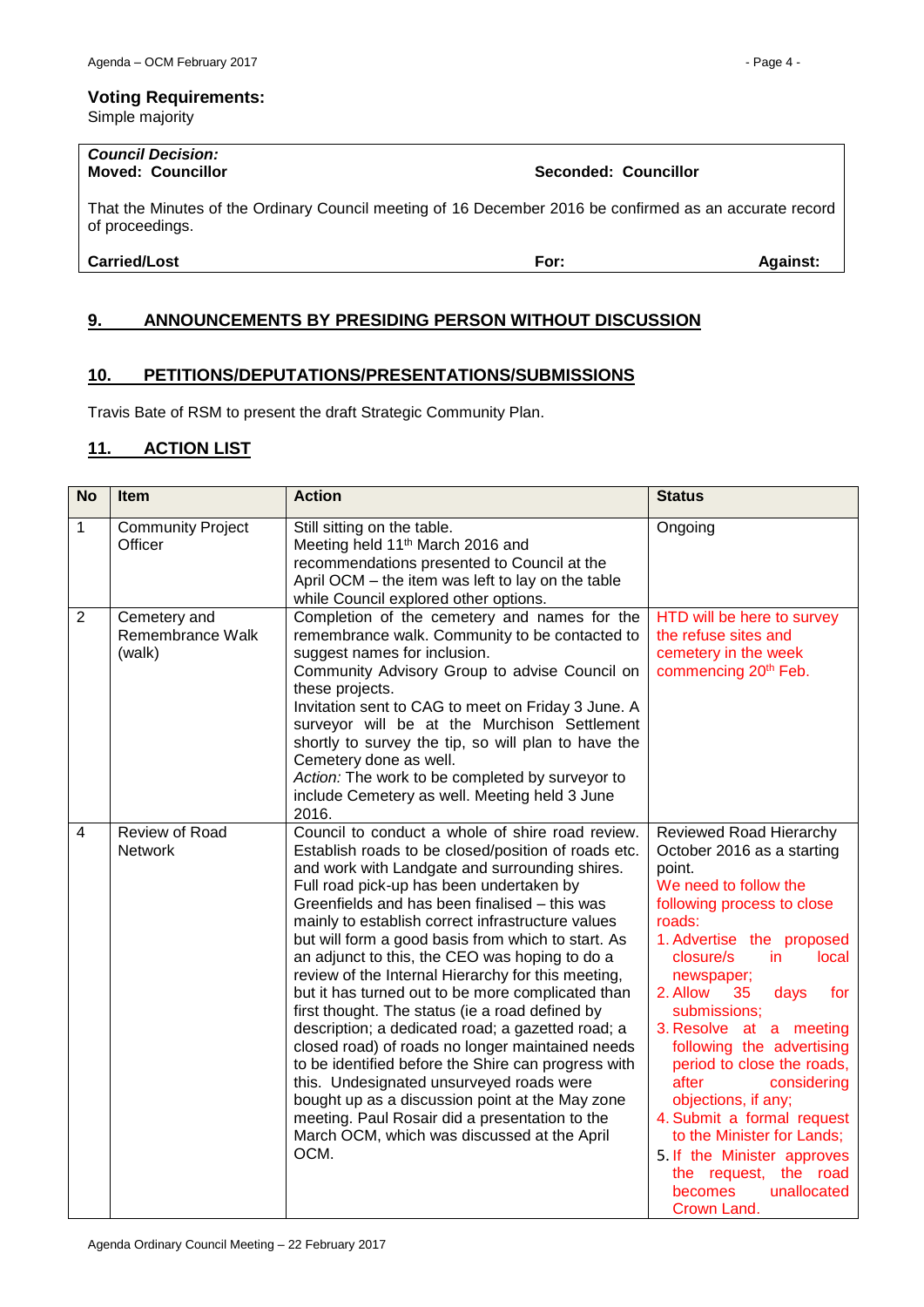#### **Recommendation:**

That the Action List be accepted.

# **Voting Requirements:**

Simple majority

| <b>Council Decision:</b><br><b>Moved: Councillor</b> | Seconded: Councillor |                 |
|------------------------------------------------------|----------------------|-----------------|
| That the Action List be accepted.                    |                      |                 |
| <b>Carried/Lost</b>                                  | For:                 | <b>Against:</b> |
|                                                      |                      |                 |

# <span id="page-4-0"></span>**12. DISCLOSURE OF INTERESTS**

# <span id="page-4-1"></span>**13. REPORTS OF OFFICERS**

# <span id="page-4-2"></span>**13.1 Monthly Plant Report – Works Supervisor**

| <b>December/January 2017</b>        |      |               | <b>Hours</b> |                                            |        |                        |            | <b>YTD</b>   |          |
|-------------------------------------|------|---------------|--------------|--------------------------------------------|--------|------------------------|------------|--------------|----------|
|                                     |      |               |              | <b>Start</b><br><b>End</b><br><b>Total</b> |        | <b>Operating Costs</b> |            |              |          |
| <b>Plant Item</b>                   | Year | <b>Rego</b>   | 1 July '16   | Hrs/kms                                    | Hrs/km | <b>Month</b>           | <b>YTD</b> | <b>Plant</b> | Fuel     |
| P.01 JD Grader                      | 2011 | MU1063        | 7762         | 8434                                       | 8499   | 65                     | 737        | 7269.86      | 14708.26 |
| P.02 Cat Grader 12H                 | 2005 | MU 141        | 14167        | 14882                                      | 14973  | 91                     | 806        | 1802.08      | 11885.31 |
| P15003 JD 6WD Grader                | 2012 | MU121         | 712          | 1141                                       | 1202   | 61                     | 490        | 1230.80      | 7539.90  |
| P.04 New/H Ford Tractor             | 2006 | <b>MU380</b>  | 1912         | 1981                                       | 2029   | 48                     | 117        | 1698.05      | 344.15   |
| P.05 Dolly 1-Red                    | 2001 | MU 2003       | 1972         | 12569                                      | 12569  | $\mathbf 0$            | 10597      | 4007.08      | n/a      |
| P.07 Nissan UD                      | 2009 | 000 MU        | 202424       | 211265                                     | 212920 | 1655                   | 10496      | 4512.99      | 6920.51  |
| P.08 Dolly 2-Black                  | 2000 | MU 2009       | 1816         | 8289                                       | 8399   | 110                    | 6583       | 7450.10      | n/a      |
| P.09 Iveco P/Mover                  | 2003 | MU1065        | 315776       | 325799                                     | 327995 | 2196                   | 12219      | 1673.16      | 8959.95  |
| P.10 Iveco W/Truck (hrs)            | 2004 | <b>MU00</b>   | 10864        | 11110                                      | 11110  | $\mathbf 0$            | 246        | 2897.17      | 2039.74  |
| P.11 Komatsu Dozer                  | 1997 |               | 1481         | 1796                                       | 1825   | 29                     | 344        | 11840.21     | 6197.59  |
| P.13 Tri-Axle L/L Float             | 2008 | MU 663        | 12902        | 21777                                      | 23533  | 1756                   | 10631      | 3666.42      | n/a      |
| P.14 No. 2 Float                    | 2001 | MU 2004       | 2391         | 8859                                       | 8859   | $\mathbf{0}$           | 6468       | 1931.40      | n/a      |
| P.17 Side Tipper                    | 2001 | MU 662        | 970          | 14489                                      | 14536  | 47                     | 13566      | 2468.56      | n/a      |
| P.18 Side Tipper                    | 2001 | MU2010        | 15034        | 21594                                      | 21594  | $\mathbf{0}$           | 6560       | 3658.63      | n/a      |
| P.24 30K W/Tanker<br><b>Trailer</b> | 2005 | MU 2024       | 46001        | 340                                        | 159660 | 861                    | 160521     | 7791.13      | n/a      |
| P.27 Volvo Loader                   | 2006 | <b>MU 65</b>  | 7942         | 8347                                       | 8405   | 58                     | 463        | 2588.05      | 6047.94  |
| P.28 Isuzu Dmax                     | 2009 | <b>MU 300</b> | 209207       | 215161                                     | 215977 | 816                    | 6770       | 1942.89      | 1100.87  |
| P.32 Construction Gen               |      |               | 22437        | 24127                                      | 24164  | 37                     | 1727       | 99.38        | 3332.52  |
| P.33 Maintenance Gen                |      |               | 9098         | 10423                                      | 10423  | 0                      | 1325       | 652.87       | 1738.16  |
| <b>P.34 Generator Perkins</b>       |      | Mechanic      | 151          | 677                                        | 677    | 0                      | 526        | 3.11         | 1582.75  |
| P.35 Generator 1-110kva             | 2011 |               | 24201        | 26131                                      | 26342  | 211                    | 2141       | 17104.46     | 70227.37 |
| P.35 Generator 2-110kva             | 2011 |               | 16826        | 18934                                      | 20262  | 1328                   | 3436       |              |          |
| <b>P.37 Forklift</b>                |      |               | 12443        | 12543                                      | 12567  | 24                     | 124        | 583.07       | 212.54   |
| P.40A Toyota Hilux                  | 2014 | 01MU          | 61055        | 80102                                      | 84000  | 3898                   | 22945      | 4396.37      | 3368.08  |
| P.41 Cat 938G Loader                | 2004 | MU 193        | 5315         | 5524                                       | 5563   | 39                     | 248        | 3190.98      | 2122.54  |
| P.43 Bomag Roller                   | 2012 | MU1027        | 1496         | 3177                                       | 3323   | 146                    | 1827       | 1372.44      | 3827.49  |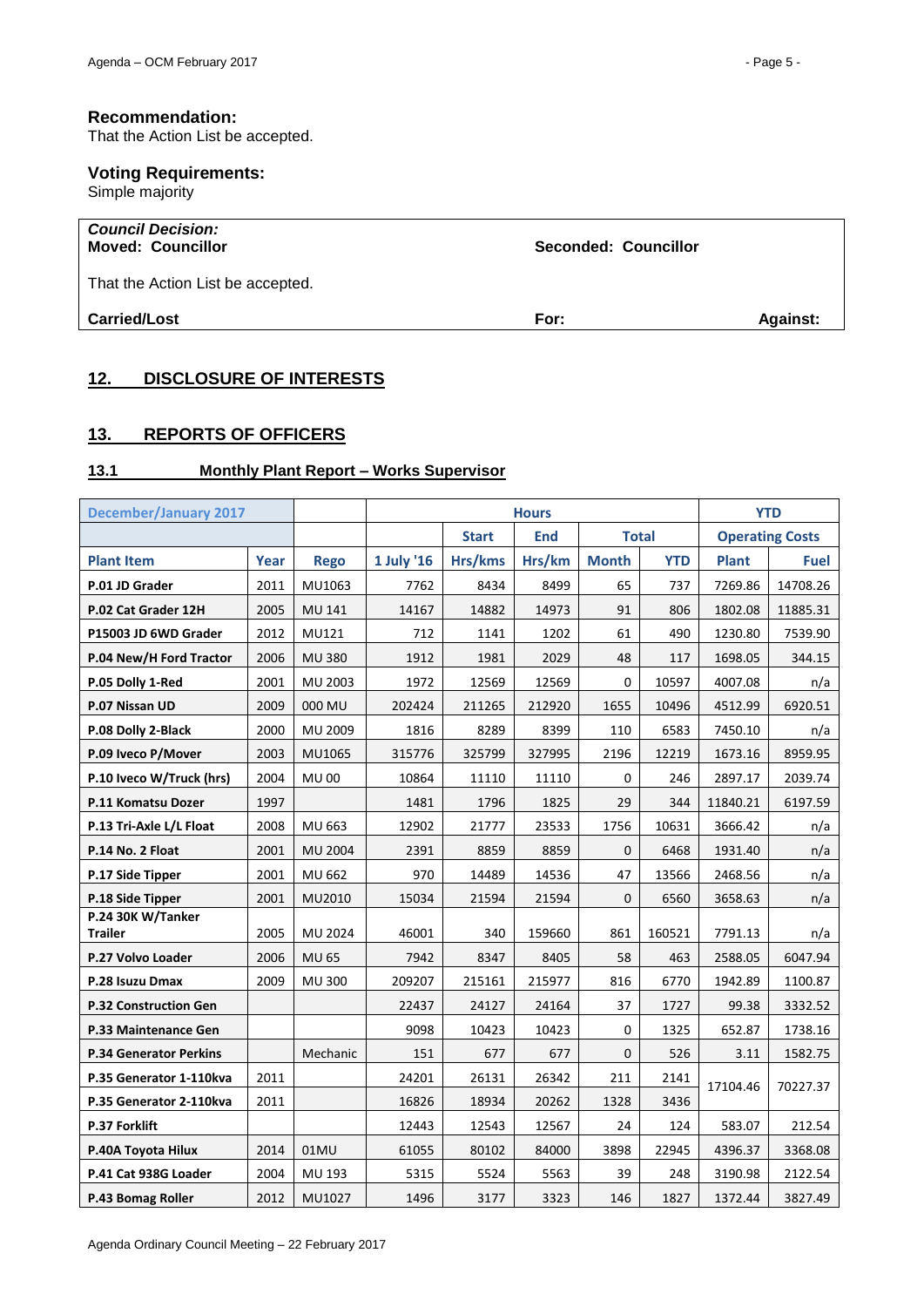| P.48 Dog Fuel Trailer    | 1979 | MU 2026         | $\Omega$     | 0        | $\Omega$     | 0            | $\Omega$     | 1708.77 | n/a      |
|--------------------------|------|-----------------|--------------|----------|--------------|--------------|--------------|---------|----------|
| P.49 Dog Fuel Trailer    | 1972 | MU 2005         | $\mathbf{0}$ | 0        | $\mathbf{0}$ | $\mathbf{0}$ | $\mathbf{0}$ | 0.00    | n/a      |
| P.54 Isuzu T/Top         | 2005 | MU 1002         | 171821       | 176200   | 177078       | 878          | 5257         | 504.79  | 1162.10  |
| P.55 Toyota Prado        | 2012 | MU1011          | 71388        | 80919    | 83165        | 2246         | 11777        | 2949.58 | 2071.33  |
| P.57 Great Wall          | 2012 | MU 167          | 54225        | 58076    | 59302        | 1226         | 5077         | 1961.61 | 744.44   |
| P.59 45ft Flat Top       | 1978 | MU2044          | $\mathbf{0}$ | $\Omega$ | $\Omega$     | $\Omega$     | $\Omega$     | 3210.87 | n/a      |
| P.60 Mercedes PTV        | 2004 | MU 1009         | 102020       | 103195   | 103359       | 164          | 1339         | 4730.17 | 227.30   |
| P.61 Kenworth P/Mover    | 2004 | <b>MU 000</b>   | 76906        | 92123    | 92689        | 566          | 15783        | 9533.28 | 13077.91 |
| P.63 RAV4 - Traded 08/16 | 2013 | MU 1011         | 35031        | 35800    | 35800        | $\Omega$     | 769          |         | 67.32    |
| P.64 Isuzu Construction  | 2013 | <b>MU 140</b>   | 95645        | 118208   | 118208       | 0            | 22563        | 1336.05 | 7647.60  |
| P.65 Generator 9KVA      | 2013 | H/ Maint        | 5440         | 5597     | 5597         | 0            | 157          |         | 3057.76  |
| P.66 Kubota 6kva Gen     | 2012 |                 | 9948         | 11389    | 11389        | 0            | 1441         | 267.62  | 2255.27  |
| P.67 Roadwest S/Tipper   | 2013 | MU2042          | 58719        | 71189    | 71299        | 110          | 12580        | 5110.65 | n/a      |
| P.68 Bomag Padfoot       | 2013 | MU1071          | 1595         | 1722     | 1770         | 48           | 175          | 911.55  | 1898.48  |
| P.72 Isuzu Fire Truck    | 2013 | MU1068          | 1353         | 1754     | 1847         | 93           | 494          |         | 202.37   |
| P.73 Toyota Fast Attack  | 2014 | MU1069          | 8900         | 8900     | 8900         | $\mathbf{0}$ | $\mathbf{0}$ | 2196.86 | 77.72    |
| Caravans                 |      |                 |              | n/a      | n/a          | n/a          | n/a          | 6878.96 | n/a      |
| P11076 JD Ride on mower  |      |                 | 795          | 866      | 891          | 25           | 96           | 2525.21 | 249.82   |
| P15006 Isuzu Maint       | 2015 | MU1018          | 15842        | 30342    | 32417        | 2075         | 16575        | 2795.45 | 4223.38  |
| P16063 Toyota Prado      | 2016 | MU <sub>0</sub> | $\mathbf{0}$ | 10090    | 11161        | 1071         | 11161        | 897.37  | 1353.27  |
| P16076 Kuboto Mower      | 2016 |                 | 0            | 26       | 77           | 51           | 51           | 1000.12 | 315.91   |

#### <span id="page-5-0"></span>**13.2 Works Report – Works Supervisor**

#### **Construction Crew**

The construction crew are now working on a 2km works program south of Pia on the Beringarra-Pindar road. These works include gravel sheeting and re-sheeting various sections. A floodway is to be boxed out and replaced with cement stabilised gravel and a rock wall is to be added on the down side. An old contour bank within the 2km section will be redressed which will prevent water running across the road in 6 or seven areas within this 2km section. A 1.6km section has also been pulled in, wet and rolled and more off-shoot drains added.

With the completion of these works the crew will move onto the next road repair job approx. 1km east of Woolleen Wool Shed which suffered a bit of damage from recent thunderstorms. From here weather permitting they will be moving to the new alignment around Twin Peaks homestead.

#### **Maintenance Crew**

The Maintenance Crew have completed a maintenance grade on the Carnarvon Mullewa road from the bridge to the south boundary. They are now doing a grade on the Meeberrie Woollen road which should be completed by Thursday 9<sup>th</sup> February. From here crew will grade the Twin Peaks-Woolleen road and then Woollen-Mt Wittenoom, Woolleen-Boolardy, Mt Wittenoom and then from the Beringarra/Mt Wittenoom intersection they will start on the Beringarra-Pindar road heading south.

An attempt was made to grade the New Forrest–Yallalong/Coolcalalaya road but the conditions were too wet. If the road dries out prior to them leaving the area then they will complete a grade before moving on.

#### **Staff Leave**

16/01/2017 Brian – returned to work after accident 06/11/2016. 23/01/2017 Maintenance & Construction staff returned back to work after the Christmas break. 26/01/2017 All crew off for Australia Day.

#### **Grids**

Expressions of Interest will go out this month to replace 5 old 12ft grids with 5 new 24ft grids.

#### Wo**rk Supervisor - General**

As mentioned above I return to work after my accident on the 16<sup>th</sup> January.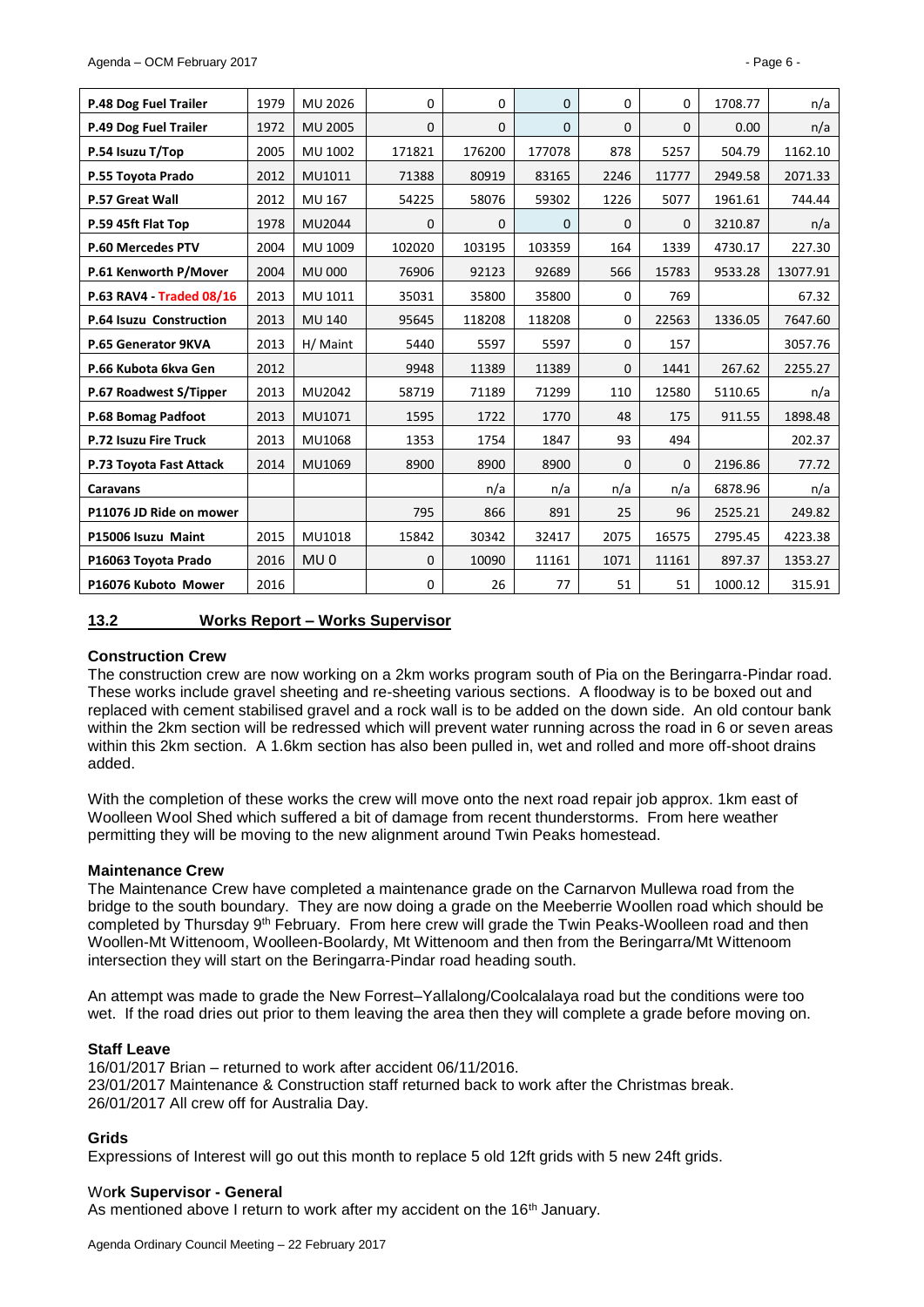- 25/01/2017 5hrs with construction crew<br>27/01/2017 8 hrs with construction crew
- 8 hrs with construction crew
- 30/01/2017 7 hrs with construction crew
- 31/01/2017 6 hrs with construction crew + 3hrs with heavy maintenance
- 01.02.2017 5 hrs with construction crew + 4 hrs road inspection on the Carnarvon Mullewa road north of the settlement.

#### ROADS GRADED 23/01/2017 – 09/02/2017

| Name                           | Length of | <b>SLK's Graded</b> | Heavy       | Comments                                         |
|--------------------------------|-----------|---------------------|-------------|--------------------------------------------------|
|                                | Road      | this month          | Maintenance |                                                  |
| Beringarra / Pindar            | 319.80km  |                     |             |                                                  |
| Erong                          | 63.12km   |                     |             |                                                  |
| Beringarra/Byro                | 90.89km   |                     |             |                                                  |
| Twin Peaks/Wooleen             | 47.65km   |                     |             |                                                  |
| Boolardy/Kalli                 | 57.30km   |                     |             |                                                  |
| Byro/Woodleigh                 | 71.00km   |                     |             |                                                  |
| New Forrest/Yallalong          | 36.18km   |                     |             |                                                  |
| M <sup>c</sup> Nabb/Twin Peaks | 49.75km   |                     |             |                                                  |
| Yallalong-West                 | 34.46km   |                     |             |                                                  |
| Mileura/Nookawarra             | 49.08km   |                     |             |                                                  |
| Muggon                         | 38.75km   |                     |             |                                                  |
| Manfred                        | 34.55km   |                     |             |                                                  |
| Beringarra/Mt Gould            | 34.80km   |                     |             |                                                  |
| Tardie/Yuin                    | 13.20km   |                     |             |                                                  |
| Innouendy                      | 9.30km    |                     |             |                                                  |
| <b>Boolardy Homestead</b>      | 2.00km    |                     |             |                                                  |
| Yunda Homestead                | 32.80km   |                     |             |                                                  |
| Meeberrie-Woolleen             | 25.22km   | 25km                |             | Water table to water table<br>only as ground wet |
| Mt Wittenoom                   | 37.55km   |                     |             |                                                  |
| Woolleen/Mt Wittenoom          | 33.85km   |                     |             |                                                  |
| <b>Beringarra Cue</b>          | 109.82km  |                     |             |                                                  |
| <b>Boolardy Wooleen</b>        | 19.08km   |                     |             |                                                  |
| Kalli Cue East                 | 21.87km   |                     |             |                                                  |
| <b>Butchers Track</b>          | 64.54km   |                     |             |                                                  |
| <b>Butchers Muggon</b>         | 23.80km   |                     |             |                                                  |
| Murchison Settlement           | 2.00km    |                     |             |                                                  |
| Coolcalalaya Road              | 36km      |                     |             |                                                  |
| <b>Carnarvon Mullewa</b>       | 278.63km  | 46km                |             | Bridge to south boundary                         |
| Mt Narryer                     | 3km       |                     |             |                                                  |
| <b>Errabiddy Bluff</b>         | 12km      |                     |             |                                                  |
| Air strip Graded               |           |                     |             |                                                  |

Total this month graded 71km

#### **Recommendation:**

That the Work's Supervisor's report be accepted.

#### **Voting Requirements:**

Simple majority

| <b>Council Decision:</b><br><b>Moved: Councillor</b> | <b>Seconded: Councillor</b> |                 |
|------------------------------------------------------|-----------------------------|-----------------|
| That the Work's Supervisor's report be accepted.     |                             |                 |
| <b>Carried/Lost</b>                                  | For:                        | <b>Against:</b> |
|                                                      |                             |                 |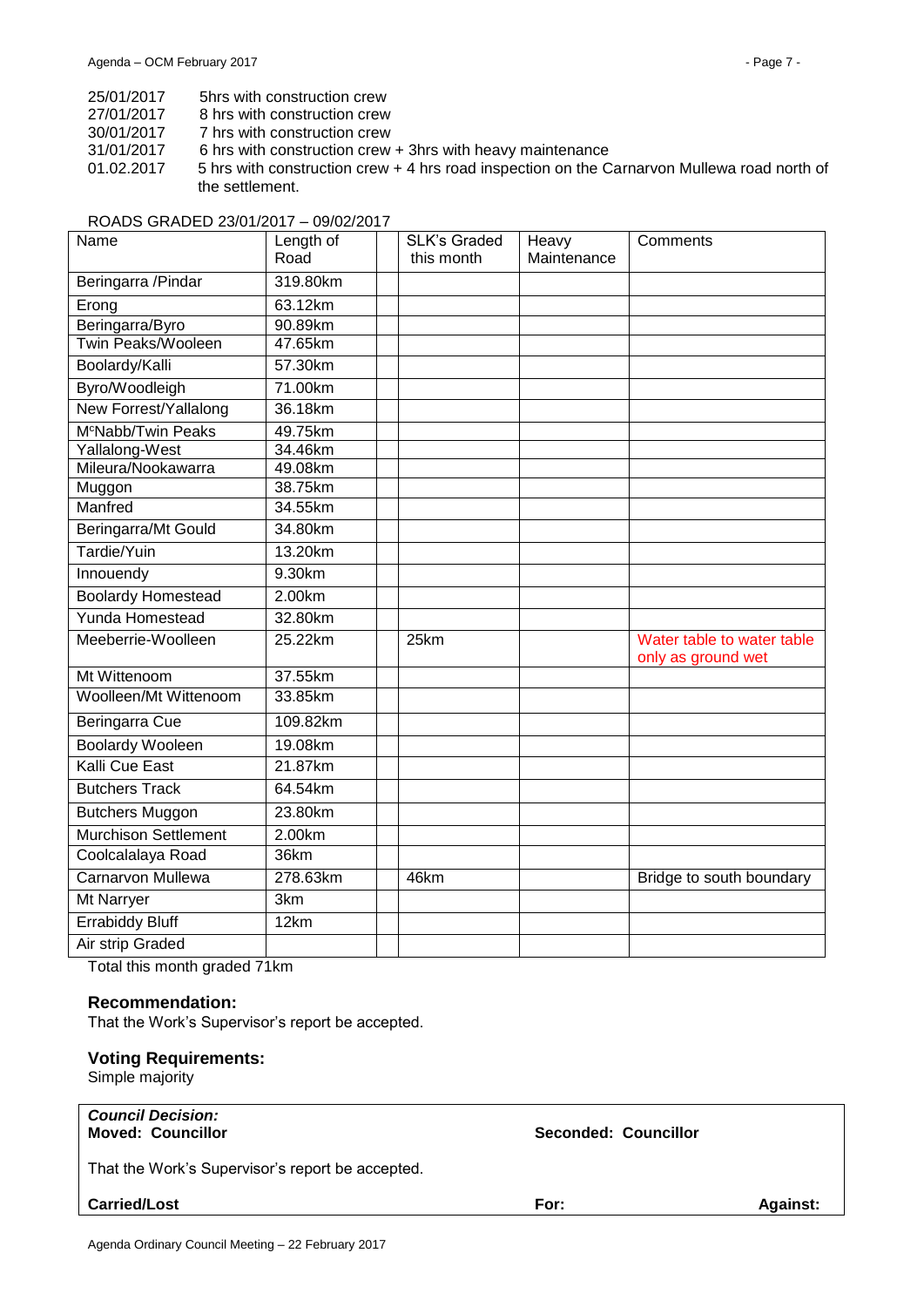# <span id="page-7-0"></span>**14. ANNOUNCEMENTS CONCERNING MEETINGS ATTENDED**

- <span id="page-7-1"></span>**14.1 Shire President**
- <span id="page-7-2"></span>**14.2 Councillors**

# <span id="page-7-3"></span>**15. REPORTS OF COMMITTEES**

#### <span id="page-7-4"></span>**16. FINANCE**

#### <span id="page-7-5"></span>**16.1 Financial Activity Statements December 2016**

| File:              |                                                   |
|--------------------|---------------------------------------------------|
| Author:            | Peter Dittrich - Deputy Chief Executive Officer   |
| Interest Declared: | No interest to disclose                           |
| Date:              | 13 February 2017                                  |
| Attachments:       | Financial Activity Statements to 31 December 2016 |
|                    | <b>Statement of Financial Position</b>            |
|                    | Operating Statement by Program                    |
|                    | Operating Statement by Nature & Type              |
|                    | <b>Accounts Activity</b>                          |
|                    | General Ledger Trial Balance                      |
|                    |                                                   |

#### **Matter for Consideration:**

Council to consider adopting the Monthly Financial Statements for December 2016.

#### **Background:**

The Local Government (Financial Management) Regulations 1996. Regulation 34 requires that local government report on a monthly basis and prescribes what is required to be reported.

#### **Comment:**

The Current Position at 31 December 2016 is a surplus of \$2,792,603.

| Variances - YTD Budget to YTD<br>Actual             |              |           |
|-----------------------------------------------------|--------------|-----------|
| <b>Budgeted Closing Funding</b><br>Surplus(Deficit) |              | 1,634,733 |
| Plus Variance to opening surplus                    | 2,608,244    |           |
| Less Operating Revenues down                        | $-2,323,542$ |           |
| Plus Operating Expenditure down                     | $-2,971$     |           |
| <b>Plus Operating Activities Excluded</b>           | 31,167       |           |
| Plus Investing Activities down                      | 2,532,981    |           |
| Plus Transfer from reserves up                      | 1,559,096    |           |
| Less Transfer to reserves up                        | $-3,247,105$ |           |
| <b>Total Variances</b>                              |              | 1,157,870 |
| Actuals Closing surplus (Deficit)                   |              | 2,792,603 |

Refer to December 2016 Financials for explanation of variances.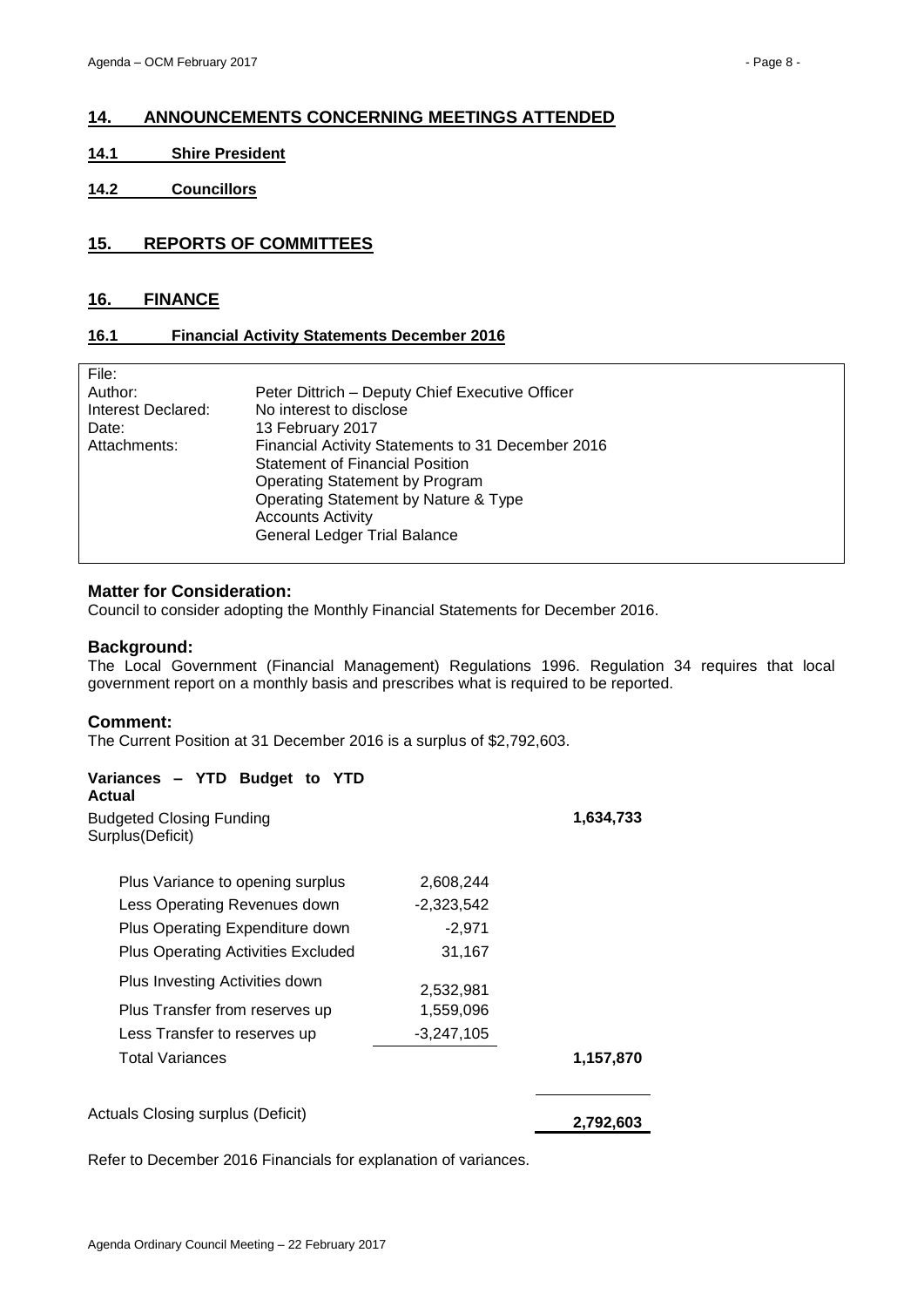The following Term Deposits are currently held as at 31 December 2016:

| Beringarra- Cue Road Reserve TD | \$2,865,555.62 @ 1.750% Maturity 17/02/2016  |
|---------------------------------|----------------------------------------------|
| Crosslands MCF Term Deposit     | \$365,989.32 @ 2.100% Maturity 25/02/2017    |
| Ballinyoo Bridge                | \$2,0019,570.84 @ 1.500% Maturity 27/01/2016 |

#### **Statutory Environment:**

#### Local Government Act 1995

Section 6.4–Specifies that a local government is to prepare "such other financial reports" as is prescribed.

Local Government (Financial Management) Regulations 1996 Regulation 34 states:

> (1) A local government is to prepare each month a statement of financial activity reporting on the sources and applications of funds, as set out in the annual budget under regulation 22(1)(d) for that month in the following detail:

(a) Annual budget estimates, taking into account any expenditure incurred for an additional purpose under section 6.8(1)(b) or (c);

(b) Budget estimates to the end of month to which the statement relates;

(c) Actual amounts of expenditure, revenue and income to the end of the month to which the statement relates;

(d) Material variances between the comparable amounts referred to in paragraphs (b) and

(e) The net current assets at the end of the month to which the statement relates.

**Strategic Implications:** Nil.

# **Policy Implications:**

Nil.

#### **Budget/Financial Implications:**

Reports showing year to date financial performance allow monitoring of actual expenditure, revenue and overall results against budget targets.

#### **Sustainability Implications:**

- **Environmental:**
	- There are no known significant environmental considerations
- **Economic:**
- There are no known significant economic considerations
- **Social:**

There are no known significant considerations

#### **Consultation:**

Moore Stephens

#### **Recommendation:**

That Council adopt the financial statements for the period ending 31 December 2016 as attached.

#### **Voting Requirements:**

Simple majority.

| <b>Council Decision:</b><br><b>Moved: Councillor</b> | Seconded: |                 |
|------------------------------------------------------|-----------|-----------------|
| <b>Carried/Lost</b>                                  | For:      | <b>Against:</b> |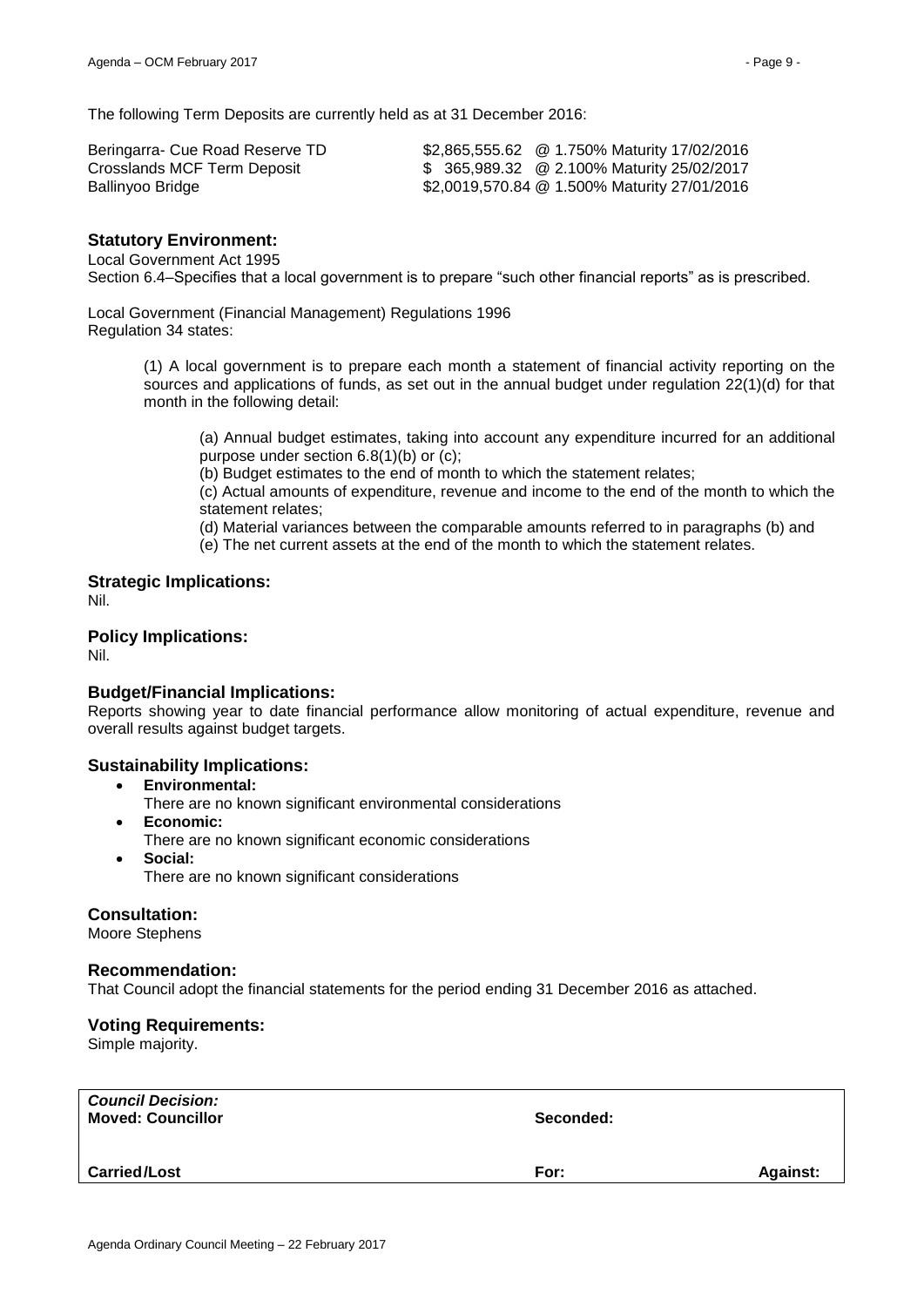# <span id="page-9-0"></span>**16.2 Financial Activity Statements January 2017**

| File:              |                                                  |
|--------------------|--------------------------------------------------|
| Author:            | Peter Dittrich - Deputy Chief Executive Officer  |
| Interest Declared: | No interest to disclose                          |
| Date:              | 13 February 2017                                 |
| Attachments:       | Financial Activity Statements to 31 January 2017 |
|                    | <b>Statement of Financial Position</b>           |
|                    | Operating Statement by Nature & Type             |
|                    | Operating Statement by Program                   |
|                    | <b>Accounts Activity</b>                         |
|                    | <b>General Ledger Trial Balance</b>              |
|                    |                                                  |

# **Matter for Consideration:**

Council to consider adopting the Monthly Financial Statements for January 2017.

#### **Background:**

The Local Government (Financial Management) Regulations 1996. Regulation 34 requires that local government report on a monthly basis and prescribes what is required to be reported.

# **Comment:**

The Current Position at 31 January 2017 is a surplus of \$2,539,006.

| Variances - YTD Budget to YTD<br>Actual              |              |           |
|------------------------------------------------------|--------------|-----------|
| <b>Budgeted Closing Funding</b><br>Surplus (Deficit) |              | 1,618,683 |
| Plus Variance to opening surplus                     | 2,608,244    |           |
| Less Operating Revenues down                         | $-2,339,082$ |           |
| Plus Operating Expenditure down                      | 55,771       |           |
| <b>Plus Operating Activities Excluded</b>            | 38,706       |           |
| Plus Investing Activities down                       | 2,245,963    |           |
| Plus Transfer from reserves up                       | 1,559,096    |           |
| Less Transfer to reserves up                         | $-3,248,375$ |           |
| <b>Total Variances</b>                               |              | 920,323   |
| Actuals Closing surplus (Deficit)                    |              | 2,539,006 |

Refer to January 2017 Financials for explanation of variances.

The following Term Deposits are currently held as at 31 January 2017:

| Beringarra- Cue Road Reserve TD | \$2,865,555.62 @ 1.750% Maturity 17/02/2016 |
|---------------------------------|---------------------------------------------|
| Crosslands MCF Term Deposit     | \$365,989.32 @ 2.100% Maturity 25/02/2017   |
| Ballinyoo Bridge                | \$1,972,812.60 @ 1.890% Maturity 27/02/2016 |

#### **Statutory Environment:**

Local Government Act 1995

Section 6.4–Specifies that a local government is to prepare "such other financial reports" as is prescribed.

Local Government (Financial Management) Regulations 1996 Regulation 34 states: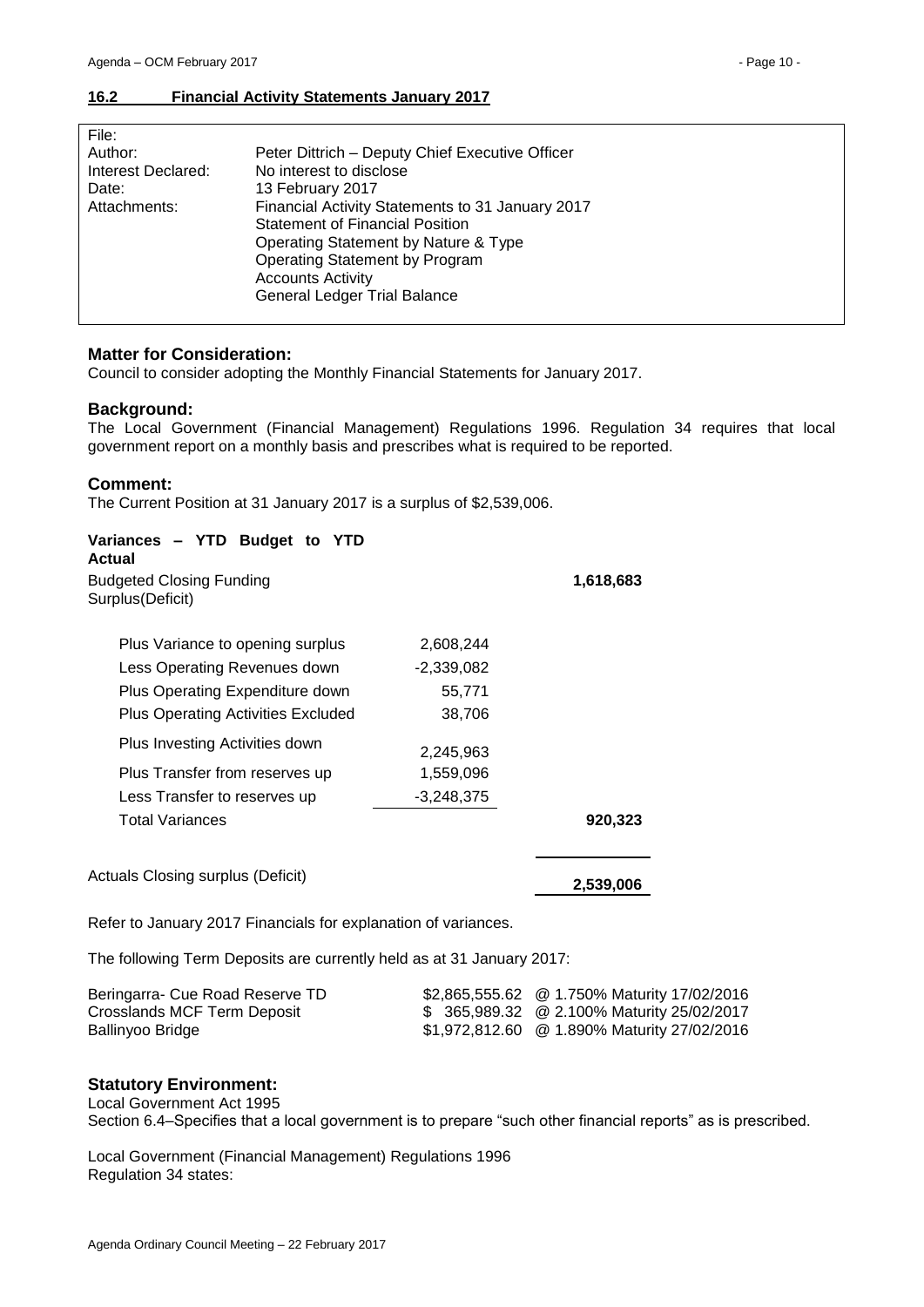(1) A local government is to prepare each month a statement of financial activity reporting on the sources and applications of funds, as set out in the annual budget under regulation 22(1)(d) for that month in the following detail:

(a) Annual budget estimates, taking into account any expenditure incurred for an additional purpose under section 6.8(1)(b) or (c);

(b) Budget estimates to the end of month to which the statement relates;

(c) Actual amounts of expenditure, revenue and income to the end of the month to which the statement relates;

(d) Material variances between the comparable amounts referred to in paragraphs (b) and

(e) The net current assets at the end of the month to which the statement relates.

#### **Strategic Implications:**

Nil.

# **Policy Implications:**

Nil.

# **Budget/Financial Implications:**

Reports showing year to date financial performance allow monitoring of actual expenditure, revenue and overall results against budget targets.

# **Sustainability Implications:**

- **Environmental:**
	- There are no known significant environmental considerations
- **Economic:**
	- There are no known significant economic considerations
- **Social:**
	- There are no known significant considerations

#### **Consultation:**

Moore Stephens

#### **Recommendation:**

That Council adopt the financial statements for the period ending 31 January 2017 as attached.

#### **Voting Requirements:**

Simple majority.

| <b>Council Decision:</b><br><b>Moved: Councillor</b> | Seconded: |                 |
|------------------------------------------------------|-----------|-----------------|
| <b>Carried/Lost</b>                                  | For:      | <b>Against:</b> |

#### <span id="page-10-0"></span>**16.3 Accounts Paid December 2017**

| File:              | 4.37.1                                          |
|--------------------|-------------------------------------------------|
| Author:            | Peter Dittrich – Deputy Chief Executive Officer |
| Interest Declared: | No interest to disclose                         |
| Date:              | 13 February 2017                                |
| Attachments:       | EFT & Cheque Details for December 2016          |

#### **Matter for Consideration:**

Endorsement of accounts paid during the month of December 2016.

#### **Background:**

If the local government has delegated to the CEO the exercise of its power to make payments from the municipal fund or the trust fund, then the CEO is to prepare a list of accounts paid by the CEO during the month to present to Council.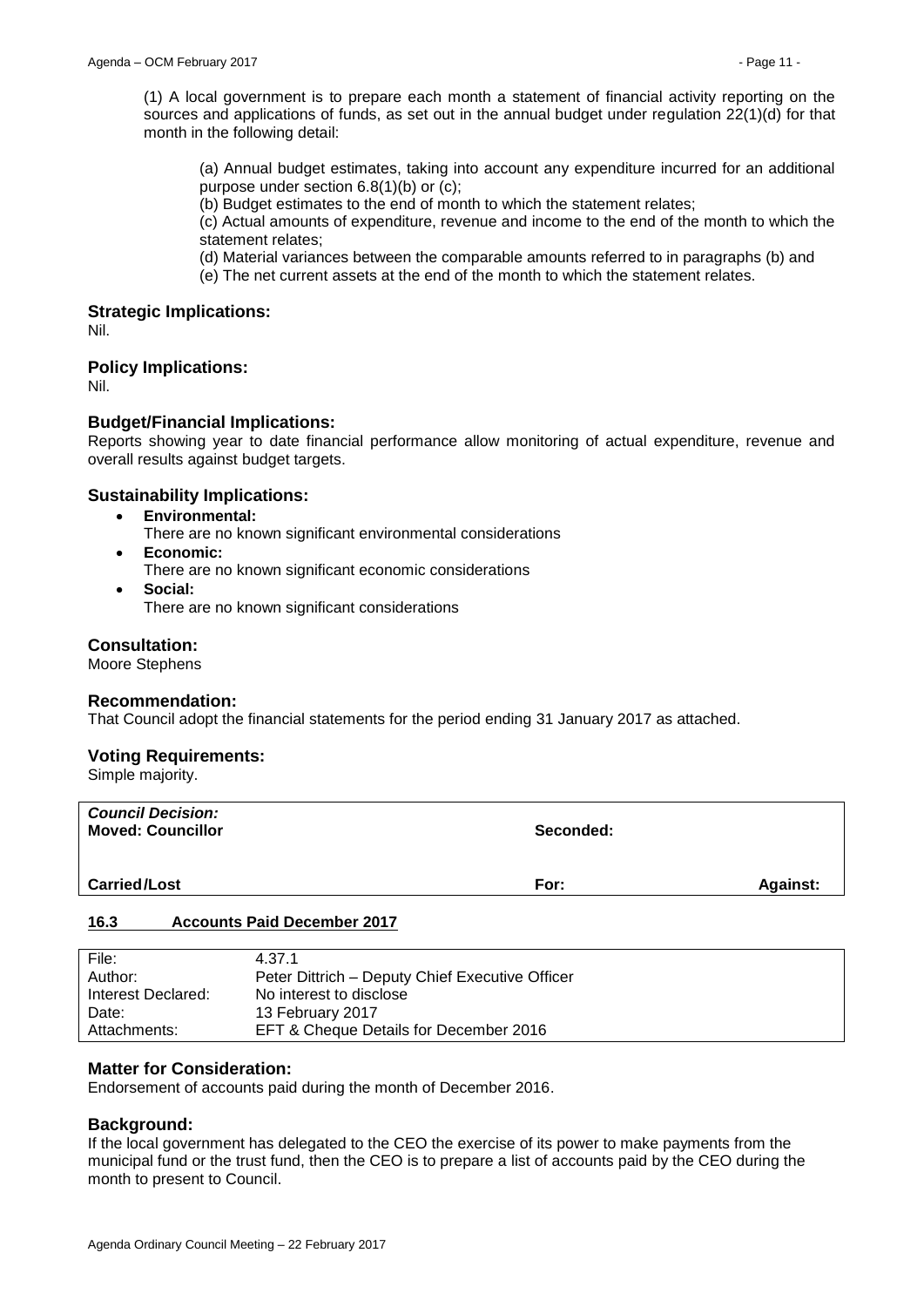#### **Comment:**

Payments made during the month of December 2016 are attached.

# **Statutory Environment:**

Local Government (Financial Management) Regulations 1996 Regulation 13 states:

(1) If the local government has delegated to the CEO the exercise of its power to make payments from the municipal fund or the trust fund, a list of accounts paid by the CEO is to be prepared each month showing for each account paid since the last such list was prepared —

- (a) the payee's name; and
- (b) the amount of the payment; and
- (c) the date of the payment; and
- (d) sufficient information to identify the transaction.

(2) A list of accounts for approval to be paid is to be prepared each month showing —

(a) for each account which requires council authorisation in that month —

- (i) the payee's name; and
- (ii) the amount of the payment; and
- (iii) sufficient information to identify the transaction; and
- (b) the date of the meeting of the council to which the list is to be presented
- (3) A list prepared under sub regulation (1) or (2) is to be  $-$

(a) presented to the council at the next ordinary meeting of the council after the list is prepared; and

(b) recorded in the minutes of that meeting.

# **Strategic Implications:**

None

#### **Policy Implications:**

None

# **Budget/Financial Implications:**

Payment from the Municipal, Trust and Reserve Bank Accounts.

#### **Sustainability Implications:**

- **Environmental:**
	- There are no known significant environmental considerations
- **Economic:**
	- There are no known significant economic considerations
- **Social:** There are no known significant considerations

### **Consultation:**

Moore Stephens

#### **Recommendation:**

That the accounts as per the attached Schedule presented to this meeting totalling \$466,516.96 which includes \$50,870.10 of intra account transfers for the month of December 2016, be endorsed by Council.

#### **Voting Requirements:**

Simple majority

| <b>Council Decision:</b><br><b>Moved: Councillor</b> | Seconded: Councillor |                 |
|------------------------------------------------------|----------------------|-----------------|
| <b>Carried/Lost</b>                                  | For:                 | <b>Against:</b> |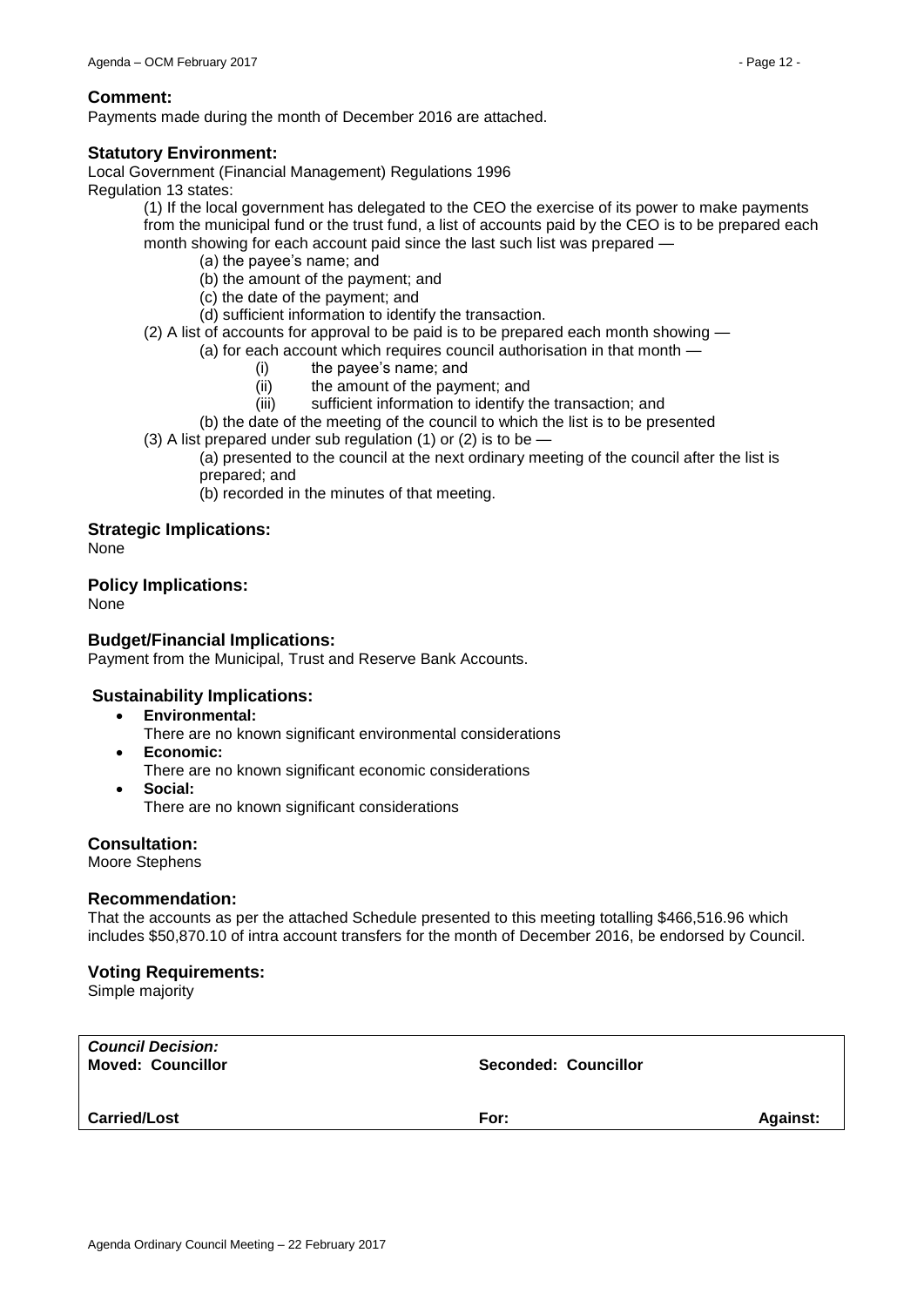#### <span id="page-12-0"></span>**16.4 Accounts Paid January 2017**

| File:              | 4.37.1                                          |
|--------------------|-------------------------------------------------|
| Author:            | Peter Dittrich - Deputy Chief Executive Officer |
| Interest Declared: | No interest to disclose                         |
| Date:              | 13 February 2017                                |
| Attachments:       | EFT & Cheque Details for January 2017           |

#### **Matter for Consideration:**

Endorsement of accounts paid during the month of January 2017.

#### **Background:**

If the local government has delegated to the CEO the exercise of its power to make payments from the municipal fund or the trust fund, then the CEO is to prepare a list of accounts paid by the CEO during the month to present to Council.

#### **Comment:**

Payments made during the month of January 2017 are attached.

#### **Statutory Environment:**

Local Government (Financial Management) Regulations 1996 Regulation 13 states:

(1) If the local government has delegated to the CEO the exercise of its power to make payments from the municipal fund or the trust fund, a list of accounts paid by the CEO is to be prepared each month showing for each account paid since the last such list was prepared —

- (a) the payee's name; and
	- (b) the amount of the payment; and
	- (c) the date of the payment; and
	- (d) sufficient information to identify the transaction.
- (2) A list of accounts for approval to be paid is to be prepared each month showing
	- (a) for each account which requires council authorisation in that month
		- (i) the payee's name; and
		- (ii) the amount of the payment; and
		- (iii) sufficient information to identify the transaction; and
		- (b) the date of the meeting of the council to which the list is to be presented
- (3) A list prepared under sub regulation (1) or (2) is to be  $-$ 
	- (a) presented to the council at the next ordinary meeting of the council after the list is prepared; and

(b) recorded in the minutes of that meeting.

#### **Strategic Implications:**

None

#### **Policy Implications:**

None

#### **Budget/Financial Implications:**

Payment from the Municipal, Trust and Reserve Bank Accounts.

#### **Sustainability Implications:**

- **Environmental:**
	- There are no known significant environmental considerations
- **Economic:**
	- There are no known significant economic considerations
- **Social:**
	- There are no known significant considerations

#### **Consultation:**

Moore Stephens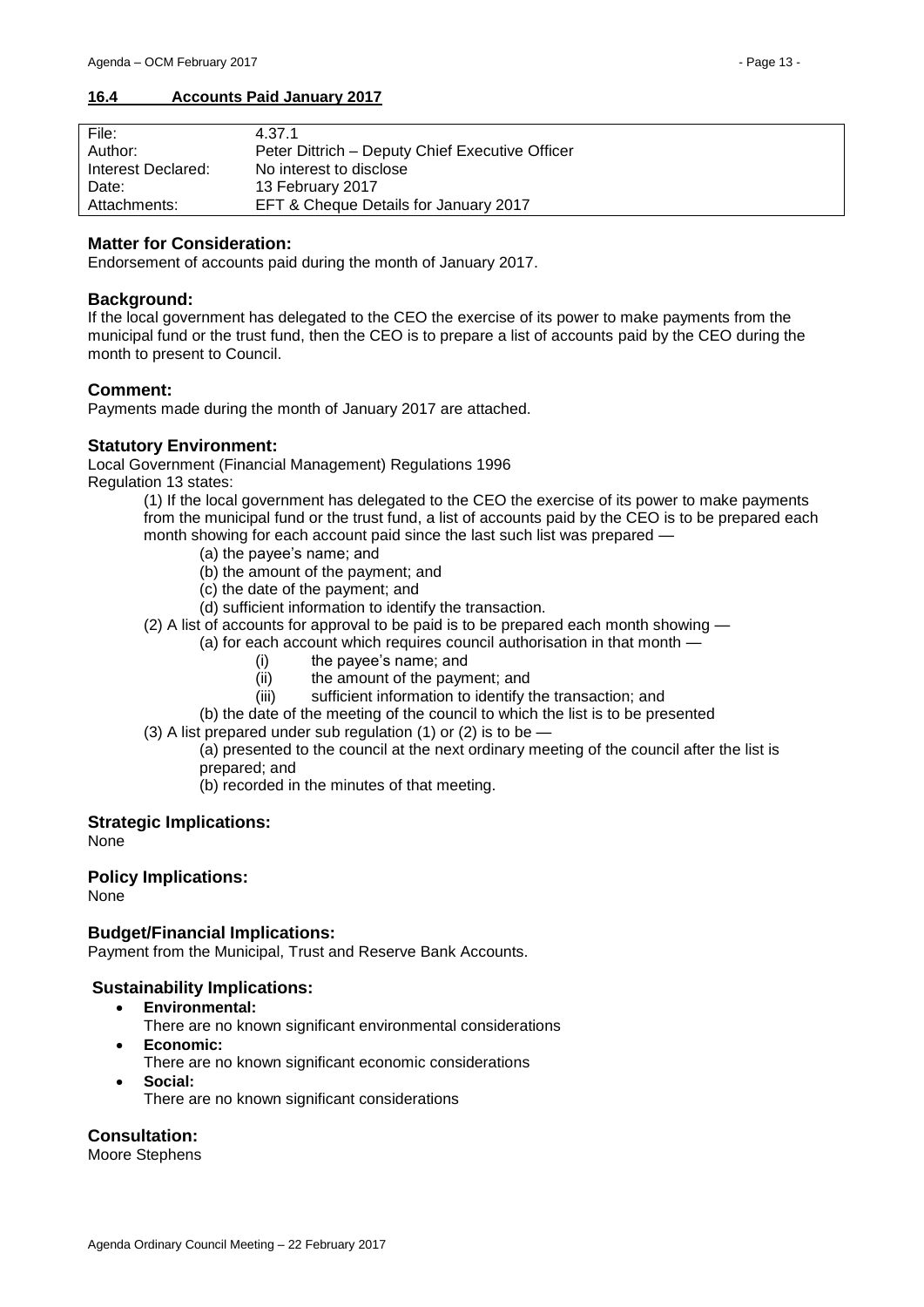#### **Recommendation:**

That the accounts as per the attached Schedule presented to this meeting totalling \$308,038.09 which includes \$50,000.07 of intra account transfers for the month of January 2017, be endorsed by Council.

#### **Voting Requirements:**

Simple majority

| <b>Council Decision:</b><br><b>Moved: Councillor</b> | <b>Seconded: Councillor</b> |                 |
|------------------------------------------------------|-----------------------------|-----------------|
| <b>Carried/Lost</b>                                  | For:                        | <b>Against:</b> |

#### <span id="page-13-0"></span>**16.5 2016/17 Budget Variation – Sealing Program**

| File:              | 2.4                                                              |
|--------------------|------------------------------------------------------------------|
| Author:            | Dianne Daniels - Chief Executive officer                         |
| Interest Declared: | Nil                                                              |
| Date:              | 15 February 2017                                                 |
| Attachments:       | Report of Tony Chisholm, Superintendent for Seal & Re-seal Works |
|                    | Report of Bob Edwards, Acting Works Supervisor                   |

#### **Matter for Consideration:**

Council to consider the status of the 2016/17 sealing program and options for completing the sealing in the Settlement.

#### **Background:**

The 2016/17 Budget allowed for the following sealing projects:

| <b>Project Name</b>                                                                   |             |
|---------------------------------------------------------------------------------------|-------------|
| <b>Infrastructure</b>                                                                 |             |
| Cap-Ex - Bitumise 4km Carnarvon Mullewa Road through Breakaway SLK 146.535-149.535    |             |
| 2.973km R2R 16/17                                                                     | \$169,781   |
| Cap-Ex - Bitumise 1km Bullardoo - Dust Suppression SLK 262.420-272.420 1 km R2R 16/17 | \$79,831    |
| Cap-Ex - Bitumise 5 km South of Ballinyoo Bridge SLK 236.65-241.675 5km (this - R4R   |             |
| <b>MWIP</b>                                                                           | \$1,651,639 |
| Cap-Ex - Reseal 20 km South of Settlement - R2R 16/17                                 | \$373,800   |
| Cap-Ex - Bitumise North of Settlement from 500m to Breakaway SLK 149.535-153.390      |             |
| 3.855km - R2R 16/17                                                                   | \$126,047   |
| Cap-Ex - Bitumise Roads in Settlement - R2R 16/17                                     | \$92,037    |

All but Cap-Ex - Bitumise 5 km South of Ballinyoo Bridge SLK 236.65-241.675 5km were tendered in November 2016 as RFT 3.2016/17 Seal and Re-seal Works. The tender was assessed and awarded to Fulton Hogan at the November 2016 meeting, with a scheduled mobe date of 28/11/2016 and de-mobe date of 5/12/2016.

#### **Comment:**

The sealing project was not without its challenges for several reasons: our Works Supervisor was out on leave for several months, surface preparation works took longer than expected and the sealing contractor was unable to start on the scheduled date.

During sealing, several sections of the pavement in the Settlement and on a 200m section north of the Settlement failed the contractors' compaction test and laminated in sections and it was decided not to seal those sections. The car park in front of the Admin building tested ok and it was decided to seal it as a test of the red laterite product, which was an unknown quantity to us all. The reports of Superintendent, Tony Chisholm of WML Consultants and Bob Edwards, Acting Works Supervisor are attached, to help clarify the reasons for the pavement failure and to give an overview of the sealing works in general. Tony has suggested that we need to re-work the pavement of Roderick Street, part of the area in front of the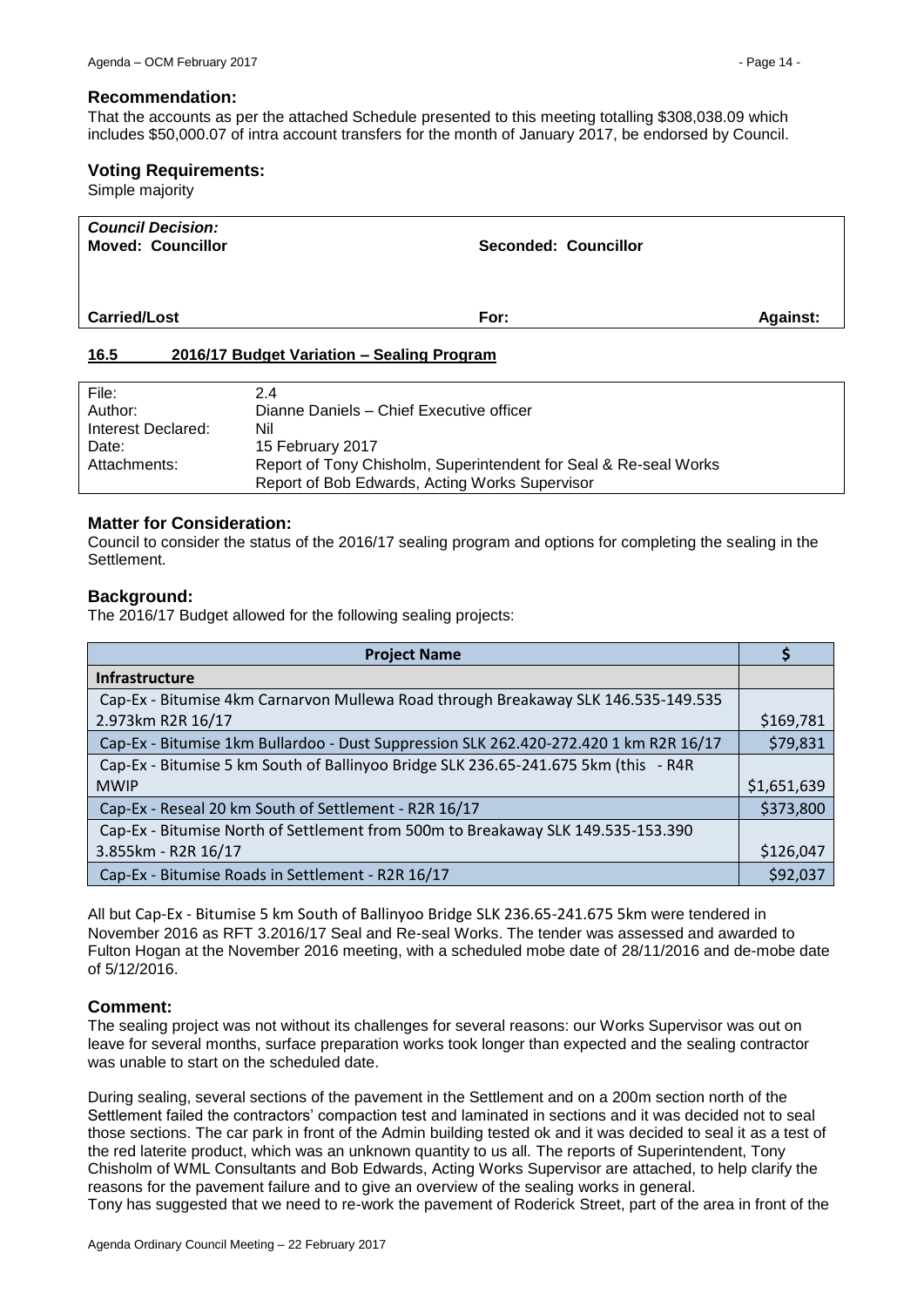Roadhouse and possibly Mulga Crescent to a depth of at least 100mm compacted thickness, prior to sealing. Our Works Supervisor has estimated that we would need two weeks to do this and would need a grader, smooth drum vibe roller and water cart. My estimate of the cost for this, based on recent works completed by contractors, would be \$3.1k per day including operators and so \$31k for the ten day period, plus the time the Works Supervisor devotes to supervising the works. As well as that, the quote for sealing the Settlement with red laterite was \$86.8k of which only the carpark in front of the Admin Building has been done, so the balance of the sealing would cost us \$82.7, less the cost of the laterite which we already have, say \$5k, plus another mobe/de-mobe of \$17k and an allowance for the Superintendents' time to assess contractors claims and respond to queries during the sealing works.

If we look at the five jobs that made up RFT 3.2016/17, we are under-budget overall by \$44.6k.

#### **In Summary:**

| Surface Prep (10 days x \$3.1/day) | \$31,000   |
|------------------------------------|------------|
| Supervisor (say)                   | \$5,000    |
| Superintendent (say)               | \$5,000    |
| Sealing                            | \$82,700   |
| Less Laterite (TBC)                | (\$5,000)  |
| Mobe/De-Mobe                       | \$17,000   |
| Contingency                        | \$3,900    |
|                                    | \$139,600  |
| Less Balance of Budget             | (\$44,600) |
| <b>Budget Variation</b>            | \$95,000   |

Our construction crew will not be able to do the work as they are committed to completing the repair works near Pia Community, to gravel sheeting the by-pass at Twin Peaks Station and to undertaking the construction and gravel sheeting of the by-pass on Mt Narryer, to which this year's Regional Road Groups funding has been allocated.

Because the sealing contractor delayed their start date, our construction crew were held up on the road to the north of the Settlement, trying to hold it together. This means that the budget for Cap-ex – Construction as per Agreed Works Program is underspent - \$476.5k against a YTD Budget of \$669.5k, so there is more than enough money in that budget to make a transfer for the completion of the sealing program.

#### **Statutory Environment:**

6.8. Expenditure from municipal fund not included in annual budget

(1) A local government is not to incur expenditure from its municipal fund for an additional purpose except where the

expenditure —

(a) is incurred in a financial year before the adoption of the annual budget by the local government; or

(b) is authorised in advance by resolution\*; or

(c) is authorised in advance by the mayor or president in an emergency.

*\* Absolute majority required.*

#### **Policy Implications:**

Nil

#### **Budget/ Financial Implications:**

If the proposal is accepted then \$95k will be transferred from Capital Job C14114 – Cap-ex – Construction as per Agreed Works Program to C14129 Cap-ex – Bitumise Roads in the Settlement

#### **Sustainability Implications:**

- **Environmental**
- There are no known significant environmental implications associated with this decision **Economic**
	- There are no known significant economic implications associated with this decision
- **Social**
	- There are no known significant social considerations associated with this decision

#### **Consultation:**

Works Supervisor Brian Wundenberg Tony Chisholm WML Consultants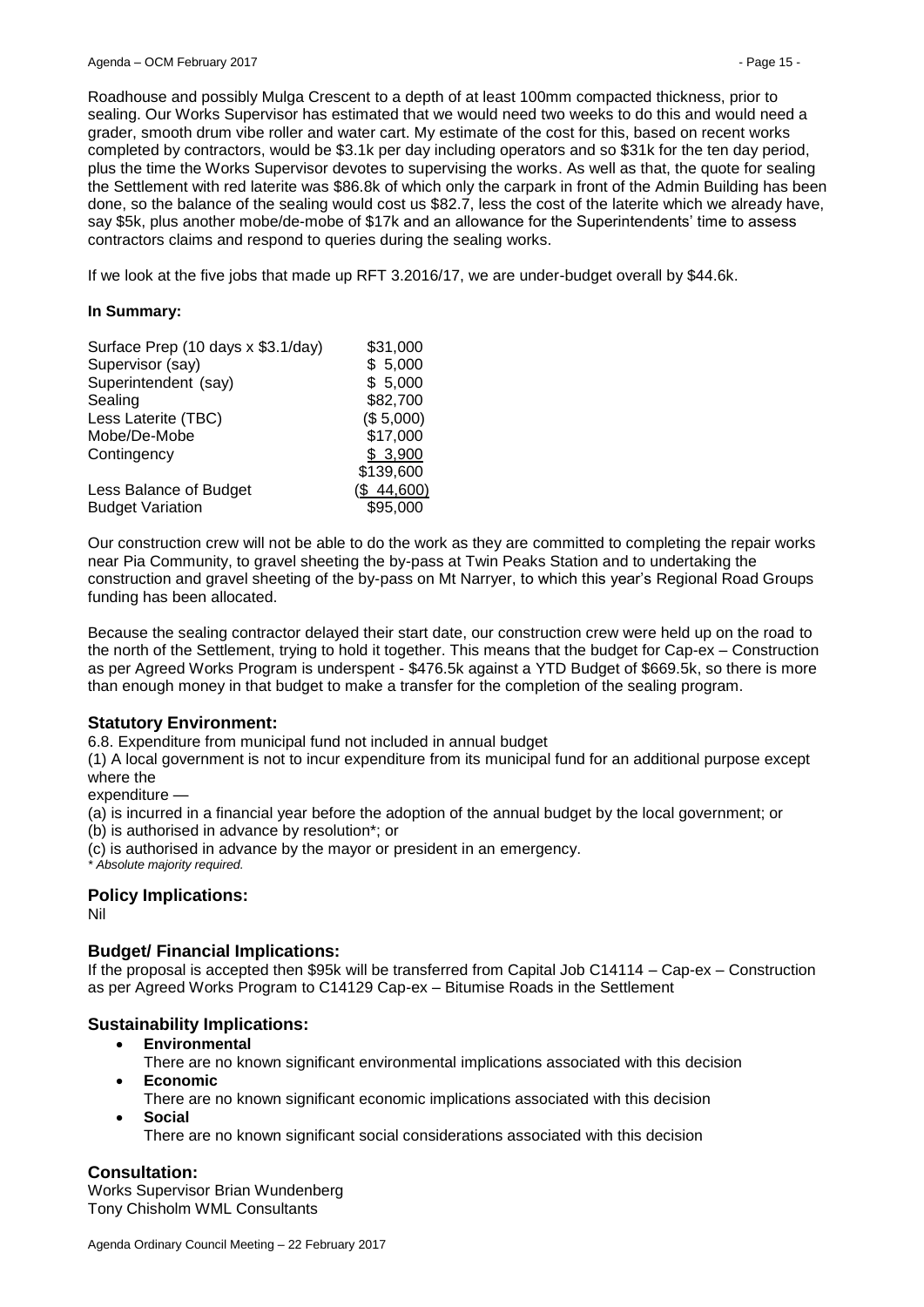#### **Recommendation:**

That council authorise the transfer of \$95,000 from Capital Job C14114 – Cap-ex – Construction as per Agreed Works Program to C14129 Cap-ex – Bitumise Roads in the Settlement in order to complete the sealing program in the Settlement.

#### **Voting Requirements:**

Absolute Majority

| <b>Council Decision:</b><br>Moved: | Seconded: |                 |
|------------------------------------|-----------|-----------------|
| <b>Carried/Lost</b>                | For:      | <b>Against:</b> |

# <span id="page-15-0"></span>**17. DEVELOPMENT**

#### <span id="page-15-1"></span>**17.1 Full Review of Strategic Community Plan**

| File:              | 4.39                                     |
|--------------------|------------------------------------------|
| Author:            | Dianne Daniels - Chief Executive Officer |
| Interest Declared: | No interest to disclose                  |
| Date:              | 14 February 2017                         |
| Attachments:       | Draft Strategic Community Plan           |

#### **Matter for Consideration:**

Council to consider the full review of the Shire of Murchison Strategic Community Plan.

#### **Background:**

In 2010, the Integrated Planning and Reporting (IPR) Framework and Guidelines were introduced in Western Australia (WA) as part of the State Government's Local Government Reform Program. All local governments were required to have their first suite of IPR documents in place by 1 July 2013.

Integrated planning and reporting gives local governments a framework for establishing local priorities and to link this information to operational functions. Three major parties are involved in the development of an integrated plan: the local government administration, the Council and the community. Each party has a unique role and responsibilities for effective and sustainable integrated planning and reporting, with the Local Government (Administration) Regulations 1996 requiring each local government to adopt a Strategic Community Plan and a Corporate Business Plan.

A successful integrated planning and reporting process will deliver the following outcomes:

- a Strategic Community Plan that clearly links the community's aspirations with the Council's vision and long term strategy
- a Corporate Business Plan that integrates resourcing plans and specific council plans with the Strategic Community Plan, and
- a clearly stated vision for the future viability of the local government area.

The Shire's first Strategic Community Plan under the new Integrated Planning Legislation was adopted by an absolute majority of Council in May 2013, with a desktop review being undertaken and adopted by Council in June 2015. According to legislation, the Strategic Community Plan needs to be reviewed regularly to ensure that it is relevant to the Community. At minimum, a desktop review is required every two years and a full review every four and so we are now due for a full review.

#### **Comment:**

In October 2016, RSM were contracted to assist the Shire of Murchison with this full review of the Strategic Community Plan, after a competitive Request for Quote was publicised. Travis Bate, Principal of RSM, joined the October council meeting by teleconference and discussed his plans for progressing the review. The proposed community survey was reviewed and changes made to the wording to enable easier understanding by the broader community and the survey was distributed in late October. A community workshop was held on the 25<sup>th</sup> November where the original plan was recapped along with the desktop review and the results of the survey were summarised. The four areas of economic, social, environmental, and civic leadership were explored.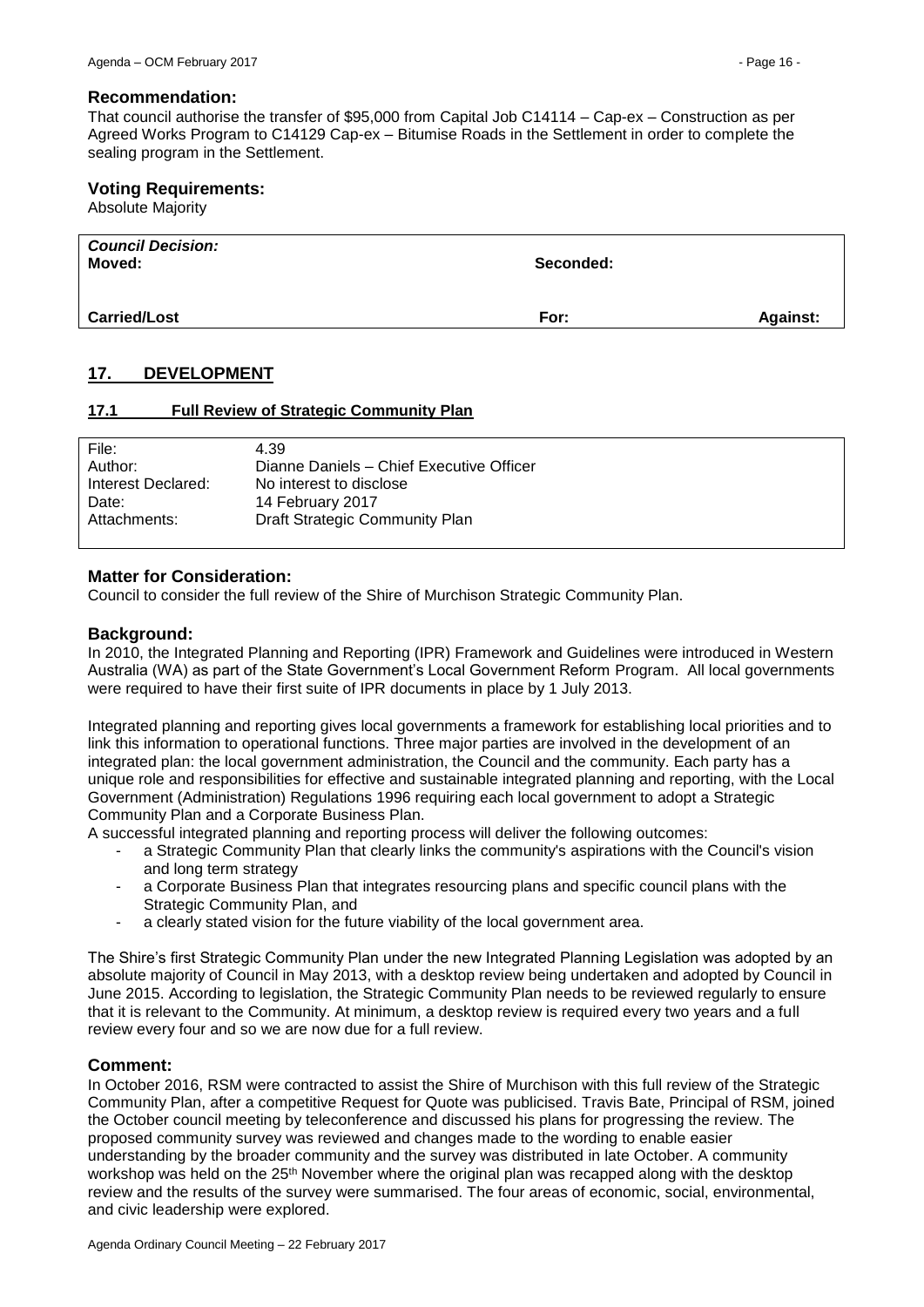Unfortunately, we ran out of time during the workshop to rank the priorities that came out of the discussion and performance criteria were not explored. A survey was sent to participants in the week following the workshop asking them to rank the priorities. It was quite slow going getting the surveys back and so our aim of presenting a draft plan to the December meeting was not met.

Mr Bate has progressed the plan with the second round of surveys received and will work with Council at the February 2017 meeting to ensure that only those priorities that are feasible are included in the plan and to establish performance indicators.

The aim is to bring the final version of the Strategic Community Plan back to the March 2017 meeting for adoption.

The revised plan will give Council sound guidance in its decision making for the next four years.

# **Statutory Environment:**

Local Government Act 1995

5.56. Planning for the future

(1) A local government is to plan for the future of the district.

(2) A local government is to ensure that plans made under subsection (1) are in accordance with any regulations made about planning for the future of the district.

Local Government (Administration) Regulations 1996 Part 5 Division 3 19(c)

19C. Strategic community plans, requirements for (Act s. 5.56)

(1) A local government is to ensure that a strategic community plan is made for its district in accordance with this regulation in respect of each financial year after the financial year ending 30 June 2013.

(2) A strategic community plan for a district is to cover the period specified in the plan, which is to be at least 10 financial years.

(3) A strategic community plan for a district is to set out the vision, aspirations and objectives of the community in the district.

(4) A local government is to review the current strategic community plan for its district at least once every 4 years.

(5) In making or reviewing a strategic community plan, a local government is to have regard to —

(a) the capacity of its current resources and the anticipated capacity of its future resources; and

Local Government (Administration) Regulations 1996

(b) strategic performance indicators and the ways of measuring its strategic performance by the application of those indicators; and

(c) demographic trends.

(6) Subject to subregulation (9), a local government may modify its strategic community plan, including extending the period the plan is made in respect of.

(7) A council is to consider a strategic community plan, or modifications of such a plan, submitted to it and is to determine\* whether or not to adopt the plan or the modifications.

\*Absolute majority required.

(8) If a strategic community plan is, or modifications of a strategic community plan are, adopted by the council, the plan or modified plan applies to the district for the period specified in the plan.

(9) A local government is to ensure that the electors and ratepayers of its district are consulted during the development of a strategic community plan and when preparing modifications of a strategic community plan. (10) A strategic community plan for a district is to contain a description of the involvement of the electors and ratepayers of the district in the development of the plan or the preparation of modifications of the plan.

# **Strategic Implications:**

Review of the Plan against Key Performance Indicators' is vital to ensure that Community aspirations are being met.

# **Sustainability Implications**

**Environmental**

This is one of the four main themes of the Strategic Community Plan – to improve the sustainability of land use and improve the condition of the environment. Reviewing the plan ensures that the Community is kept informed on the progress of environmental strategies detailed in the plan.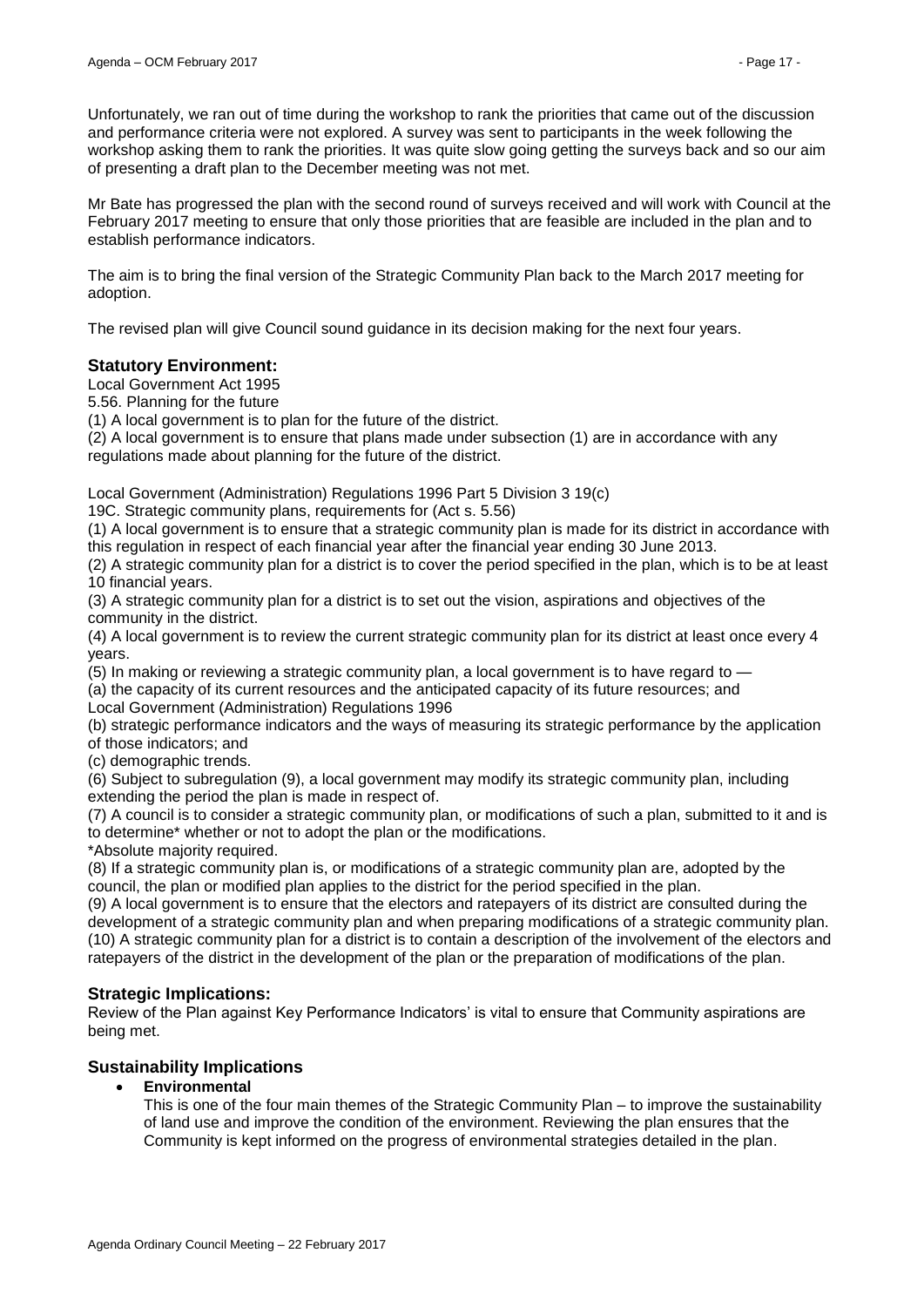#### **Economic**

This is one of the four main themes of the Strategic Community Plan – to develop the region's economic potential to encourage families and businesses to stay in the area. Reviewing the plan ensures that the Community is kept informed on the progress of economic strategies detailed in the plan.

**Social**

This is one of the four main themes of the Strategic Community Plan – to develop, coordinate, provide and support services and facilities which enhance the quality of community life in the Shire. Reviewing the plan ensures that the Community is kept informed on the progress of social strategies detailed in the plan.

#### **Policy Implications:**

Nil

#### **Financial Implications:**

The Strategic Community Plan sets the direction for the Long Term Financial Plan and the Corporate Business Plan which inform the Budget.

#### **Consultation:**

RSM

#### **Recommendation:**

That Council work with Mr Bate to finalise priorities following on from the Community Workshop and Community Survey and to establish performance indicators in order to progress the Community Strategic Plan.

#### **Voting Requirements:**

Absolute Majority

| <b>Council Decision:</b><br><b>Moved: Councillor</b> | <b>Seconded: Councillor</b> |                 |
|------------------------------------------------------|-----------------------------|-----------------|
| <b>Carried/Lost:</b>                                 | For:                        | <b>Against:</b> |

#### <span id="page-17-0"></span>**17.2 Development Assessment Panels**

| File:              | 10.3                                     |
|--------------------|------------------------------------------|
| Author:            | Dianne Daniels - Chief Executive Officer |
| Interest Declared: | No interest to disclose                  |
| Date:              | 12 February 2017                         |
| Attachments:       | Murchison DAP                            |

#### **Matter for Consideration:**

Council to decide nominations for representatives on the Mid-West Wheatbelt (Central) Development Assessment Panel.

#### **Background:**

In February 2015 council resolved: *That council nominate the following Shire of Murchison Councillors to be DAP members and alternate members:- Members: President Halleen Deputy President R Foulkes-Taylor Alternate Members: Councillor Squires Councillor Whitmarsh*

Councillor Broad was nominated to replace Councillor Squires following his resignation from Council in 2015. Councillor Broad subsequently resigned from Council in December 2016.

Appointments of all DAP members expire on 26 April 2017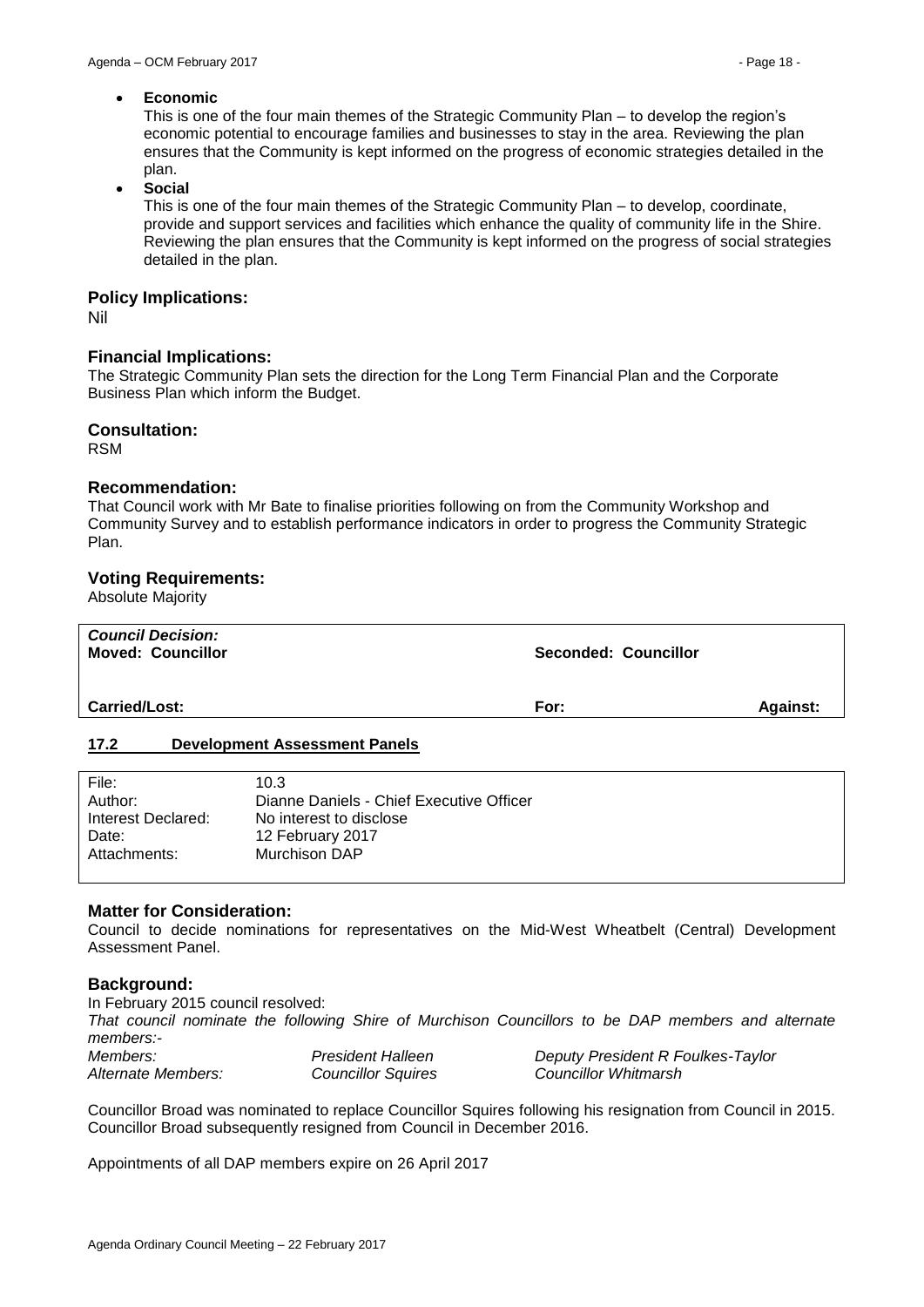Under Regulation 26 of the Planning and Development (Development Assessment Panels) Regulations 2011 (DAP Regulations), council is requested to nominate four elected members of the Council, comprising two local members and two alternate local members to sit on the Mid West DAP as required.

Nominations are required by Friday 28 February 2017.

# **Comment:**

Following receipt of all Local Government nominations, the Minister for Planning will consider and appoint nominees for up to a three year term, expiring 26 April 2020. Appointed local members will be placed on the local government member register and advised of DAP training dates and times. It is mandatory that DAP members attend training before they can sit on a DAP and determine applications. Local Government members who have previously received training are not required to attend further training, but are encouraged to attend refresher training. Local DAP members are entitled to be paid for attendance and training.

If the appointed members are not re-elected (October 2017), Council will need to re-nominate members and this needs to be considered when making the decision.

# **Statutory Environment:**

Regulation 26 Planning and Development (Development Assessment Panels) Regulations 2011

#### **Strategic Implications:**

Nil.

#### **Policy Implications:**

DAP's consider applications that would otherwise be considered by the Shire. As the threshold value for all but the City of Perth is \$2-\$10 million for 'opt-in' applications or \$10 million or more for mandatory applications, the most likely applications will be for mining infrastructure.

#### **Financial Implications:**

The shire is required to provide advice to the DAP, which may involve use of a town planning consultant should an application arise.

#### **Recommendation:**

That council nominate the following Shire of Murchison Councillors to be DAP members and alternate members:-

Members …………………………………… ……………………………………

Alternate Members ……………………………… ……………………………………

**Voting Requirements:**

Simple Majority

| <b>Council Decision:</b><br><b>Moved: Councillor</b> | Seconded: Councillor |                 |
|------------------------------------------------------|----------------------|-----------------|
| <b>Carried/Lost</b>                                  | For:                 | <b>Against:</b> |

#### <span id="page-18-0"></span>**17.3 Road Inspections**

| File:              | 12.24                   |
|--------------------|-------------------------|
| Author:            | Dianne Daniels          |
| Interest Declared: | No interest to disclose |
| Date:              | 13th February 2017      |
| Attachments:       | Nil                     |

#### **Matter for Consideration:**

Council to consider the date for:

1. the annual road inspection, and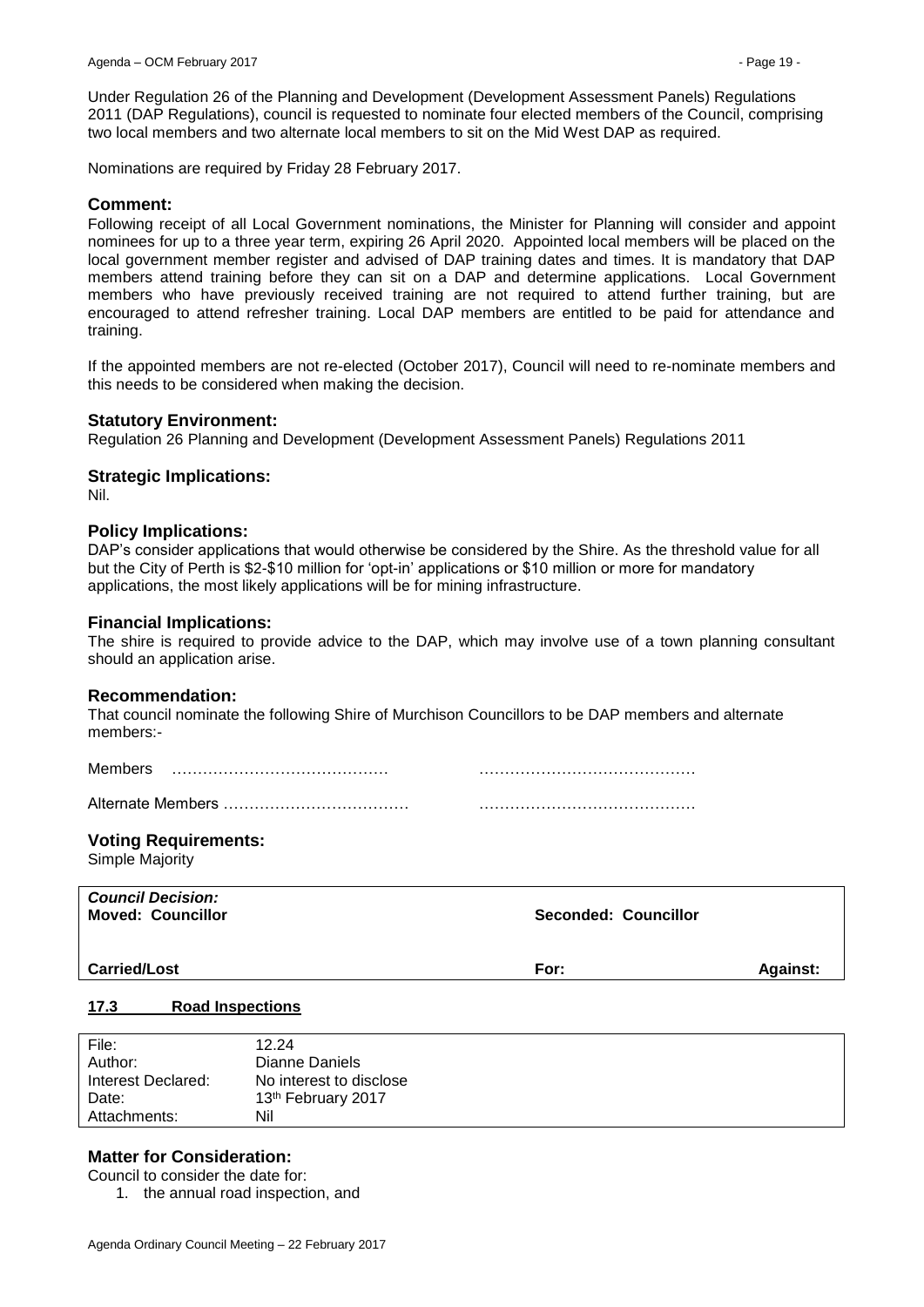2. the inspection of the bitumised section of the Beringarra Cue Road following its decision at the December meeting declining to accept any tender for RFT 4.2016-17 Repairs to Bitumen surface Defects because the tendered prices far exceeded the budget.

# **Background:**

Each year, the Shire of Murchison undertakes a road inspection to prioritise works required and to help formulate the road works program for the following financial year. This year as well, following from the assessment of the tender to repair the bitumen on the Beringarra Cue Road, council considered that it would be necessary to inspect the bitumised section of the Beringarra Cue Road in order to formulate a policy to manage that section with the funds available.

# **Comment:**

In 2016, the annual road inspection was carried out over two days in early April. This year, we intend to take the roadworks priorities to the April 21 OCM and in order to allow the Works Supervisor/CEO time to prioritise after the inspection, we would not want to undertake the inspection any later than the 7<sup>th</sup> April and it may even be better if we did the inspection in late March.

Council may wish to consider inspecting the Beringarra Cue Road as part of the Annual Road inspection, noting that we have been invited by the CEO of the Cue Shire to inspect the bitumising works that they have done on their section. If not, a separate date will need to be set and I would encourage Council to set this date sooner rather than later.

# **Strategic Implications:**

Nil

# **Policy Implications:**

A new policy in regard to the management of the Beringarra Cue Road may be formulated.

# **Budget/ Financial Implications:**

Information gathered from the Annual Road Inspection will assist in the delivery of a Budget for the 2017-18 financial year which addresses the main areas of need in the road network.

Information gathered from the inspection of the Beringarra Cue Road will assist in the management of the Reserve funds set aside for the purpose of returning this road to gravel over time.

# **Sustainability Implications:**

**Environmental**

There are no known significant environmental implications associated with this decision

- **Economic**
	- There are no known significant economic implications associated with this decision
- **Social**

There are no known significant social considerations associated with this decision

#### **Consultation:**

None

#### **Recommendation:**

That the Annual Road Inspection be held on TBA and include an inspection of the bitumen section of the Beringarra Cue Road; **or**

That the Annual Road Inspection be held on TBA, and the Inspection of the Beringarra Cue Road be held on TBA.

#### **Voting Requirements:**

Simple Majority

| <b>Council Decision:</b><br><b>Moved: Councillor</b> | <b>Seconded: Councillor</b> |                 |
|------------------------------------------------------|-----------------------------|-----------------|
| <b>Carried/Lost:</b>                                 | For:                        | <b>Against:</b> |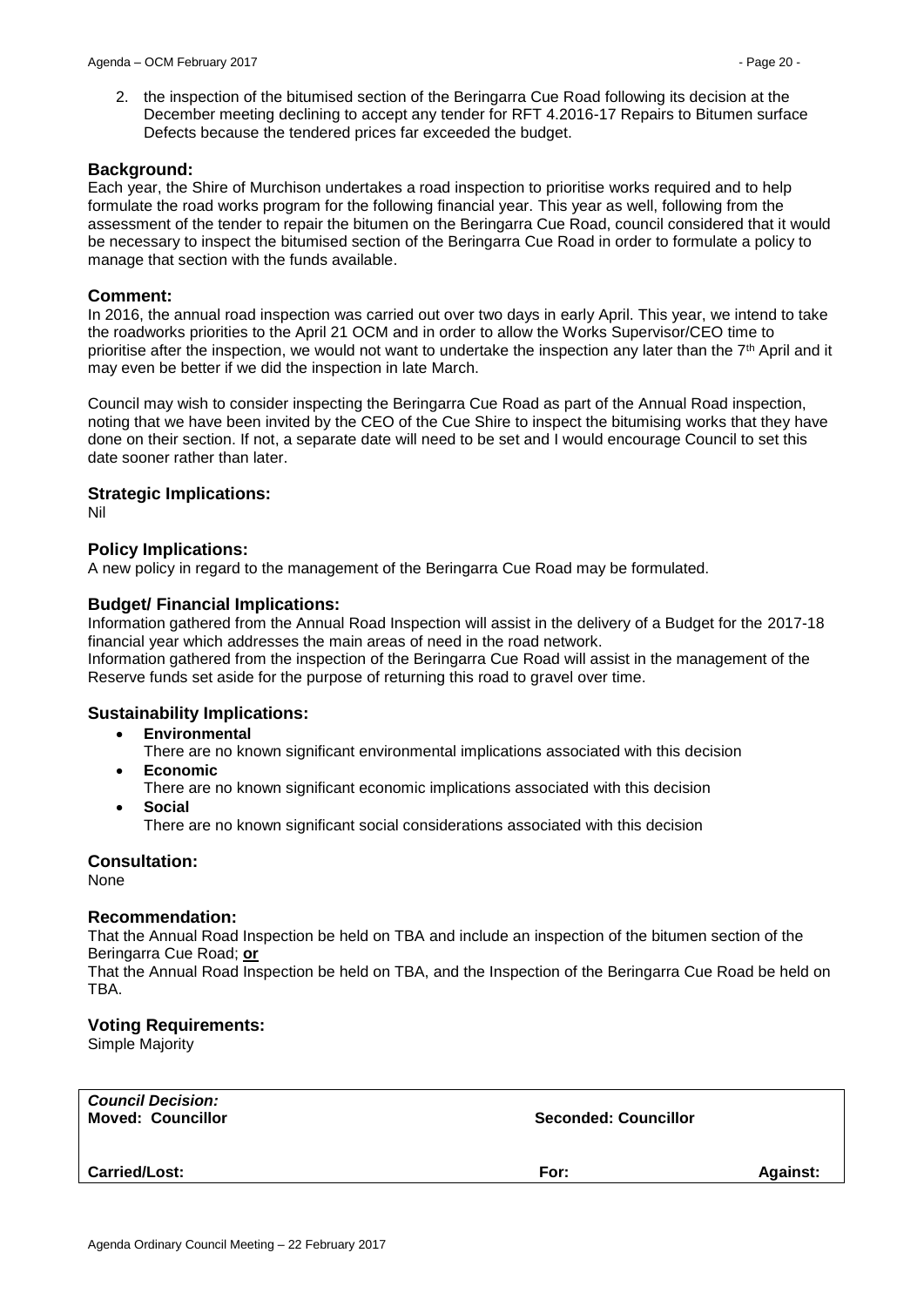#### <span id="page-20-0"></span>**17.4 Proposed Emergency Services Centre Yalgoo**

| File:              | 442                                             |
|--------------------|-------------------------------------------------|
| Author:            | Dianne Daniels                                  |
| Interest Declared: | No interest to disclose                         |
| Date:              | 13th February 2017                              |
| Attachments:       | Correspondence from CEO Yalgoo dated 13/12/2016 |

#### **Matter for Consideration:**

Council to consider the proposed Emergency Services Centre recently endorsed by the Shire of Yalgoo.

#### **Background:**

A letter was received on the 19th December 2017 from the CEO of Yalgoo regarding a proposed Emergency Services Centre to be built in Yalgoo. The Yalgoo Council endorsed the planning of the Emergency Centre on the 19th August 2016 and the Yalgoo administration is seeking in principal support for the Centre from relevant departments and partners. The facility will house the current St Johns' Ambulance Service and Volunteer Bush Fire Brigade and for emergency situations will provide an operation office for SES and DFES, emergency evacuation areas, debrief facilities and temporary overnight accommodation for volunteers and staff involved in emergency situations. It will also provide training and conference facilities.

#### **Comment:**

A query to Yalgoo CEO, Silvio Brenzi, clarified that 'in principal support' does not mean that the Shire of Yalgoo are seeking financial support from the Shire of Murchison, rather, it would appreciate correspondence that the Shire of Murchison is not opposed to the idea and would see it as a useful plan for our area. Any other relevant comments would be appreciated.

#### **Strategic Implications:**

Nil

# **Policy Implications:**

Nil

# **Budget/ Financial Implications:**

Nil

# **Sustainability Implications:**

- **Environmental**
	- There are no known significant environmental implications associated with this decision
	- **Economic**
		- There are no known significant economic implications associated with this decision
	- **Social**
		- There are no known significant social considerations associated with this decision

#### **Consultation:**

Shire of Yalgoo

#### **Recommendation:**

That Council endorse the Shire of Yalgoo's proposal to establish an Emergency Services Centre in Yalgoo.

#### **Voting Requirements:**

Simple Majority

| <b>Council Decision:</b><br><b>Moved: Councillor</b> | <b>Seconded: Councillor</b> |                 |
|------------------------------------------------------|-----------------------------|-----------------|
| <b>Carried/Lost:</b>                                 | For:                        | <b>Against:</b> |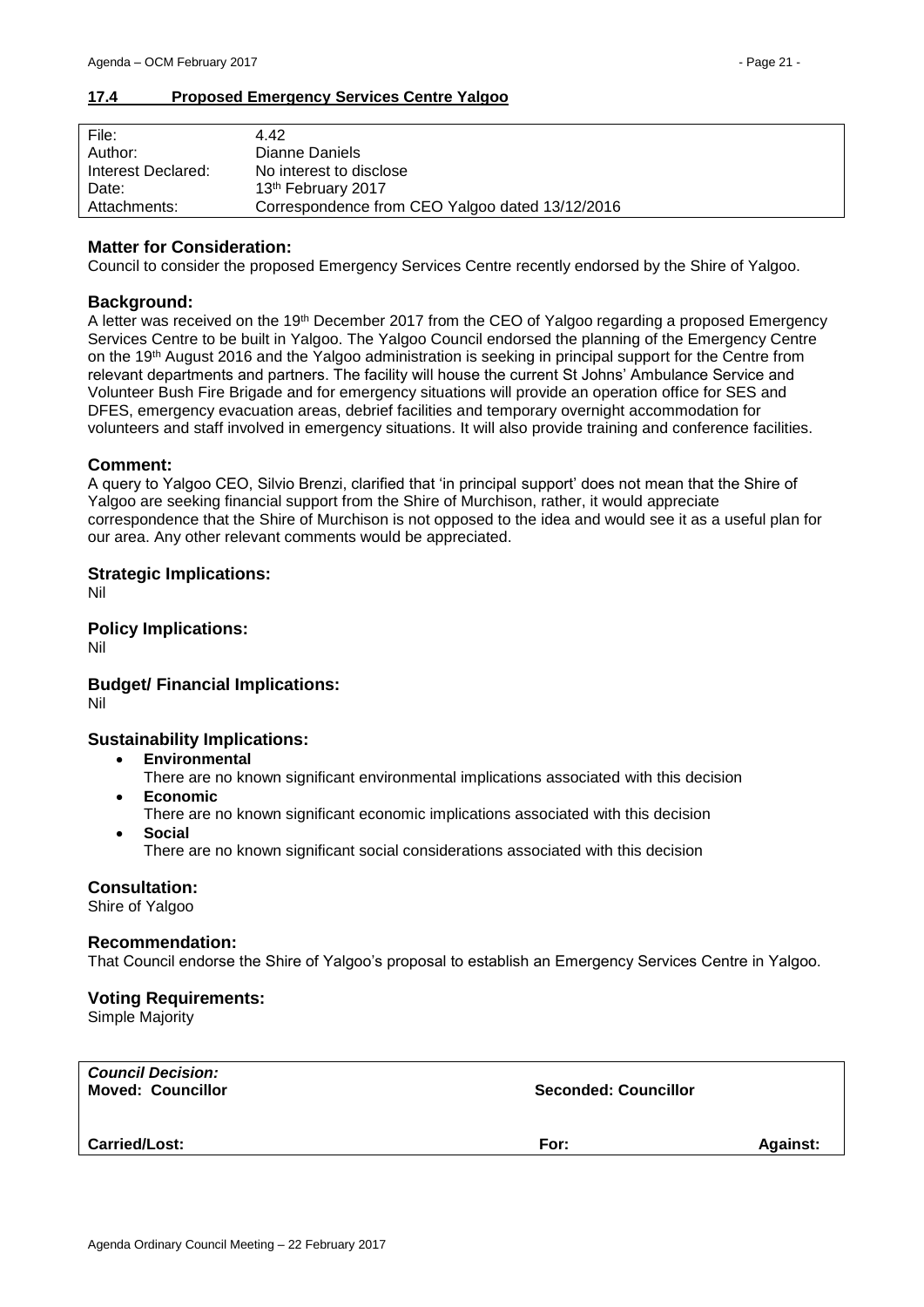# <span id="page-21-0"></span>**17.5 ERA Review of the Emergency Services Levy**

| File:              | 5.1                                                                        |
|--------------------|----------------------------------------------------------------------------|
| Author:            | Peter Dittrich – Deputy Chief Executive Officer                            |
| Interest Declared: | No interest to disclose                                                    |
| Date:              | 14 February 2017                                                           |
| Attachments:       | ERA – Review of the Emergency Services Levy – Issues Paper 30 January 2017 |
|                    | <b>WALGA Survey</b>                                                        |

#### **Matter for Consideration:**

Council to consider its proposed responses to a survey recently released by WALGA. The survey will form part of a consolidated response to the call for submissions on the Review of the Emergency Services Levy, being conducted by the Economic Regulation Authority (ERA).

# **Background:**

In December 2016 the Treasurer of Western Australia asked the ERA to prepare a report on *'the current arrangements for, and options to improve, the management and distribution of the Emergency Services Levy (ESL)*

*In conducting this report, the Authority will consider the following:* 

- *The current ESL expenditure applied to managing the emergency services (prevention of, preparedness for, response to and recovery from natural hazard emergencies).*
- *The proportion of ESL funding directed towards each aspect of emergency management: prevention, preparedness, response and recovery.*
- *The extent to which the current allocation of ESL funds towards prevention and response reflects best practice in managing the risk of bushfire and other hazards.*
- *The extent to which the current methodology for setting the ESL is appropriate, now and into the future.*
- *The current transparency and accountability arrangements for the distribution of the ESL.*
- *Whether it would be more appropriate for the allocation of ESL funds to be the responsibility of an agency other than the Department of Fire and Emergency Services.*
- *The extent to which the ESL should be available to fund administrative and/or operational costs of a Rural Fire Service.*
- *The extent to which the use of the ESL to fund a Rural Fire Service would impact on ESL rates.' (Issues paper for the review of the Emergency Services Levy p1 Jan 17)*

The issues paper invites interested parties to address the following ten questions:

- *1. How should funding be allocated across prevention, preparedness, response, and recovery activities?*
- *2. What should the ERA consider in assessing whether the current method for setting the ESL is appropriate for current and future needs?*
- *3. What emergency service expenditures should be funded by the ESL?*
- *4. How are expenditures on emergency services likely to change in the future?*
- 
- *5. How could the method for setting the ESL be improved? 6. What information should be made public about the administration and distribution of ESL funding?*
- *7. What processes should be in place to ensure accountability in the expenditure of ESL funding?*
- *8. Which agency should be tasked with distributing funding from the ESL?*
- *9. If a rural fire service is established, should it be funded by the ESL?*
- *10. How much would a rural fire service cost, and what effect would it have on ESL rates?*

#### **Comment:**

The issues paper provides background information in relation to the ten questions raised.

The Shire of Murchison has a Volunteer Bush Fire Brigade that is funded via the ESL. The Shire raised \$2,485 of ESL in 2016/17 and received \$11,254 in grant payments from the Department of Fire and Emergency Services (DFES). The income received in 2015/16 from (DFES) was \$10,026.

The ESL was set, as per the act, at \$71 per pastoral property or mining tenement. If the ESL were to be raised by applying a rate in dollar against the Unimproved Value as per Category 4 properties, based on the 2016-17 DFES Guide some pastoral properties may see the levy increase to \$130 (the current set maximum for the category). The ESL payable on mining leases was set as \$71 across all categories.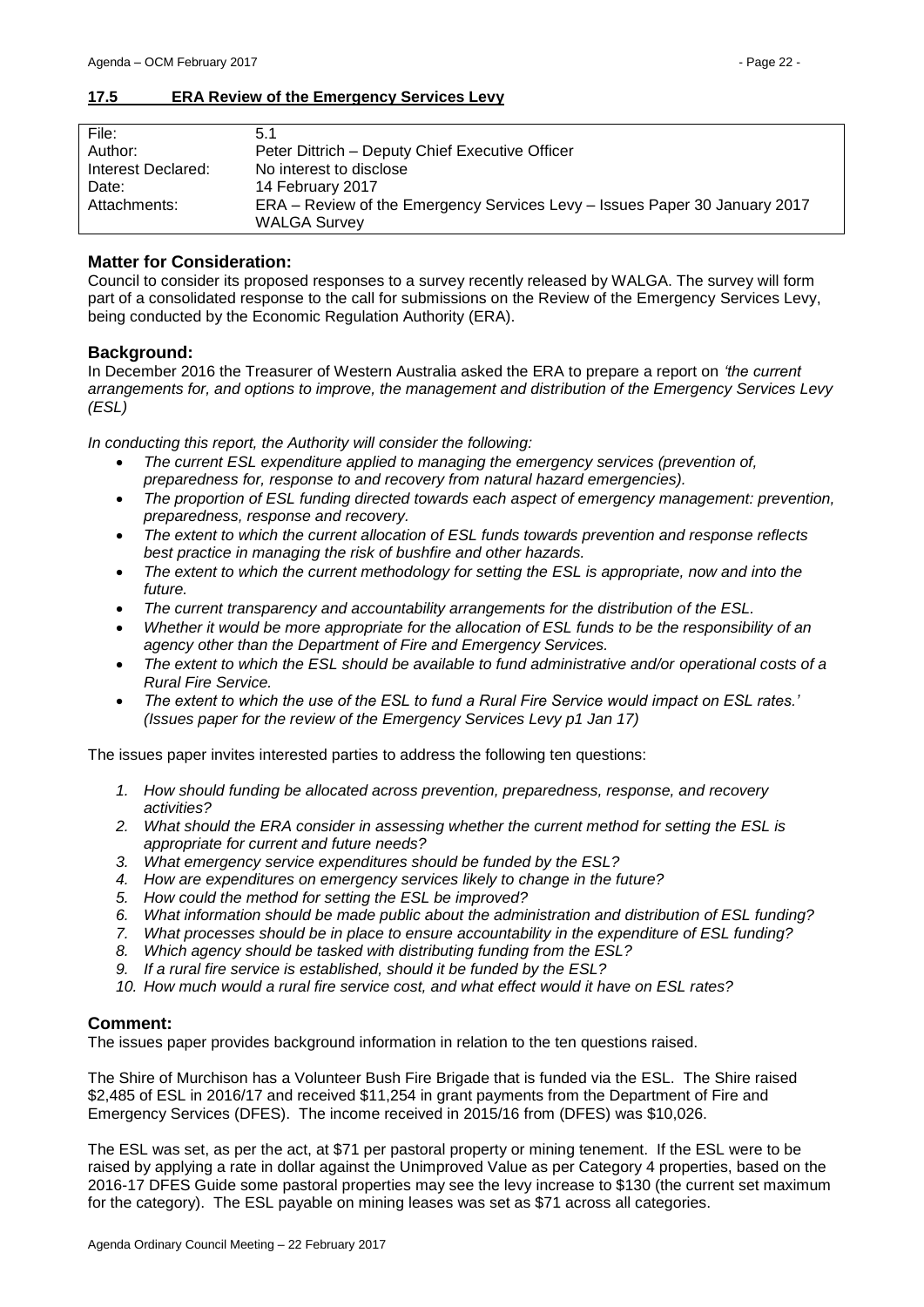As we are not able to quantify the cost of a rural fire service fully financed by an ESL, it is not possible to determine the impact on our property rates. The issues paper does not provide any detailed information in relation to the structure, location, or function of a rural fire service.

# **Statutory Environment:**

Nil

**Strategic Implications:** Nil

# **Policy Implications:**

Nil

**Budget/Financial Implications:**

Nil

# **Sustainability Implications:**

- **Environmental:**
	- There are no known significant environmental considerations
- **Economic:**

There may be an impact on individual rate payers within the shire, dependent on the outcome of the review and the implementation of its recommendations.

 **Social:** There are no known significant considerations

# **Consultation:**

Chief Executive Officer

# **Recommendation:**

That Council discuss the WALGA Survey questions and direct the CEO to respond to the survey in line with those discussions.

#### **Voting Requirements:**

Simple majority

| <b>Council Decision:</b><br><b>Moved: Councillor</b> | <b>Seconded: Councillor</b> |                 |
|------------------------------------------------------|-----------------------------|-----------------|
| <b>Carried/Lost</b>                                  | For:                        | <b>Against:</b> |
| 17C<br><b>Donnore in the Torroco</b>                 |                             |                 |

#### <span id="page-22-0"></span>**17.6 Banners in the Terrace**

| File:              | 11.18                                    |
|--------------------|------------------------------------------|
| Author:            | Dianne Daniels - Chief Executive Officer |
| Interest Declared: | No interest to disclose                  |
| Date:              | 14 February 2017                         |
| Attachments:       | Nil                                      |

### **Matter for Consideration:**

Council to consider participation in and a design for WALGA's 2017 Banners in the Terrace competition.

#### **Background:**

The CEO received an email from WALGA on the 10<sup>th</sup> February, calling for the Shire's participation in the Banners in the Terrace competition.

The email was forwarded to the community to see if any person or group was interested in making a banner.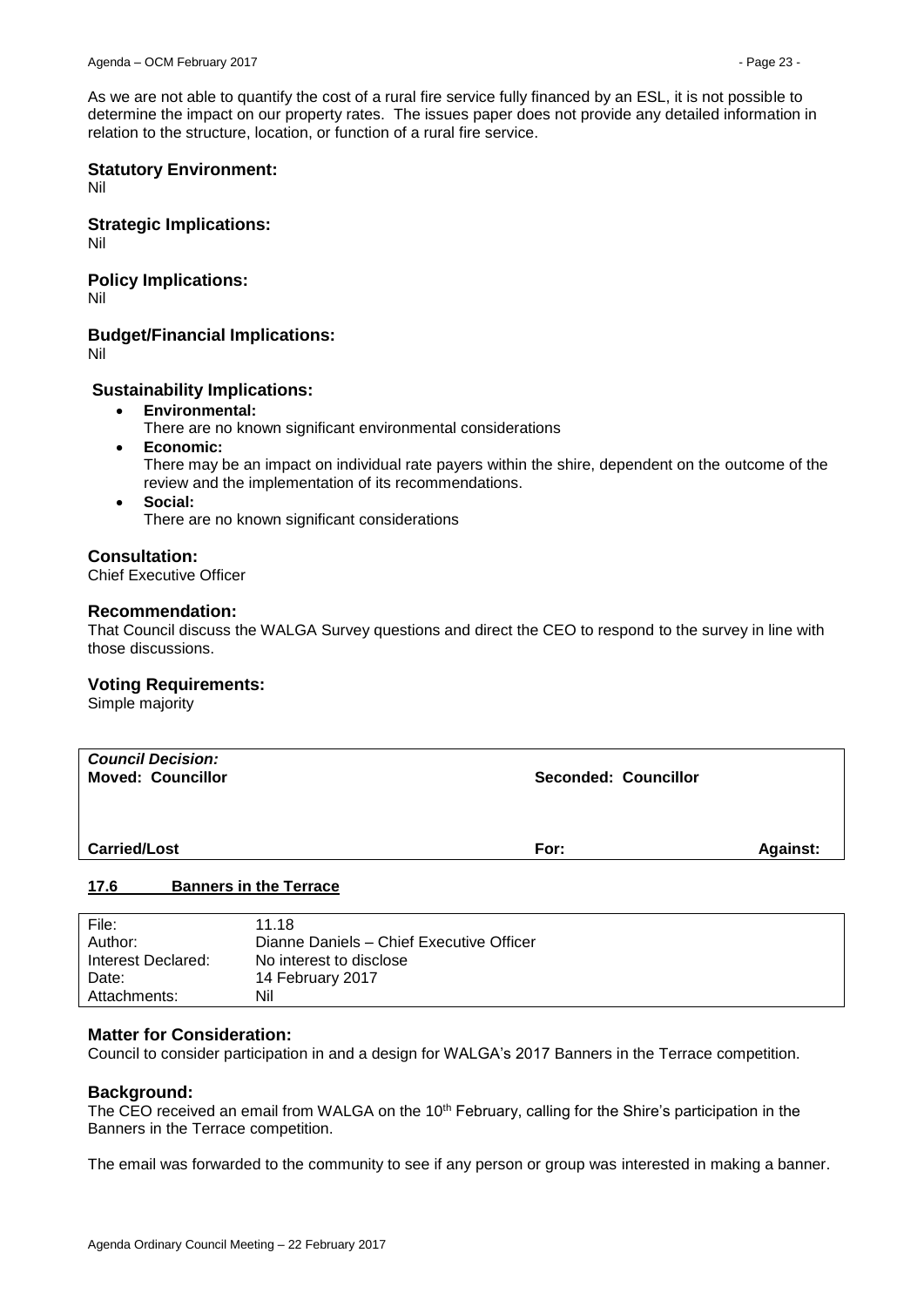Pia Wadjari Remote Community School have responded that they would be really interested in participating and staff and students would be consulted regarding the design. The Principal, Kevin McKenna, mentioned in his email that the Murchison Shire Logo would be incorporated in the banner and has asked for Council's input into the design.

No other community members or groups have expressed an interest in entering.

#### **Comment:**

Entry forms need to be in by 23rd March and the banner design emailed to the City of Perth by 28<sup>th</sup> April, with the banner completed and delivered to WALGA by 20<sup>th</sup> June.

The banners are displayed in the Terrace during the WA Local Government Convention, between Sunday 23 July and Saturday 5 August, with the winner being announced at the Convention on the 3 August.

Council would need to provide necessary paints and brushes and purchase a banner. We have the transportation case, which can be re-used.

All up costs should be \$500 - \$750 for the total project. There is sufficient funding available in the Expenses Relating to Tourism & Area Promotion account.

#### **Statutory Environment:**

Nil

#### **Strategic Implications:**

Nil

#### **Sustainability Implications**

- **Environmental**
	- There are no known significant environmental implications
- **Economic** There are no known significant economic implications
- **Social** The quality of community life is enhanced when the Shire provides support for community projects.

#### **Policy Implications:**

Nil

#### **Financial Implications:**

There are sufficient funds available within the 2016/17 budget.

#### **Consultation:**

Kevin McKenna Pia Wadjarri RCS

#### **Recommendation:**

That Council financially and logistically supports Pia Wadjarri Remote Community School's participation in the WALGA Banners in the Terrace competition and authorises the CEO to liaise with the Principal in regard to the design, based on feedback from the council meeting.

#### **Voting Requirements:**

Simple Majority

| <b>Council Decision:</b><br><b>Moved: Councillor</b> | Seconded: Councillor |                 |
|------------------------------------------------------|----------------------|-----------------|
| <b>Carried/Lost</b>                                  | For:                 | <b>Against:</b> |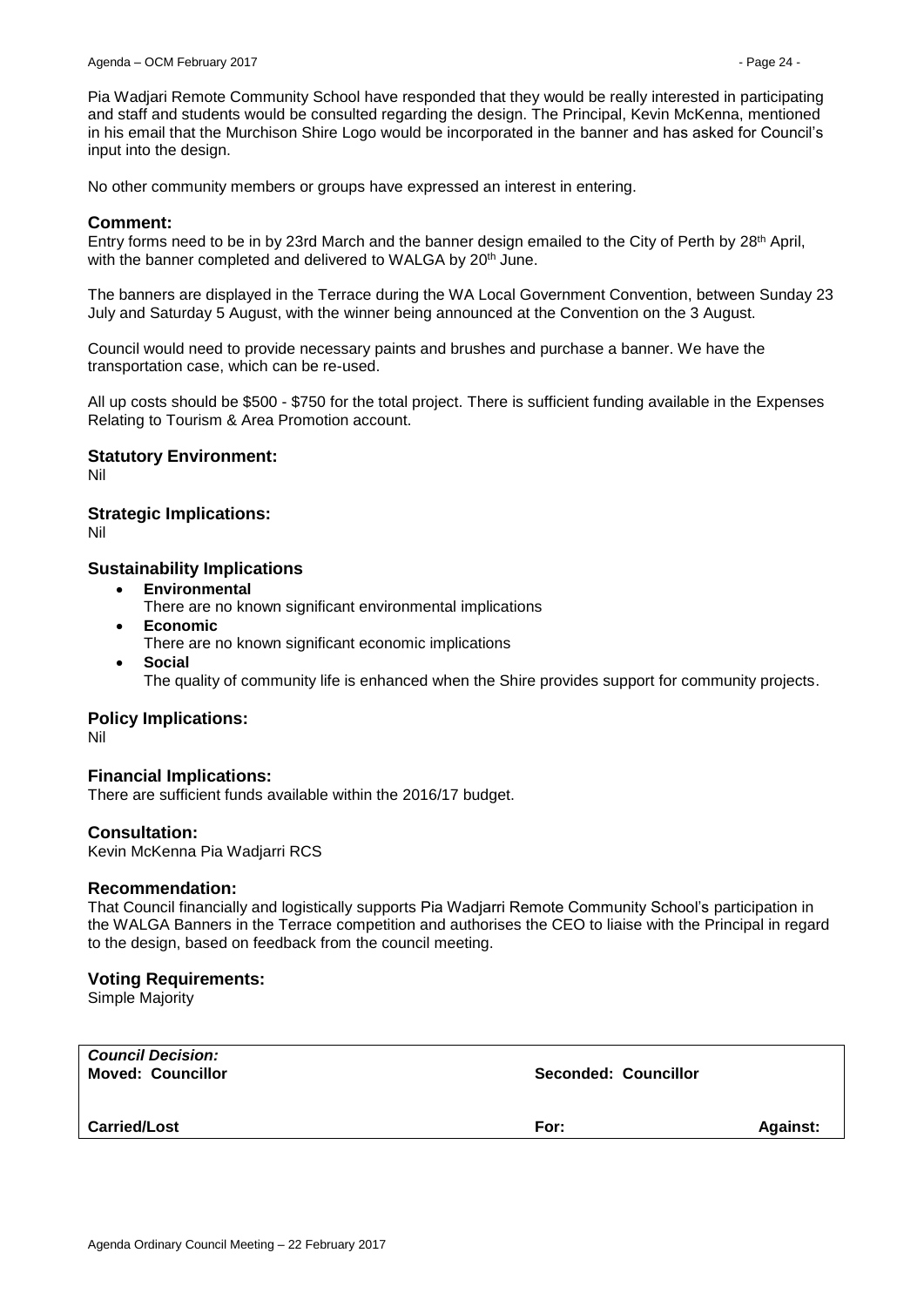### <span id="page-24-0"></span>**17.7 Community Branding Proposition**

| File:              | 13.10                                    |
|--------------------|------------------------------------------|
| Author:            | Dianne Daniels - Chief Executive Officer |
| Interest Declared: | No interest to disclose                  |
| Date:              | 14 February 2017                         |
| Attachments:       | Community Branding Logo Concepts 7 - 8F  |

#### **Matter for Consideration:**

Council to consider the second round of Logo Concepts prepared by Market Creations in relation to the rebranding of the Shire of Murchison.

#### **Background:**

Market Creations were engaged to develop a minimum of five logo design concepts. In accordance with the community survey the design brief required that the logo options that were developed reflected history, agriculture, and community as key characteristics.

Six concepts were taken to Council in November 2016, but Council were disappointed in them and felt they didn't reflect the character of the Murchison and resolved that:

Cr S Broad, Cr E Foulkes-Taylor, and the CEO work on a totally new concept which includes possibly man, dog, cow, sheep, windmill, and Mulga tree which are more representative of the Murchison Community.

#### **Comment:**

Since that time, Market Creations have created another nine concepts for the nominated councillors and I to review (Concepts 7 through to 8F are attached). Unfortunately, Councillor Broad has left Council, but Councillor Emma Foulkes-Taylor has been involved in the development of the second round of logos and her preference is 8E, which includes a green rather than brown mulga tree. The CEO quite likes 8F, with the gradient blend to balance the green.

Council has multiple options, including:

- Accept the proposed logos and engage the community via a survey to identify the preferred logo;
- Identify one or more of the logos to be presented to the community via a survey to identify the preferred logo;
- Identify one or more of the logos to be revised and re-presented to Council; or
- Reject all proposed logos

#### **Statutory Environment:**

LGA s1.4 (3) in carrying out its functions a local government is to use its best endeavours to meet the needs of current and future generations through an integration of environmental protection, social advancement and economic prosperity.

#### **Strategic Implications:**

To provide good governance to the Shire of Murchison through openness and transparency and enhanced consultation and public participation.

#### **Sustainability Implications:**

- **Environmental:**
	- There are no known significant environmental considerations
- **Economic:**
	- There are no known significant economic considerations
	- **Social:**
		- There are no known significant social considerations

#### **Policy Implications:**

N/A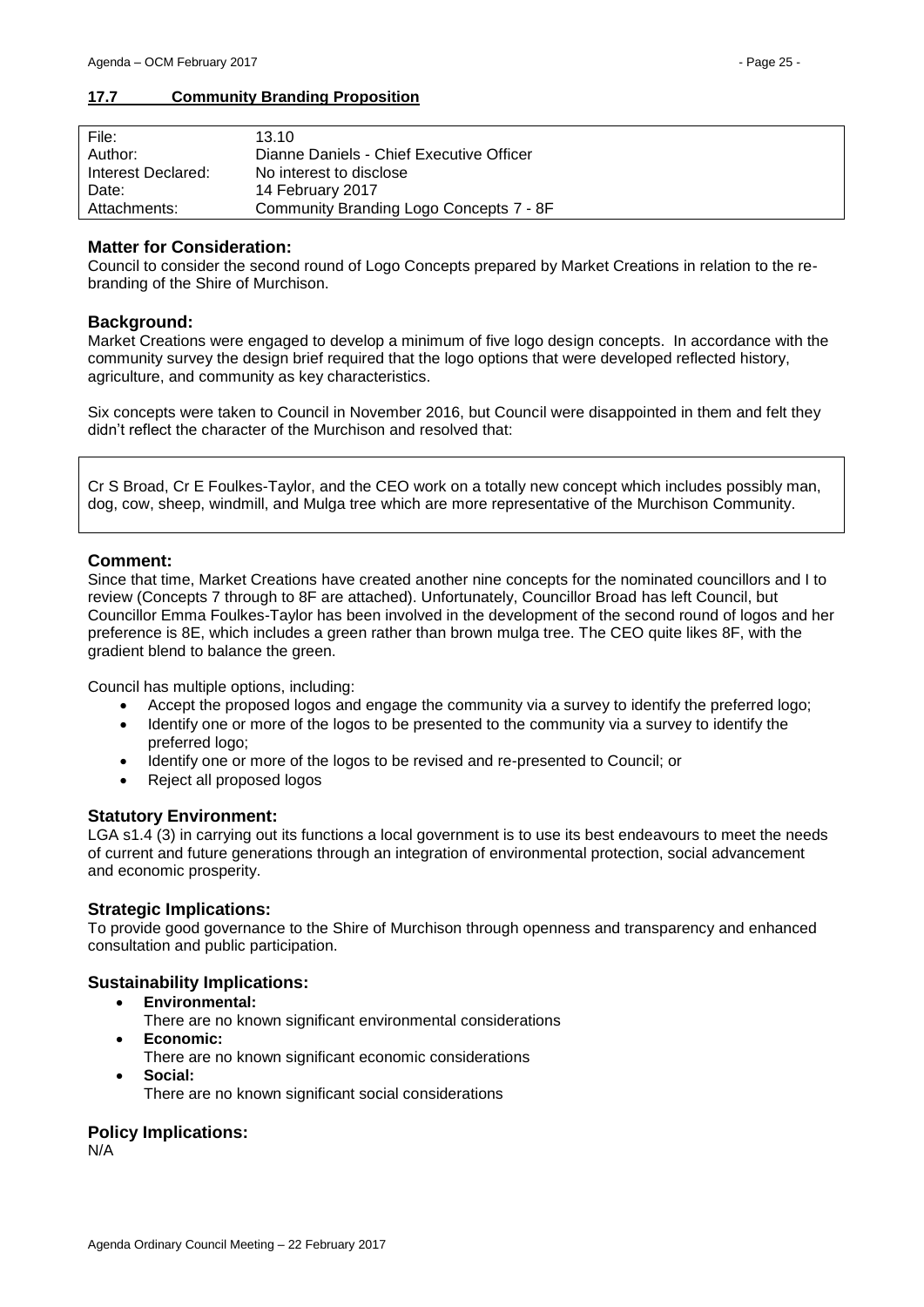#### **Financial Implications:**

Budgeted cost approx. \$5000 for marketing design brief; 5 logo concepts; three revisions based on feedback; letterhead design; business card design; master CD; Corporate Style Guide and promotion of proposed logos through community survey.

#### **Consultation:**

Market Creations **Community** 

#### **Recommendation:**

That council consider the logo concepts as attached, select the logos that best represent the Murchison Shire and authorise the CEO to promote them for comment through community survey, prior to a final decision by council.

#### **Voting Requirements:**

Simple majority

| <b>Council Decision:</b><br><b>Moved: Councillor</b> | <b>Seconded: Councillor</b> |                 |
|------------------------------------------------------|-----------------------------|-----------------|
| <b>Carried/Lost:</b>                                 | For:                        | <b>Against:</b> |

#### <span id="page-25-0"></span>**17.8 Geotourism Update**

| File:              | 13.10                                    |
|--------------------|------------------------------------------|
| Author:            | Dianne Daniels - Chief Executive Officer |
| Interest Declared: | Nil                                      |
| Date:              | 15 February 2017                         |
| Attachments:       | Draft Geotourism Scope of Works          |

#### **Matter for Consideration:**

Council to consider the Draft Geotourism Scope of Works for the Murchison Geotourism Development Plan.

#### **Background:**

1

On the 12th March 2015, Gavin Treasure of the Mid West Development Commission contacted the various CEO's in the Murchison Region to discuss a Regional blueprint priority project for consideration – Murchison Geotourism Development.

The Mid West Tourism Development Strategy (2014) (MWTDS) concluded that the region's iconic nature based tourist attractions were not developed to their potential and that its visitor appeal was not fully realised. The Strategy identified 'geotourism' in the Murchison subregion as a potential 'game changing' tourism initiative, with capacity to help the region realise its potential as a major tourism destination in its own right.

Geotourism was also identified as a priority "aspiration" in the State Planning Strategy 2050 to capitalise on the State's unique geoheritage values.

The project seeks to establish WA's first major geotourism development, based in the Murchison subregion of the Mid West. The ancient Murchison geology provides the ideal platform for unique, nature based tourism experiences of global significance, particularly to the 'experience seeker / dedicated discoverer' market.

"Geotourism is tourism which focuses on geology and landscape as the basis for providing visitor engagement, learning, and enjoyment".<sup>1</sup> Put another way, people often focus on the appearance of a landform without understanding what made it look that way. By appreciating natural environments and sceneries, people are subconsciously admiring the geology.

There was originally a funding requirement of \$600,000 which was to be spent as follows:

*<sup>1</sup> Official Australian definition, endorsed by the Governing Council of the Geological Society of Australia.*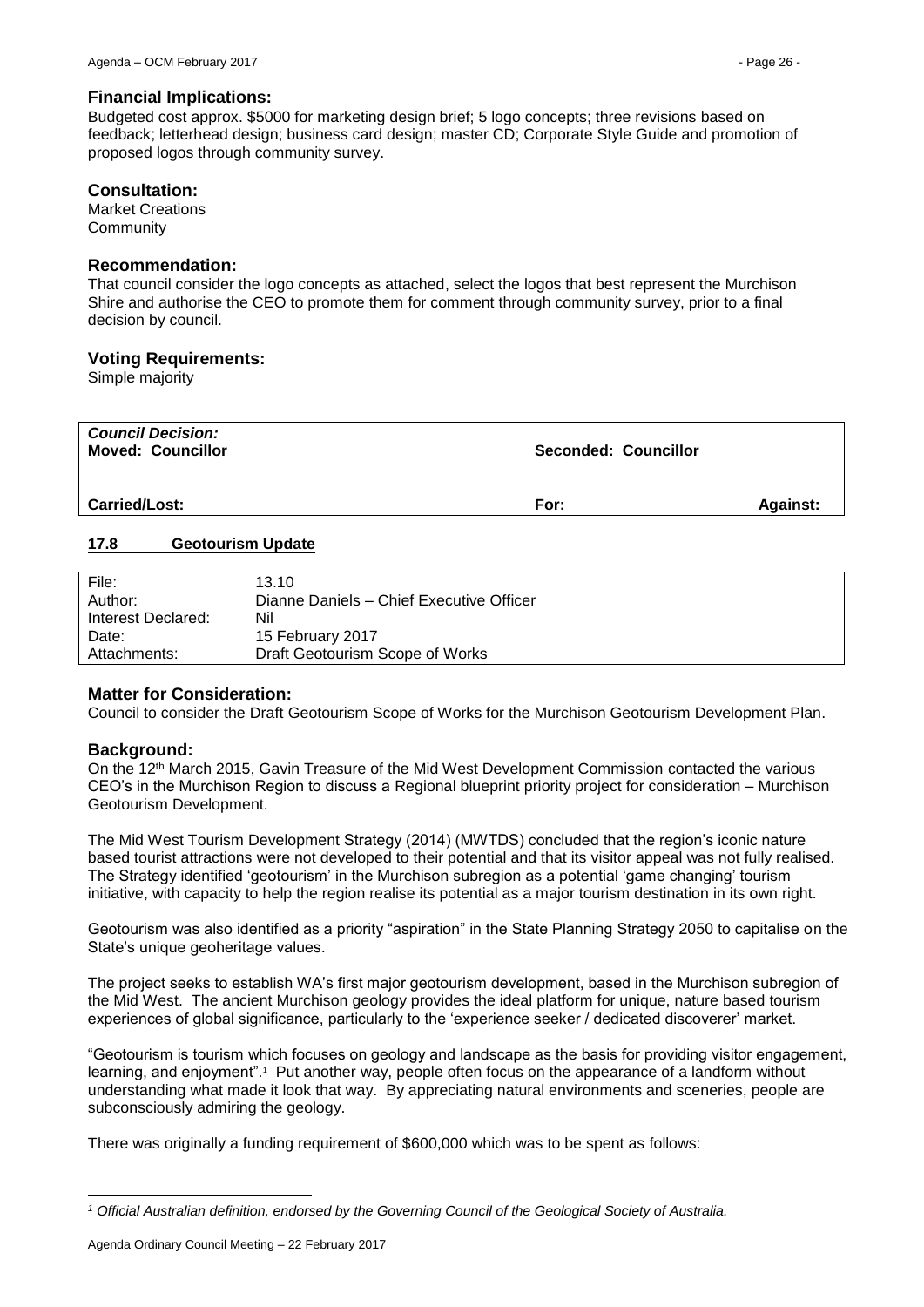| Agenda - OCM February 2017                                             | - Page 27 - |  |
|------------------------------------------------------------------------|-------------|--|
| Geotourism professional, based with local governments (12mth contract) | \$150,000   |  |
| Geological services and interpretation                                 | \$75,000    |  |
| Concept plans / designs for 15 sites                                   | \$150,000   |  |
| Land assembly works                                                    | \$75,000    |  |
| Heritage and cultural assessments                                      | \$70,000    |  |
| Local tourism training                                                 | \$40,000    |  |
| Branding / technology                                                  | \$30,000    |  |
| Additional economic analysis / modelling<br>٠                          | \$10,000    |  |

The proposal was discussed at the next MEG meeting and there was in principal support from the Group for the project. At that stage, there was no request for funding from the Shires in the region as funding was to be sought from other sources.

In late 2015, a request went out to the Local Governments in the region to indicate support for the project through a possible cash commitment. Six local governments committed \$5,000 each to the project, with the Shire of Murchison budgeting that amount in the 2016/17 year.

An update was provided in July 2016 that indicated that most funding avenues had been exhausted without success, except for the Community Chest Fund, which was capped at \$50,000 and so the project scope was reduced to cater for a budget of \$80,000 (including the LG contribution) rather than \$600,000. For this reduced budget, it is proposed that a suitably skilled specialist be engaged to properly assess the geotourism potential of the Murchison sites; identify those with greatest geotourism potential; define the project; prepare budget estimates; refine modelling to verify likely economic benefits; and prepare a detailed development plan to guide the delivery of the project.

# **Comment:**

Adam Murszewski has been working on the project on behalf of the Murchison Region, providing a Draft Scope of Works to go out to the market. The draft is attached for Council's comment and feedback to Adam.

# **Statutory Environment:**

2.7. Role of council

- (1) The council —
- (a) governs the local government's affairs; and
- (b) is responsible for the performance of the local government's functions.
- (2) Without limiting subsection (1), the council is to —
- (a) oversee the allocation of the local government's finances and resources; and
- (b) determine the local government's policies.

#### **Strategic Implications:**

This initiative sits under Objective 1 Economic of the Community Strategic Plan – 'To develop the region's economic potential to encourage families and businesses to stay in the area.'

#### **Policy Implications:**

Nil

#### **Budget/ Financial Implications:**

\$5,000 has been budgeted in the 2016/17 year for this project

#### **Sustainability Implications:**

- **Environmental**
	- There are no known significant environmental implications associated with this decision
- **Economic**
	- Geotourism may in the future offer business opportunities to local families
- **Social**
	- There are no known significant social considerations associated with this decision

#### **Consultation:**

Mid West Development Commission Murchison Executive Group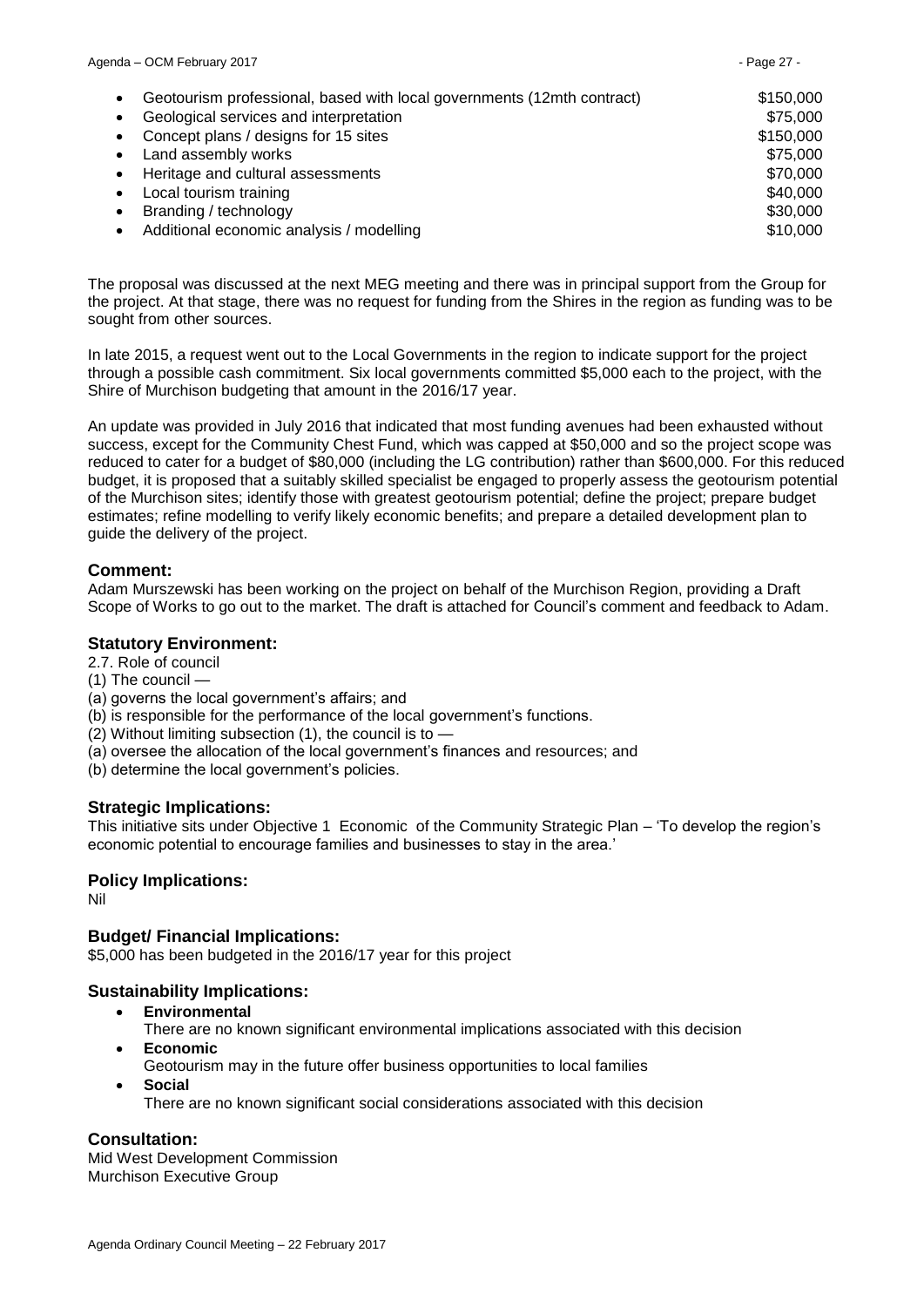#### **Recommendation:**

That Council consider the attached draft Murchison Tourism Development Scope of Works and endorse it in its current form or direct the CEO to request amendments in line with discussions.

#### **Voting Requirements:**

Simple majority

| <b>Council Decision:</b><br>Moved: | Seconded: |                 |
|------------------------------------|-----------|-----------------|
| <b>Carried/Lost</b>                | For:      | <b>Against:</b> |

#### <span id="page-27-0"></span>**18. ADMINISTRATION**

#### <span id="page-27-1"></span>**18.1 Consideration of Items from Annual Meeting of Electors 17 December 2016**

| File:              | 4.16                               |
|--------------------|------------------------------------|
| Author:            | Dianne Daniels                     |
| Interest Declared: | No interest to disclose            |
| Date:              | 12 February 2017                   |
| Attachments:       | Minutes Annual Meeting of Electors |

#### **Matter for Consideration:**

Items arising from the Annual Meeting of Electors which was held on the 17th December 2016.

#### **Background:**

The Shire of Murchison Annual Meeting of Electors was held on Saturday the 17<sup>th</sup> December, 2016, commencing at 2:50pm. According to Section 5.33 of the Local Government Act 1995:

(1) All decisions made at an electors' meeting are to be considered at the next ordinary council meeting or, if that is not practicable -

(a) at the first ordinary council meeting after that meeting; or

(b) at a special meeting called for that purpose, whichever happens first.

(2) If at a meeting of the council a local government makes a decision in response to a decision made at an electors' meeting, the reasons for the decision are to be recorded in the minutes of the council meeting.

The matters decided from the electors' meeting are therefore being taken to this ordinary council meeting for consideration.

#### **Comment:**

The minutes of the electors' meeting have previously been circulated to all members and are attached to this agenda.

| No. | <b>Item</b>                              | Action                        |
|-----|------------------------------------------|-------------------------------|
|     | 4. Minutes of Previous Meeting confirmed | No action required by Council |
| 2.  | 5.1 Presidents Report Accepted           | No action required by Council |
| 3   | 5.2 CEO's Report Accepted                | No action required by Council |
| -4. | 5.3 Finance Report 2015-16 Accepted      | No action required by Council |
| 5.  | 5.4 Independent Auditors Report Accepted | No action required by Council |

The following decisions were made at the Annual Meeting of Electors:

No decisions came out of General Business.

#### **Statutory Environment:**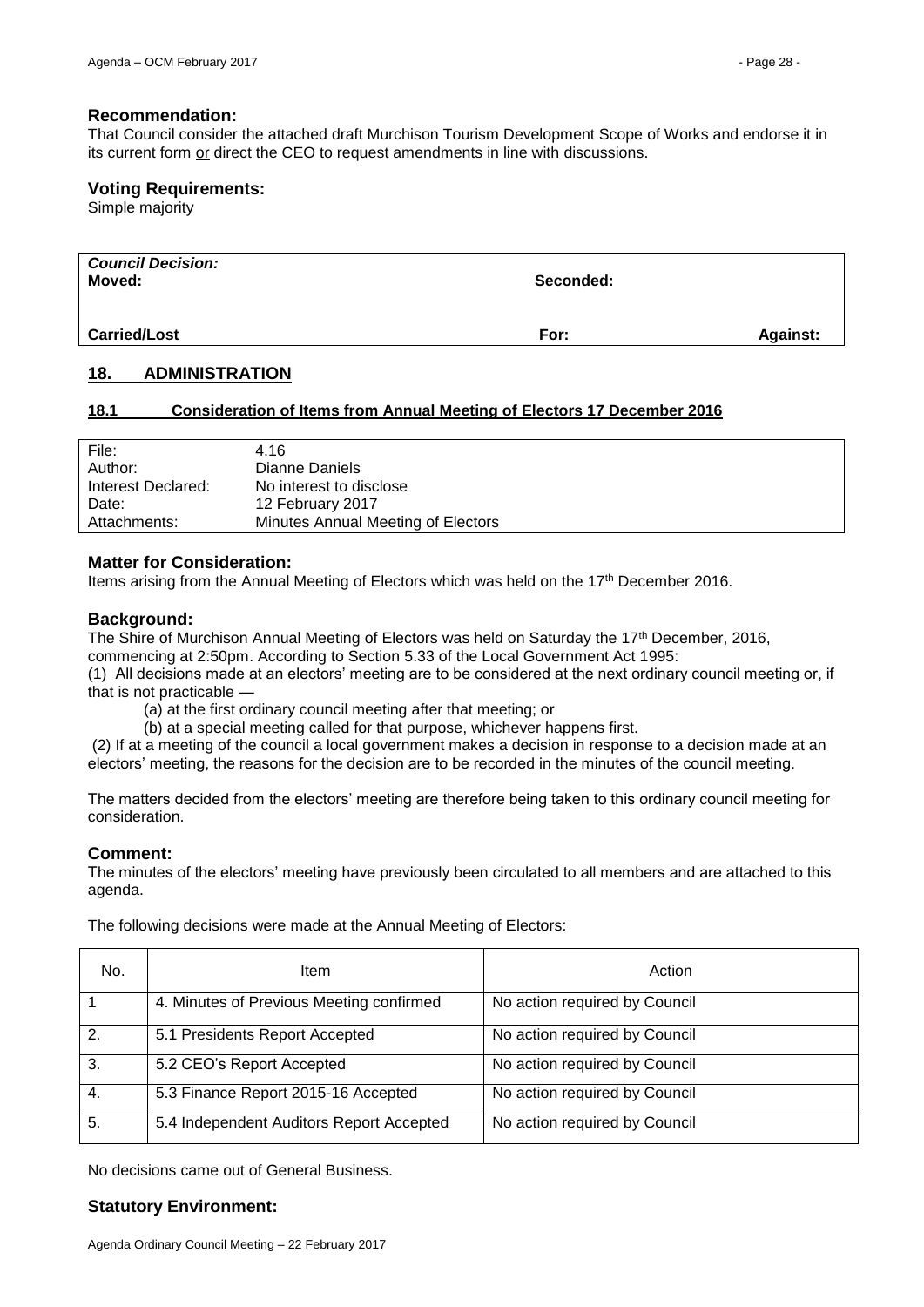5.33 . Decisions made at electors' meetings

(1) All decisions made at an electors' meeting are to be considered at the next ordinary council meeting or, if that is not practicable —

- (a) at the first ordinary council meeting after that meeting; or
- (b) at a special meeting called for that purpose,
	- whichever happens first.

(2) If at a meeting of the council a local government makes a decision in response to a decision made at an electors' meeting, the reasons for the decision are to be recorded in the minutes of the council meeting.

# **Strategic Implications:**

Nil

# **Sustainability Implications**

- **Environmental**
	- There are no known significant environmental implications
- **Economic**
	- There are no known significant economic implications
- **Social** There are no known significant social considerations.

**Policy Implications:**

Nil

**Financial Implications:**

Nil

# **Consultation:**

Nil

# **Recommendation:**

That Council note the decisions made at the 17 December 2016 Annual Meeting of Electors.

| <b>Council Decision:</b><br><b>Moved: Councillor</b> | Seconded: Councillor |                 |
|------------------------------------------------------|----------------------|-----------------|
| <b>Carried/Lost</b>                                  | For:                 | <b>Against:</b> |

# <span id="page-28-0"></span>**18.2 Application for Funding – Shearers & Pastoral Workers Social Club**

| File:              | 4.69                                            |
|--------------------|-------------------------------------------------|
| Author:            | Peter Dittrich - Deputy Chief Executive Officer |
| Interest Declared: | No interest to disclose                         |
| Date:              | 13 February 2017                                |
| Applicant:         | Doug Kennedy                                    |
| Attachments:       | <b>Applicants Submission</b>                    |

#### **Matter for Consideration:**

Application for Funding – Shearers & Pastoral Workers Social Club ABN 844 009 004 57

#### **Background:**

In December 2016 Mr Darryl Grey (representing the Shearers & Pastoral workers Social Club) met with the Chief Executive Officer to discuss an application for funding for the production of a video recording the memoirs and oral history of the shearing era in WA between 1900 and 1960. The video is to be entitled 'Shearers – the Truck Days' and is to be professionally produced.

The applicant is seeking funding from all the shires in the region. The total funding required is estimated to be \$27,000. As at the 13<sup>th</sup> February 2017 \$6,000 had been raised by way of sponsorship. The applicant was unwilling to indicate the value of verbal commitments received from other shires in the area. The applicant stated that most Councils did not meet until the week beginning the 20<sup>th</sup> February 2017 after which they would be able to confirm the total funding received.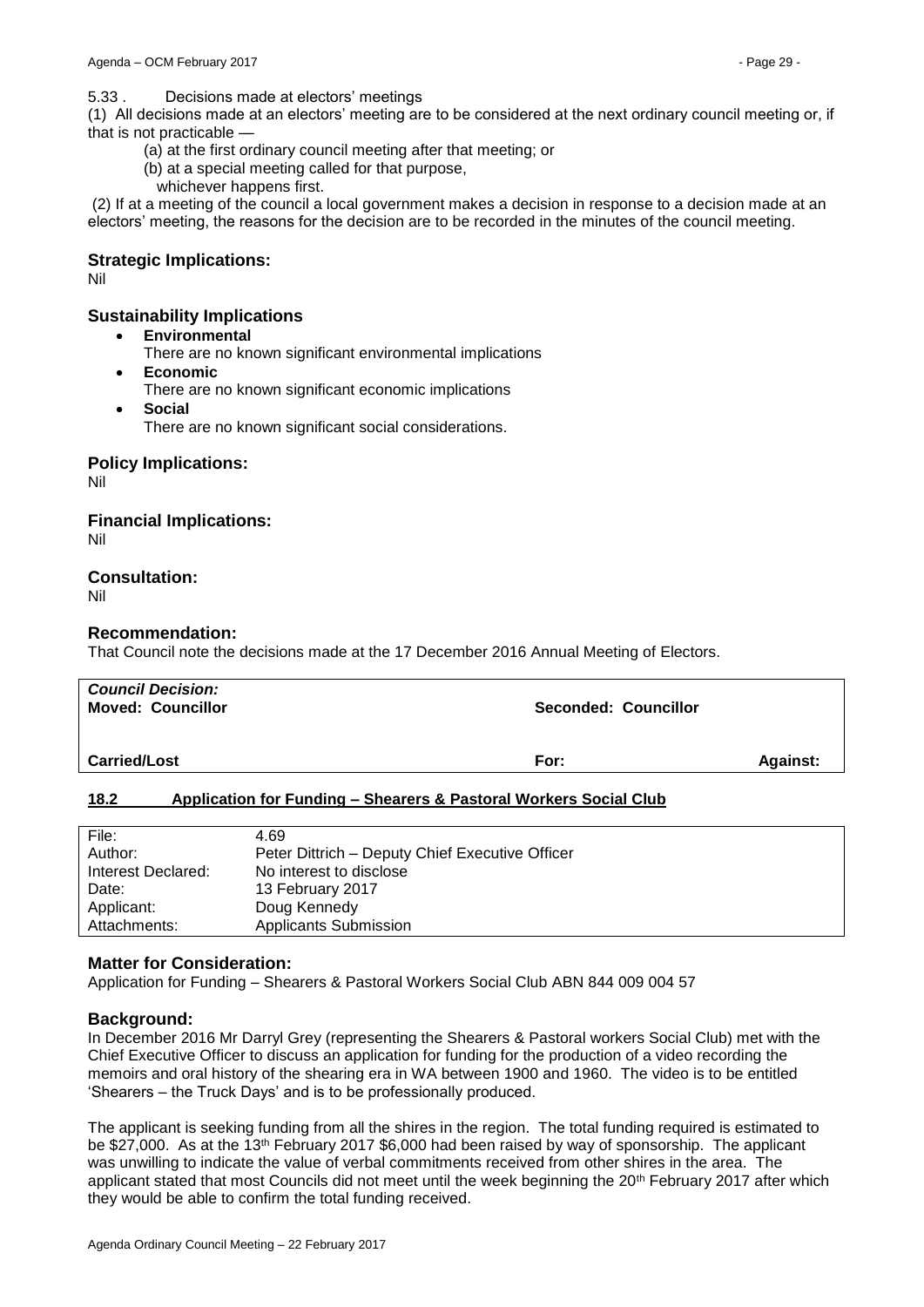The applicant has offered three levels of sponsorship at \$2,000, \$3,000, and \$5,000. The applicant has stated that excess funds would be returned to sponsors on a prorata basis. The total funding to be raised from sponsorship is \$19,000.

The Shearers & Pastoral Workers Social Club has recently registered for an Australian Business Number and has advised that they have applied for incorporation. They expect their incorporation to be finalised by 21st February 2017.

### **Comment:**

The Murchison area has a long history of being reliant on income from wool. The documentation of the memories and oral history of the remaining shearers of the period to 1960 would form an audio-visual resource for future generations.

Council has made provision in its budget for Subscriptions and Donations – Account Number 04106. This account included an allocation of \$5,500 for donations. The donations made to 31st January 2017 amount to \$1,700, a further \$500 has been committed to the ICPA, leaving a balance of \$3,300. The lowest level of the applicants suggested sponsorship would amount to just over 60% of the remaining funds budgeted. Given the limited funds that Council has available for donations it is suggested that Council sponsor the video in the amount of \$1,000 being 30% of the remaining available budget.

# **Statutory Environment:**

Nil

# **Strategic Implications:**

Nil

# **Policy Implications:**

Nil

# **Budget/Financial Implications:**

The Shire has made provision for sponsorship and donations in its current budget.

#### **Sustainability Implications:**

- **Environmental:**
	- There are no known significant environmental considerations
- **Economic:** There are no known significant economic considerations
- **Social:** There are no known significant considerations

#### **Consultation:**

The Shearers & Pastoral Workers Social Club

#### **Recommendation:**

That Council sponsor The Shearers & Pastoral Workers Social Club for the production of the video entitled 'Shearers – The Truck Days' in the amount of \$1,000.

#### **Voting Requirements:**

Simple majority

| <b>Council Decision:</b><br><b>Moved: Councillor</b> | Seconded: Councillor |                 |
|------------------------------------------------------|----------------------|-----------------|
| <b>Carried/Lost</b>                                  | For:                 | <b>Against:</b> |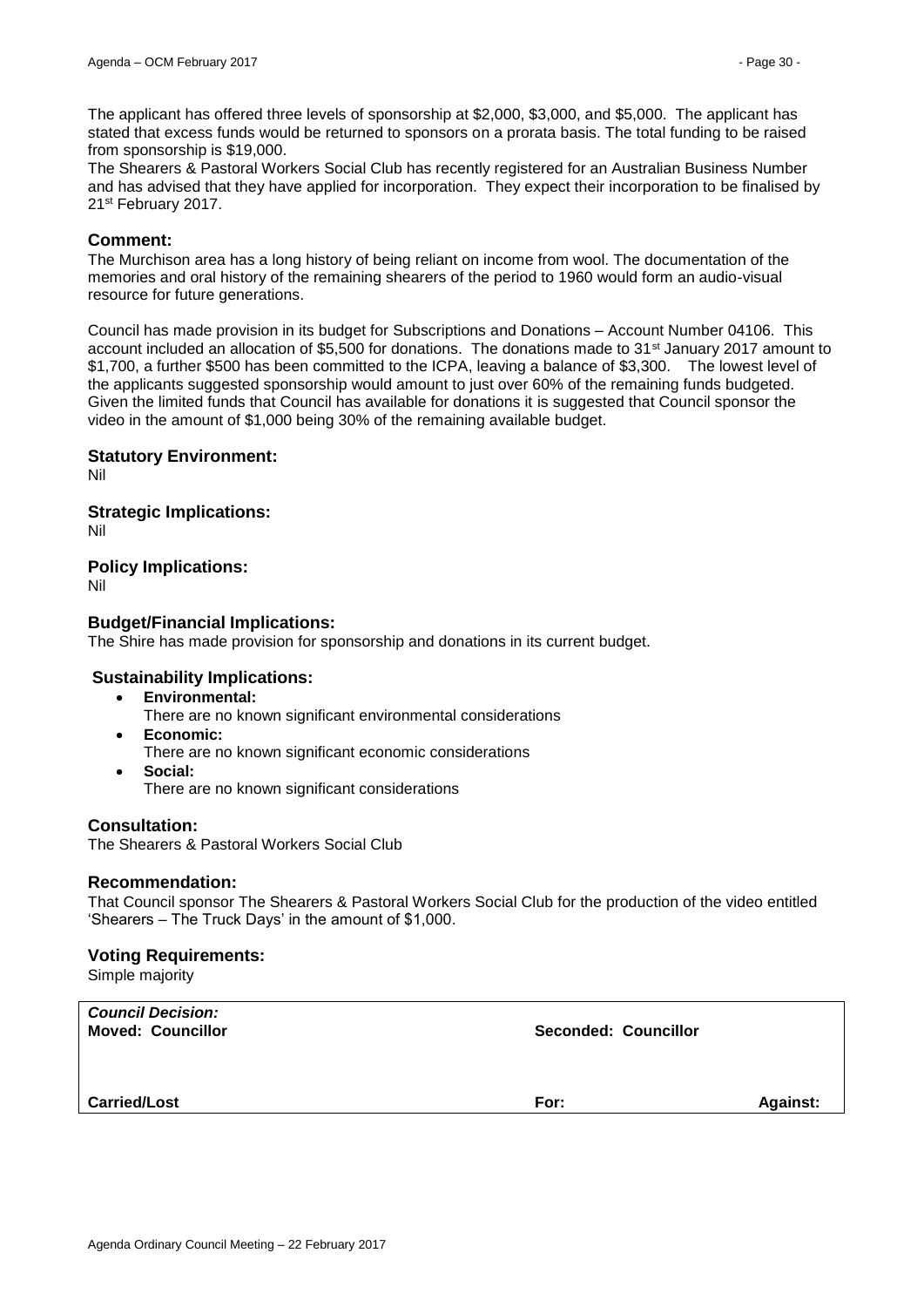#### <span id="page-30-0"></span>**18.3 Request to Change May 2017 Meeting Date**

| File:              | 4.16                                     |
|--------------------|------------------------------------------|
| Author:            | Dianne Daniels - Chief Executive Officer |
| Interest Declared: | No interest to disclose                  |
| Date:              | 13 February 2017                         |
| Attachments:       | Nil                                      |

#### **Matter for Consideration:**

Council to consider a request to change the date for the May 2017 Ordinary Meeting of Council

#### **Background:**

Councillors R and E Foulkes-Taylor's son's wedding has been set for Saturday 20th May 2017 and so both councillors will be unable to attend the ordinary council meeting on Friday 19th May 2017.

Cr E Foulkes-Taylor emailed notification to the CEO on the 11<sup>th</sup> January and respectfully requested that the meeting date be changed, if possible.

#### **Comment:**

The Local Government (Administration) Regulations 1996 allow for changes to ordinary council meeting dates by giving local public notice of the change to date, time or place of the meeting.

It would be beneficial to the good management of the meeting to change the date, otherwise only four of the six members will be present. The May meeting is generally busy and the administration will be bringing 17/18 Differential Rates, 17/18 Fees & Charges, 17/18 Members Remuneration, Workforce Plan and Review of Delegations to that meeting, along with setting the date for the Special Budget Meeting.

It is the administration's preference that the date for the meeting be set for the following week, rather than sooner, to allow time for the preparation of the April Financial Report.

#### **Statutory Environment:**

LGA 1995 s.5.4; s5.25

LG (Admin) Regs 1996

12. Meetings, public notice of (Act s. 5.25(1)(g))

(1) At least once each year a local government is to give local public notice of the dates on which and the time and place at which —

(a) the ordinary council meetings; and

(b) the committee meetings that are required under the Act to be open to members of the public or that are proposed to be open to members of the public, are to be held in the next 12 months.

(2) A local government is to give local public notice of any change to the date, time or place of a meeting referred to in subregulation (1).

#### **Strategic Implications:** Nil

**Policy Implications:** Nil

**Budget/Financial Implications:** Nil

# **Sustainability Implications:**

- **Environmental:**
	- There are no known significant environmental considerations
- **Economic:**
	- There are no known significant economic considerations
- **Social:** There are no known significant considerations

# **Consultation:**

Nil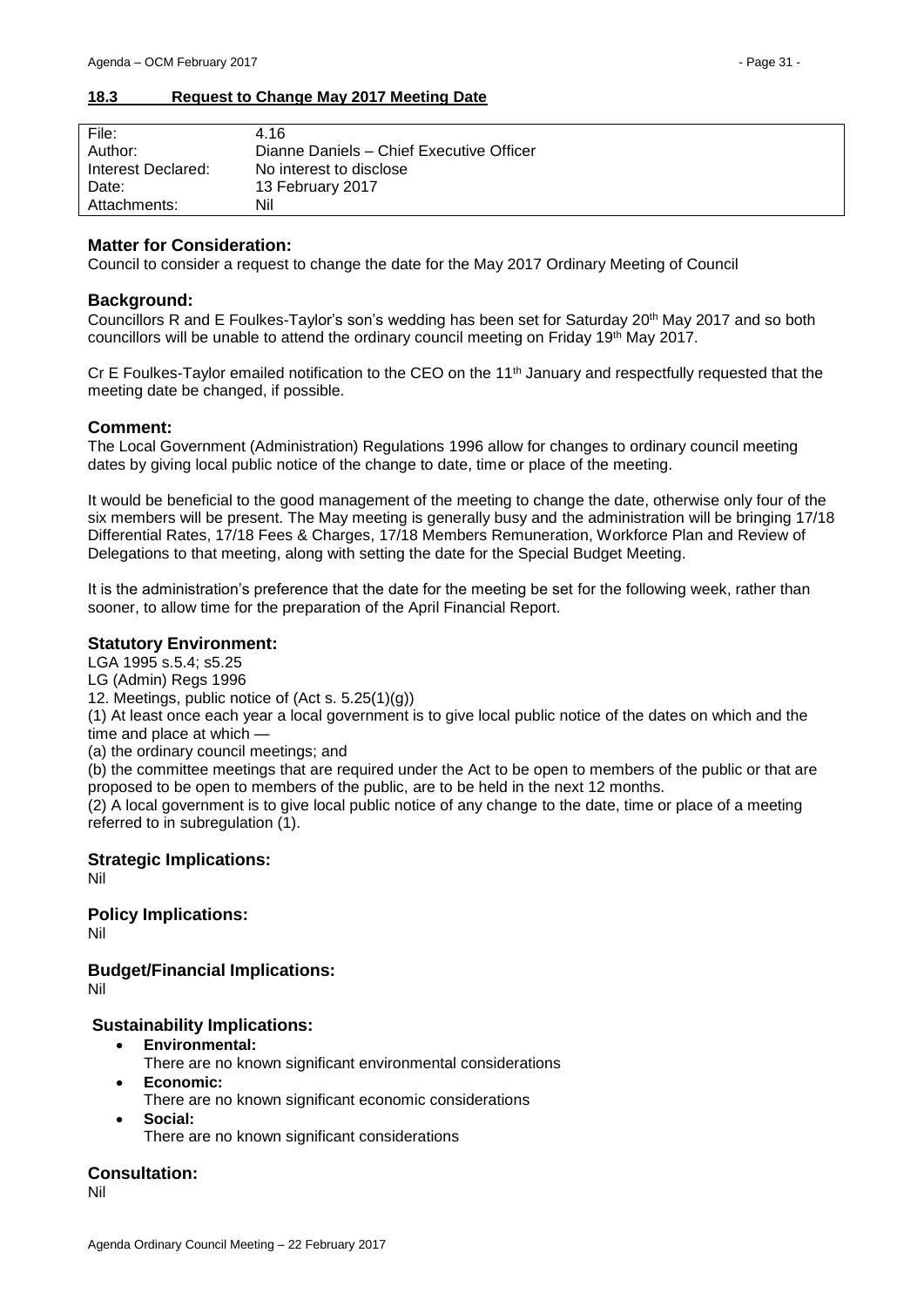#### **Recommendation:**

That council change the date for the May 2017 Ordinary Meeting of Council from Friday 19 May 2017 to (TBC)

### **Voting Requirements:**

Simple majority

| <b>Council Decision:</b><br><b>Moved: Councillor</b> | <b>Seconded: Councillor</b> |                 |
|------------------------------------------------------|-----------------------------|-----------------|
| <b>Carried/Lost</b>                                  | For:                        | <b>Against:</b> |

#### <span id="page-31-0"></span>**18.4 Review of Shire of Murchison Purchasing Policy**

| 4.40                                                    |
|---------------------------------------------------------|
| Dianne Daniels - Chief Executive Officer                |
| No interest to disclose                                 |
| 13 February 2017                                        |
| Shire of Murchison Purchasing Policy Revision 4 (Draft) |
|                                                         |

### **Matter for Consideration:**

Council to consider adopting Revision 4 of the Shire of Murchison Purchasing Policy.

#### **Background:**

In May 2016, Council adopted the Shire of Murchison Purchasing Policy (Revision 3). The objective of the policy is to provide compliance with the Local Government Act 1995 (LGA) and the Local Government (Functions and General) Regulations 1996 (LGR F&G) and to deliver a best practice approach and procedures to purchasing for the Local Government.

Revision 2 incorporated changes to the LGR F&G since it was first adopted in 2011:

Ethics and Integrity- Purchasing Principles – any information provided to the Local Government by a supplier shall be treated as commercial-in-confidence and should not be released unless authorised by the supplier or relevant legislation.

Public Tenders –The details of all Tender responses received and opened must be recorded in the Tenders Register. There is no obligation to disclose or record tendered prices at the tender opening, and price information should be regarded as commercial-in-confidence to the Local Government.

However, the details and total value of consideration for the winning offer must be entered into the Tenders Register at the conclusion of the Tender process and this information is to be made known to all tenderers when the tender has been awarded.

Further amendments to the LGR F&G were published in the Government Gazette on 18 September 2015 and took effect on 1 October 2015. The Shire of Murchison Purchasing Policy was updated to reflect those amendments (Policy Revision 3).

The amendments were a result of recommendations made by the Local Government Steering Committee and the Corruption and Crime Commission (CCC), with the aim of improving the purchase and tendering practices of local government. In addition to increasing the tender threshold, the amendments provide for local governments to appoint a panel of pre-qualified suppliers.

#### **Comment:**

The administration has been working with Revision 3 of the Policy since its adoption in May 2016, but The Shire is losing credibility requesting quotes for the lower end of the \$1,000 to \$19,999 range and I would consider that a change to the thresholds as shown below, would be more reasonable to manage: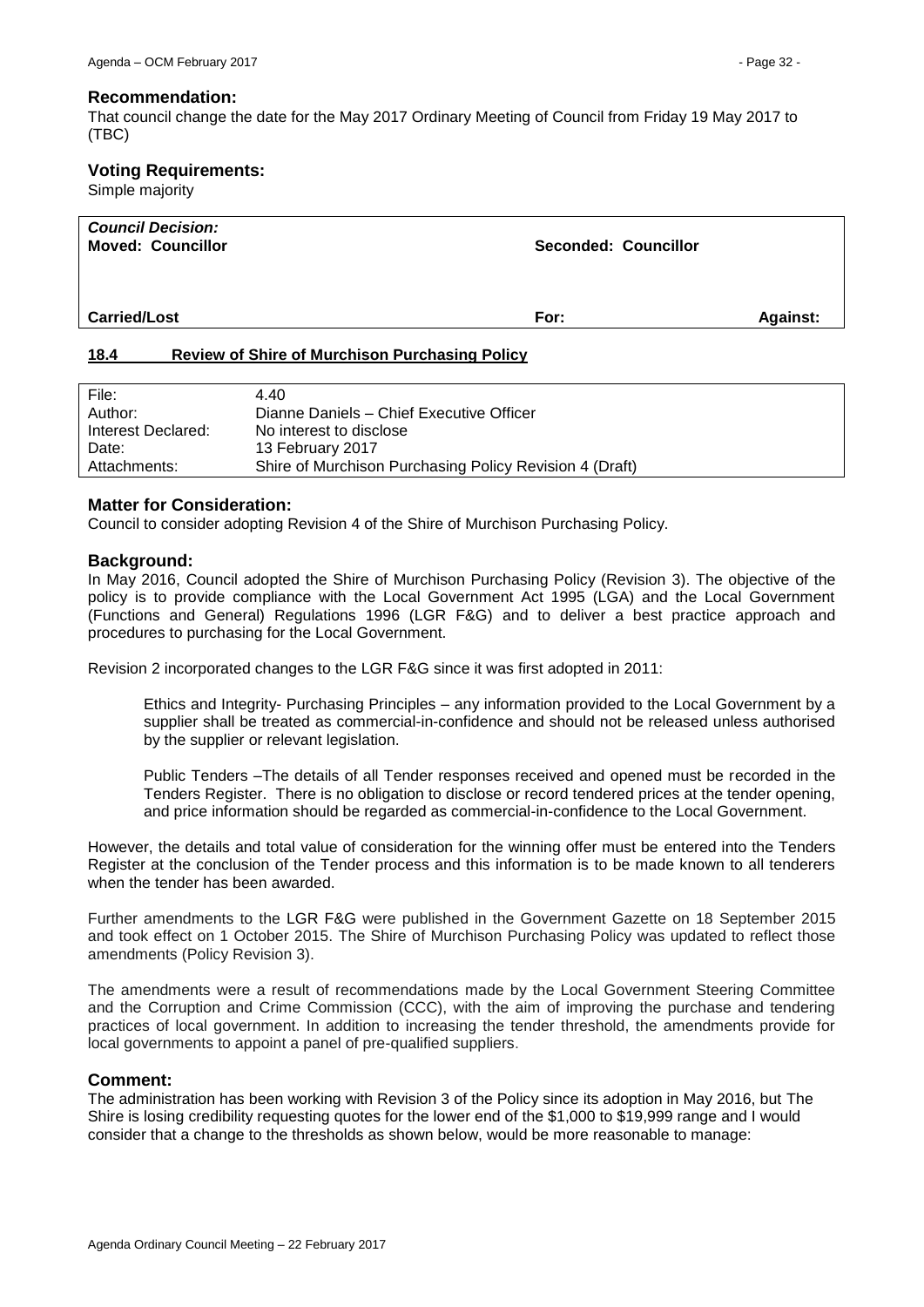### **Current Shire of Murchison Purchasing Policy Revision 3**

| <b>Purchasing</b><br><b>Thresholds</b><br>(ex GST) | <b>Purchasing Requirements</b>                                                                                                                                                                                                                                                                                                                                                                                                                                                                                                   |
|----------------------------------------------------|----------------------------------------------------------------------------------------------------------------------------------------------------------------------------------------------------------------------------------------------------------------------------------------------------------------------------------------------------------------------------------------------------------------------------------------------------------------------------------------------------------------------------------|
| Up to and<br>including<br>\$999                    | Goods and services valued (in total) up to \$999 do not require the conduct of a<br>competitive process. At least one verbal price should be obtained and the purchase<br>should represent value for money. An official Purchase Order should be raised for<br>all such purchases, unless a credit card has been used to pay for the goods or<br>services. Details of the price obtained must be kept for record keeping purposes.<br>Goods & Services purchased in this category should be market tested on an annual<br>basis. |
| $$1,000 -$<br>\$19,999                             | Obtain at least three (3) verbal or written quotations (eg email, fax or original copy).<br>Where this is not practical, e.g. due to limited suppliers, it must be noted through<br>records relating to the process. Written notes detailing each verbal quotation must<br>be recorded.<br>OR.                                                                                                                                                                                                                                   |
|                                                    | Obtain quotations directly from a pre-qualified panel of suppliers which include<br>WALGA Preferred Supply Contracts. It is recommended that wherever possible,<br>the Local Government source multiple competitive quotations (at least three<br>Preferred Suppliers) using a simple quotation process either through eQuotes or<br>directly in writing.                                                                                                                                                                        |
|                                                    | An official Purchase Order should be raised for all such purchases, unless a credit<br>card has been used to pay for the goods or services.                                                                                                                                                                                                                                                                                                                                                                                      |

# **Proposed Shire of Murchison Purchasing Policy Revision 4:**

| <b>Purchasing</b><br><b>Thresholds</b><br>(ex GST) | <b>Purchasing Requirements</b>                                                                                                                                                                                                                                                                                                                                                                                                                                                                                                     |
|----------------------------------------------------|------------------------------------------------------------------------------------------------------------------------------------------------------------------------------------------------------------------------------------------------------------------------------------------------------------------------------------------------------------------------------------------------------------------------------------------------------------------------------------------------------------------------------------|
| Up to and<br>including<br>\$4,999                  | Goods and services valued (in total) up to \$4,999 do not require the conduct of a<br>competitive process. At least one verbal price should be obtained and the purchase<br>should represent value for money. An official Purchase Order should be raised for<br>all such purchases, unless a credit card has been used to pay for the goods or<br>services. Details of the price obtained must be kept for record keeping purposes.<br>Goods & Services purchased in this category should be market tested on an<br>annual basis. |
| $$5,000 -$<br>\$19,999                             | Obtain at least three (3) verbal or written quotations (eg email, fax or original copy).<br>Where this is not practical, e.g. due to limited suppliers, it must be noted through<br>records relating to the process. Written notes detailing each verbal quotation must<br>be recorded.<br>OR.                                                                                                                                                                                                                                     |
|                                                    | Obtain quotations directly from a pre-qualified panel of suppliers which include<br>WALGA Preferred Supply Contracts. It is recommended that wherever possible,<br>the Local Government source multiple competitive quotations (at least three<br>Preferred Suppliers) using a simple quotation process either through eQuotes or<br>directly in writing.                                                                                                                                                                          |
|                                                    | An official Purchase Order should be raised for all such purchases, unless a credit<br>card has been used to pay for the goods or services.                                                                                                                                                                                                                                                                                                                                                                                        |

### **Statutory Environment:**

Local Government Act 1995 s 3.57

Local Government (Functions and General) Regulations 1996 Part 4 Provision of Goods & Services Local Government (Rules of Conduct) Regulations 2007

# **Strategic Implications:**

This Policy sits under Civic Leadership in The Strategic Community Plan – high levels of accountability; compliance with statutory compliance; openness and transparency; provision of good financial management.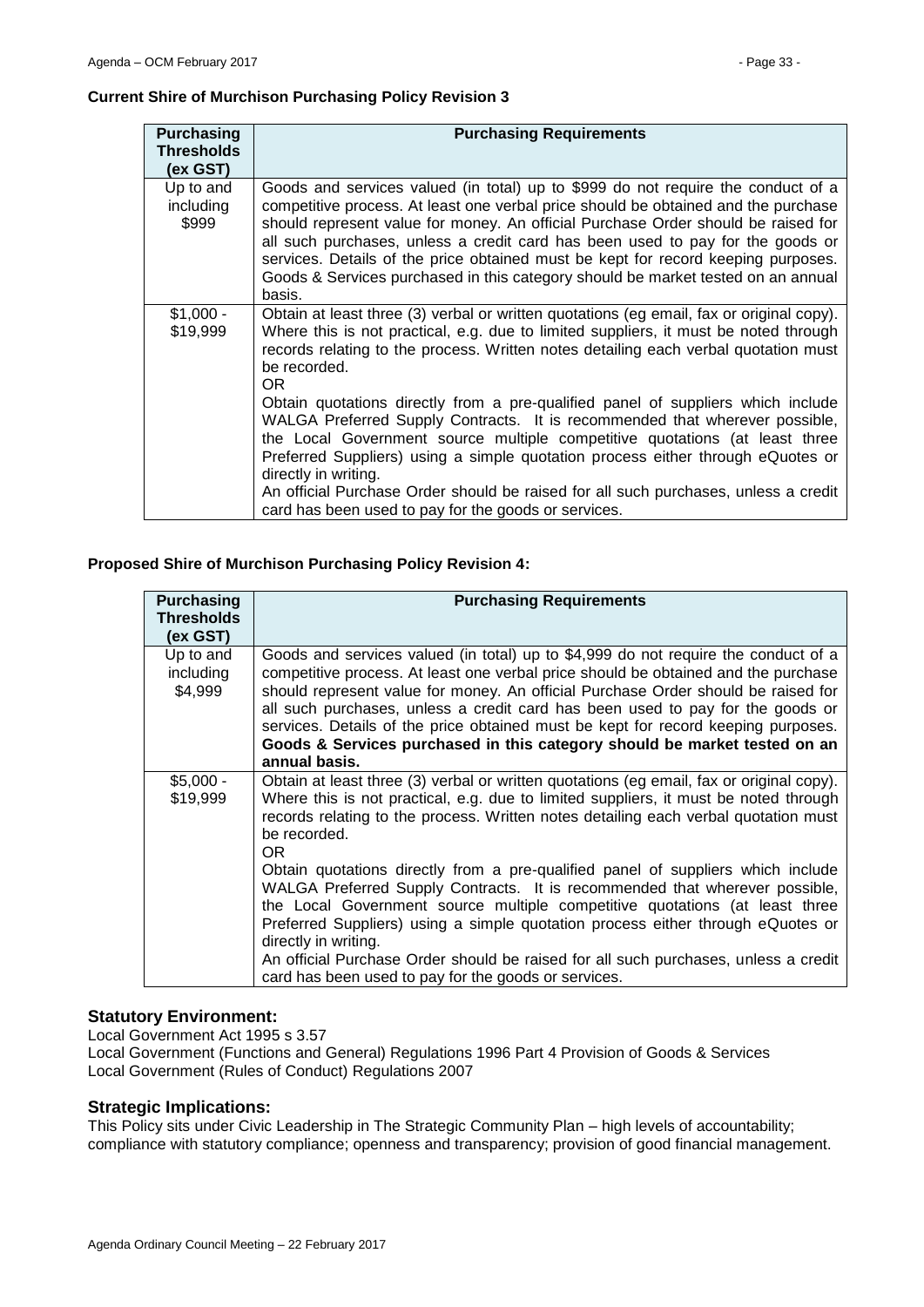# **Sustainability Implications:**

- **Environmental:**
- There are no known significant environmental considerations
- **Economic:**
- There are no known significant economic considerations
- **Social:** There are no known significant social considerations

# **Policy Implications:**

Amendment of the Shire of Murchison Purchasing Policy if proposed changes are adopted.

# **Financial Implications:**

Nil

# **Consultation:**

Nil

# **Recommendation:**

That Council adopt the Shire of Murchison Purchasing Policy (Revision 4) as presented and attached.

# **Voting Requirements:**

Simple Majority

| <b>Council Decision</b><br><b>Moved: Councillor</b> | Seconded: Councillor |                 |
|-----------------------------------------------------|----------------------|-----------------|
| <b>Carried/Lost:</b>                                | For:                 | <b>Against:</b> |

# <span id="page-33-0"></span>**19. NOTICE OF MOTION**

# <span id="page-33-1"></span>**20. CEO ACTIVITY REPORT**

| Date          | <b>Activity</b>                                                                                                           |
|---------------|---------------------------------------------------------------------------------------------------------------------------|
| 13/12/2016    | Meeting with Todd Quadrio to discuss the works undertaken around the Settlement                                           |
| 13/12/2016    | <b>Staff Performance Review</b>                                                                                           |
| 14/12/2016    | Regular meeting with DCEO                                                                                                 |
| 15/12/2016    | Phone Conversation with Matt Hayes Dept LG re member resignation - if a member                                            |
|               | resigns, the vacancy is regarded as occurring on the day the CEO receives the                                             |
|               | resignation.                                                                                                              |
| 15/12/2016    | Road inspection with Acting Works Supervisor pre-sealing. Fulton Hogan commenced pre-<br>coating in readiness for sealing |
| 16/12/2016    | Tender Assessment Meeting (Tender 4.2016-17 Beringarra Cue Road Repairs)                                                  |
| 16/12/2016    | Audit Committee Meeting - Reg 17 Review                                                                                   |
| 16/12/2016    | <b>Ordinary Council Meeting</b>                                                                                           |
| 17/12/2016    | Annual Electors Meeting and Community Christmas Tree                                                                      |
| 19/12/2016    | Admin Meeting                                                                                                             |
| 21/12/2016    | Fulton Hogan headed home for Christmas. Still need to seal Settlement, last 6km of re-                                    |
|               | seal, 1km north of Settlement and some tapers                                                                             |
| 22/12/2016    | Regular meeting DCEO                                                                                                      |
| 23/12/2016-   | Christmas Break                                                                                                           |
| 27/12/2016    |                                                                                                                           |
| 5/01/2017     | Regular meeting DCEO                                                                                                      |
| 9/01/2017     | Tony Chisholm on site to superintend the rest of the bitumising work                                                      |
| 10-13/01/2017 | Fulton Hogan back on site to complete bitumising                                                                          |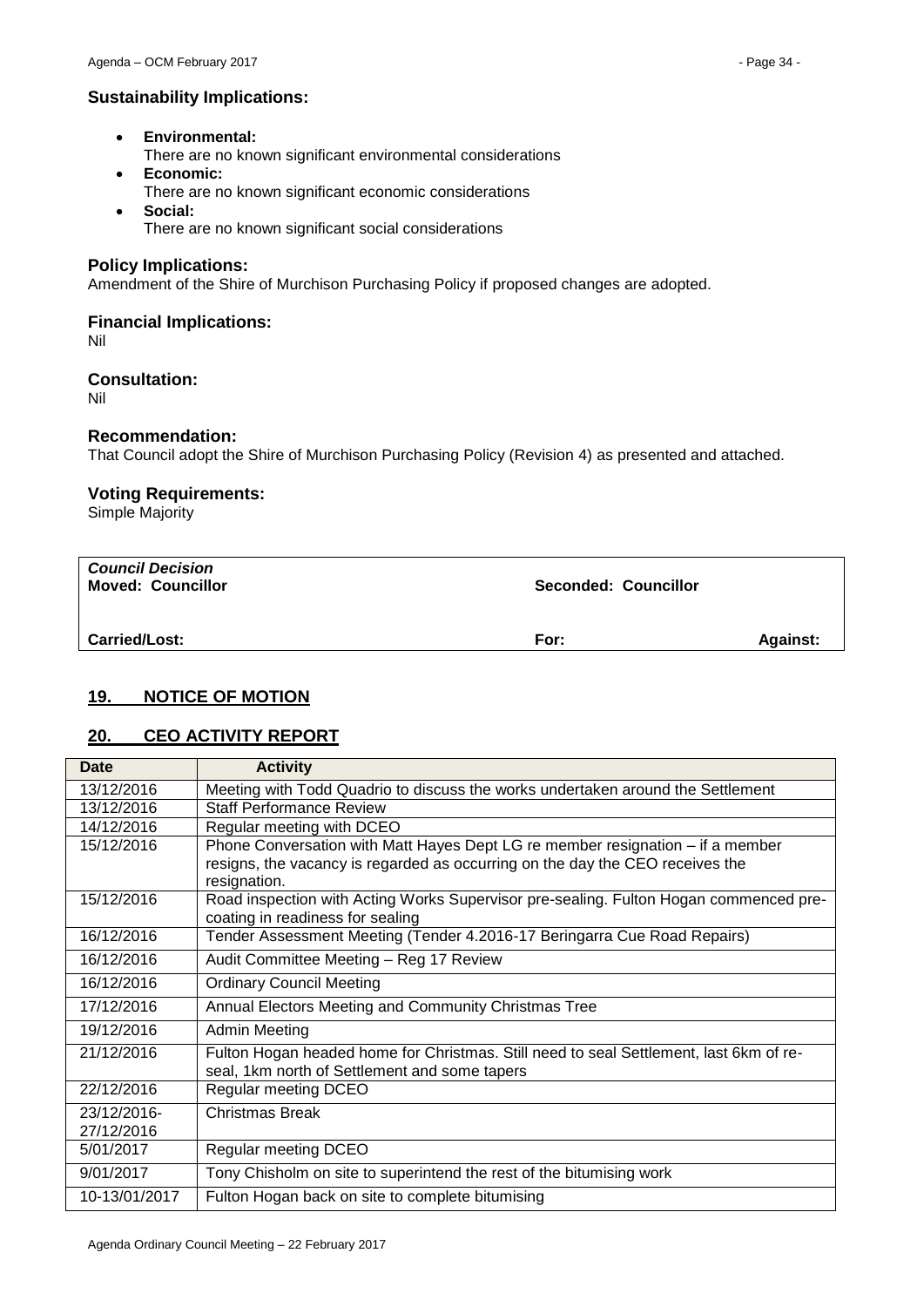| 12/01/2017                  | Handover meeting with DCEO who will be ACEO during my Annual Leave                                                                                                                                                                                                                                                                               |
|-----------------------------|--------------------------------------------------------------------------------------------------------------------------------------------------------------------------------------------------------------------------------------------------------------------------------------------------------------------------------------------------|
| 12/01/2017                  | Contracted GHD Geraldton to manage environmental issues such as clearing permits and<br>borrow pit rehabilitation for the Shire of Murchison up to 30/06/2019. Contract was<br>awarded after a request for quote was posted on WALGA E-quotes on the 7/12/2016 - 14<br>submissions received in total.                                            |
| 13/01/2017                  | Meeting with DCEO, Acting Works Supervisor (Bob Edwards) and Works Supervisor -<br>handover from AWS to WS, who will start back at work on Monday 16th.                                                                                                                                                                                          |
| $13/01/2017 -$<br>3/02/2017 | <b>CEO Annual Leave</b>                                                                                                                                                                                                                                                                                                                          |
|                             | <b>ACEO Activity Report in CEO's absence</b>                                                                                                                                                                                                                                                                                                     |
| 18/01/2017                  | Spoke with Dave Pongracz from DPaw re rehabilitation of the 22km gravel pit. Liaised with<br>GHD in order to determine the corrective actions that needed to be undertaken                                                                                                                                                                       |
|                             | Communicated with the Department of Aboriginal Affairs as part of our Aboriginal Heritage<br>due diligence in regard to the proposed re-alignment of the Carnarvon Mullewa Road on<br>Mt Narryer (2016-17 RRG funded project)                                                                                                                    |
| 25-27 /01/2017              | In collaboration with the other Shires in the Murchison region, tested and developed a<br>procedure to enable Road Condition Report to be sent by Twitter                                                                                                                                                                                        |
| 27/01/2017                  | Spoke with Stuart Fraser from the Department of Local Government to confirm eligibility of<br>candidates nominations in the upcoming extra-ordinary election in relation to ward/district                                                                                                                                                        |
| 31/01/2017                  | Motor #2 failed (mechanic indicates due to failure of low oil alarm) and spent the day<br>organising hire generator. Mechanic transferred the fuel injectors from #2 to #1 and had<br>#1 running before the hire generator arrived. Confirmed that insurance would cover the<br>hire generator along with the repair or replacement of #2 motor. |
| 3/02/2017                   | Submission to Petroleum Resources Rent Tax Review requesting the consideration of the<br>Federal Royalties for Regions Scheme funded by revenue raised by the rent tax.                                                                                                                                                                          |
| 6/02/2017                   | CEO back at her desk. Update phone call with President Mark Halleen                                                                                                                                                                                                                                                                              |
| 6/02/2017                   | Toolbox Meeting with outside crew                                                                                                                                                                                                                                                                                                                |
| 6/02/2017                   | <b>Admin Meeting</b>                                                                                                                                                                                                                                                                                                                             |
| 6/02/2017                   | Handover meeting with DCEO                                                                                                                                                                                                                                                                                                                       |
| 6/02/2017                   | <b>Regular meeting WS</b>                                                                                                                                                                                                                                                                                                                        |
| 9/02/2017                   | Regular meeting with DCEO                                                                                                                                                                                                                                                                                                                        |
| 9/02/2017                   | Phone Conversation with Steve Douglas re Settlement Power. Steve to call Adrian<br>Stewart, who prepared the MWDC Energy Strategy to refresh his knowledge on the<br>recommendation coming out of the Strategy re the Murchison Settlements' power<br>requirements.                                                                              |
| 13/02/2017                  | <b>Admin Meeting</b>                                                                                                                                                                                                                                                                                                                             |
| 13/02/2017                  | <b>Regular Meeting WS</b>                                                                                                                                                                                                                                                                                                                        |

#### **Recommendation:**

That the CEO's Activity Report be accepted.

# **Voting Requirements:**

Simple Majority

| <b>Council Decision:</b><br><b>Moved: Councillor</b> | Seconded: Councillor |                 |
|------------------------------------------------------|----------------------|-----------------|
| <b>Carried/Lost</b>                                  | For:                 | <b>Against:</b> |

# <span id="page-34-0"></span>**21. URGENT BUSINESS**

# <span id="page-34-1"></span>**22. ITEMS TO BE DISCUSSED BEHIND CLOSED DOORS**